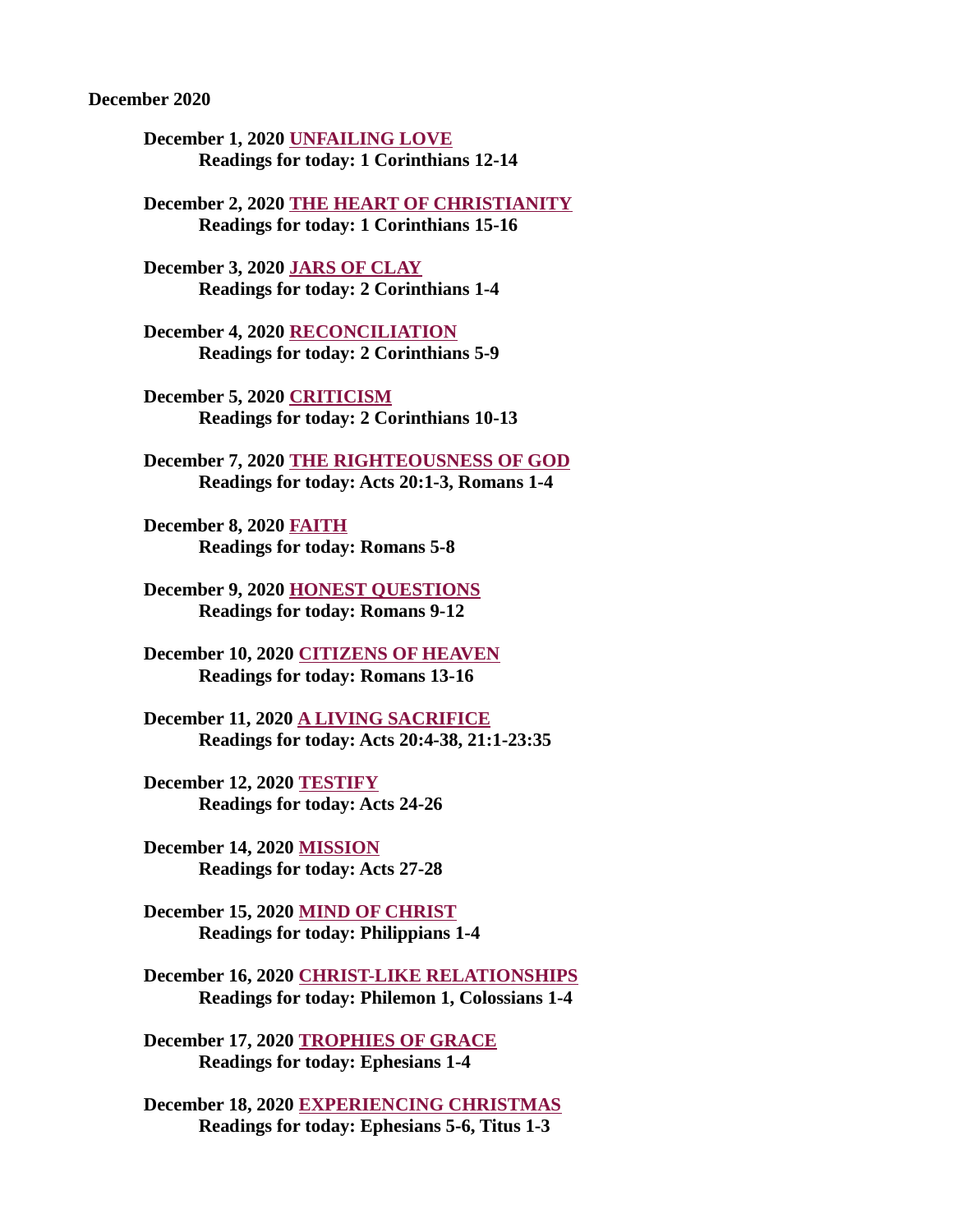[December 19, 2020 REAL LIFE, REAL FAITH](#page-31-0) Readings for today: 1 Timothy 1-6

[December 21, 2020 A LIVING HOPE](#page-33-0) Readings for today: 1 Peter 1-5

[December 22, 2020 INCARNATION](#page-35-0) Readings for today: Hebrews 1-4

[December 23, 2020 OUR GREAT HIGH PRIEST](#page-37-0) Readings for today: Hebrews 5-8

[December 24, 2020 THE PROMISE OF CHRISTMAS](#page-38-0) Readings for today: Hebrews 9-13

[December 26, 2020 TRAIL MAINTENANCE](#page-39-0) Readings for today: 2 Peter 1-3, Jude

[December 28, 2020 CHRISTMAS: GOD'S GREAT RESCUE MISSION](#page-41-0) Readings for today: 1 John, 2 John, 3 John

[December 29, 2020 SECOND ADVENT](#page-42-0) Readings for today: Revelation 1-5

[December 30, 2020 SEALED. SAVED. SENT.](#page-43-0) Readings for today: Revelation 6-10

[December 31, 2020 NEW HEAVENS. NEW EARTH. NEW LIFE.](#page-45-0) Readings for today: Revelation 11-22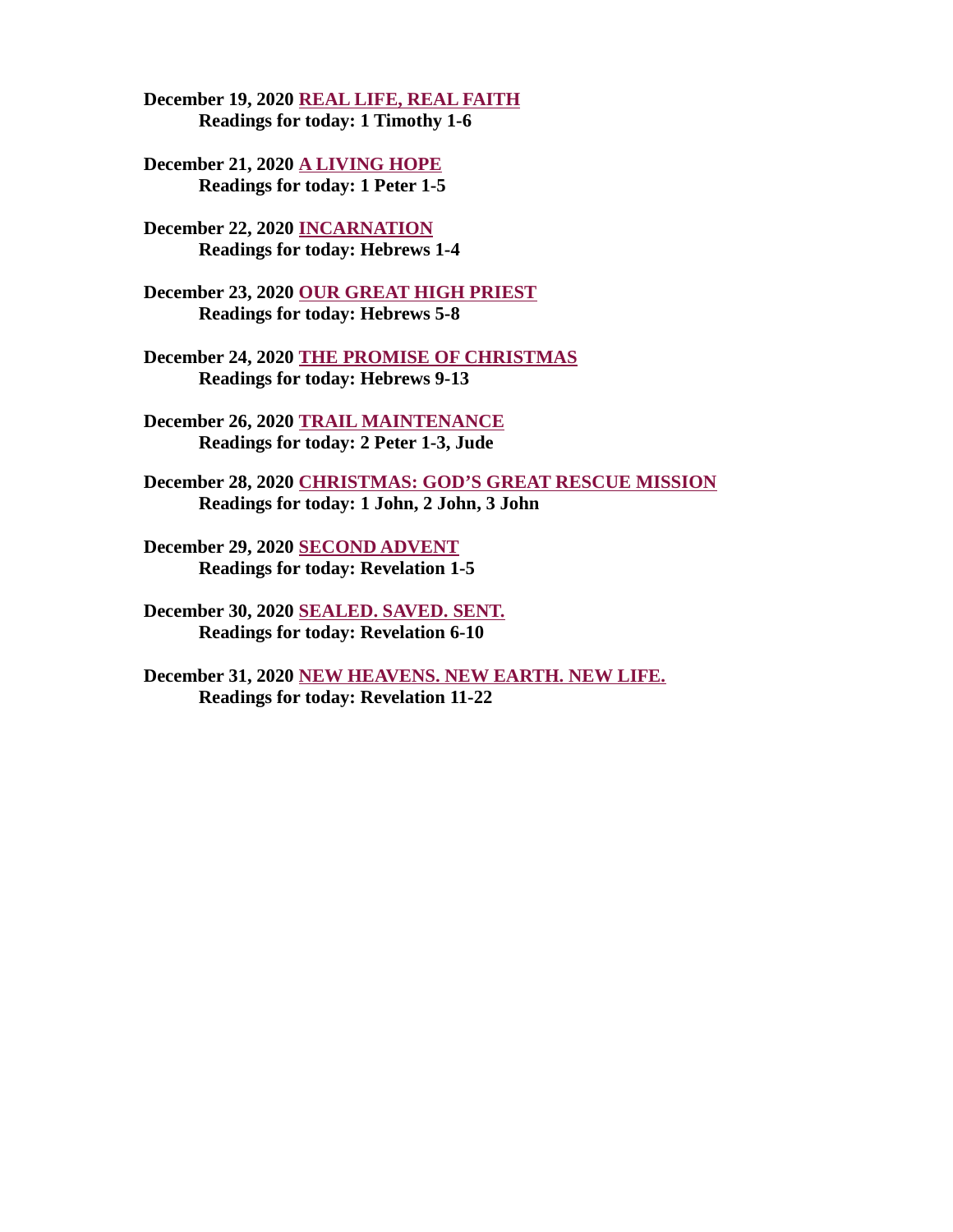# December 1, 2020 UNFAILING LOVE

<span id="page-2-0"></span>[Readings for today: 1 Corinthians 12-14](https://www.biblegateway.com/passage/?search=1+Corinthians+12-14&version=ESV)

"Love bears all things, believes all things, hopes all things, endures all things." (1 Corinthians 13:7)

Our world is so confused when it comes to love. Too many people have fallen for the lie that love is a feeling. Something you can fall in and out of. Something disposable. Something that comes and goes. We see it all the time when celebrities break up. When cultural influencers announce their separations on social media. They still "love" each other but their love is not strong enough to overcome their differences. Their love is not strong enough to overcome their infidelities. Their love is not strong enough to hold them together.

To many people have fallen for the lie that they must "love" themselves first. To do anything else is to subject oneself to abuse or dysfunction. The idea of sacrificing oneself daily for another human being. Putting that person's needs above one's own is anathema in our culture. Love must be "self-serving." Love must lead to "self-actualization." Love must demand that others love us the way we love ourselves.

Too many people have fallen for the lie that "love" is the same as sexual attraction. Everything is hyper-sexualized in our culture and to deny our sexual attractions is now considered harmful. We are warned it might lead to depression and suicide. If we fail to affirm the sexual attractions of other people - no matter how disordered - we are hateful and bigoted and phobic.

Love has become a false god in our culture. A brutal tyrant with an insatiable appetite. He demands complete obedience and blind loyalty. His corrupting influence is now being felt in our schools and communities. In our courts of law and state houses. Even many churches are bowing at his altar. The results are devastating.

The Bible is clear…God is love, love is not God. It's a critical distinction. God is love. God demonstrates His great love in the sending of His Son. God shows us what love is by sacrificing Himself in our place. God's love is completely selfless. It puts our needs above His own. It is solely focused on the good of the "other." It is not self-serving. It is not possessive. It is not resentful. It is not prideful. It keeps no record of wrongs. It patiently endures all for the sake of all.

God's love bears all things. Even you. Even me. All of us are sinners. We are enslaved to our desires. We do the things we don't want to do and we don't do the things we do want to do. We can't help ourselves.

God's love believes all things. I have people in my life that I dearly love. They tell me they no longer believe in God. My response is always the same. "God believes in you." God's love can do no different. He sees each one of us as we ought to be. As He created us to be. As He redeemed us to be. And He longs for us to turn and embrace Him.

God's love hopes all things. God will never give up on you. God will never stop pursuing you. God is relentless in the chase. His love drives Him. His great desires is that all should be saved and come to a knowledge of His truth.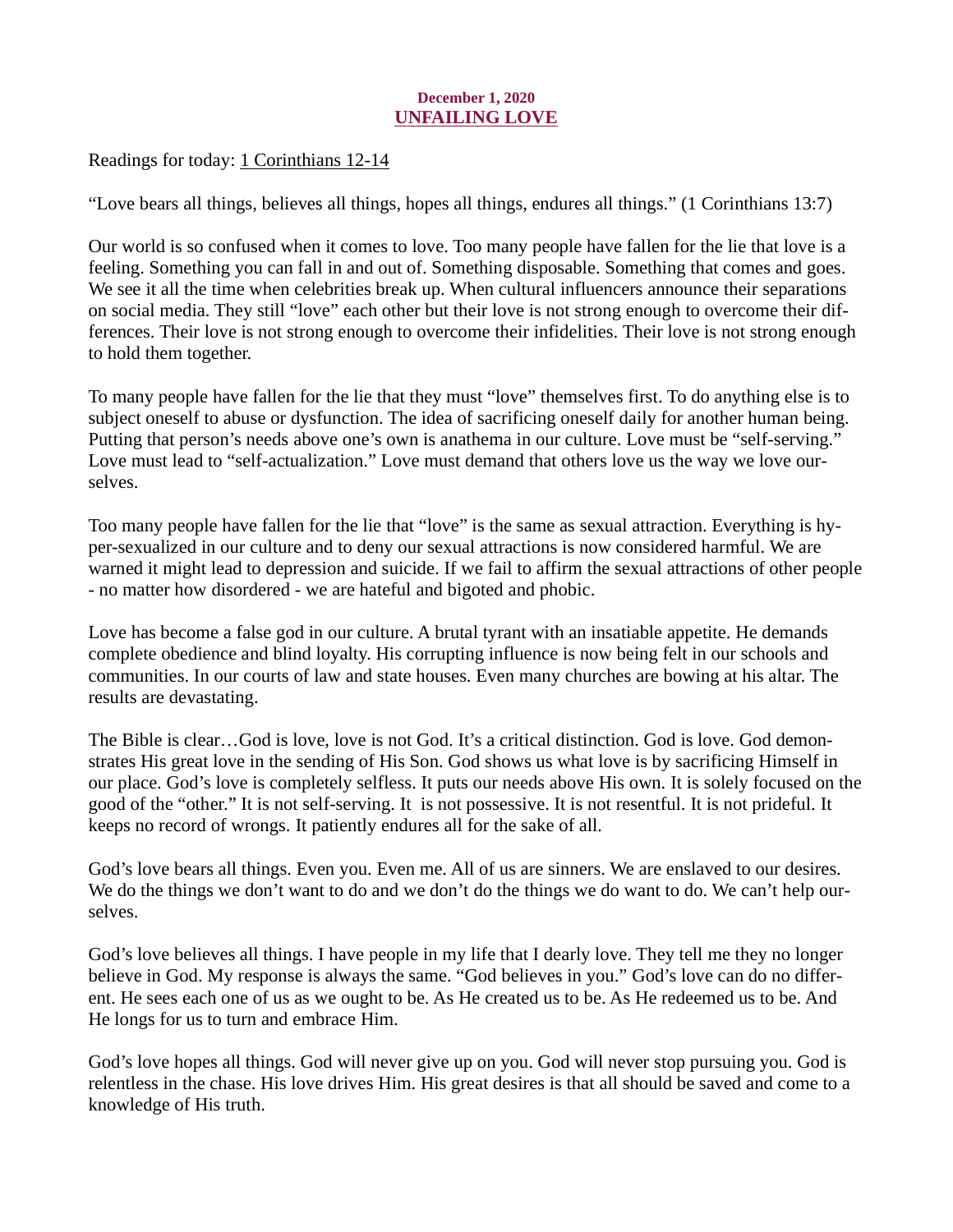God's love endures all things. All of us are at war with God on some level. We rebel against His will. We reject His way. Our hearts are corrupt and deceitful and full of pride. They are always pulling us to go our own way. Do our own thing. Take our destiny into our own hands. God's love endures our fits and starts. Our fears and failures. Our mistakes and missteps.

God's love never fails. It will never fail you. It will never fail me. It will never fail the world. God's love is enough. It died on a cross to satisfy the demands of justice. It willingly and joyfully took our place. Endured the punishment we deserved. Paid the price for our sin. God's love would not stop until the work was finished. Until every last sin was wiped away. This is the love of God, friends!

Do you know you are loved by the God of the universe? Do you walk in His love? Rest in His love? Are you confident in His love? We aren't talking about a feeling here. We are talking about an objective reality that is true whether we know it or not. Believe it or not. Understand it or not. Feel it or not. God's love is the deepest, most profound truth undergirding the entire universe. His love is the foundation of all creation. His love provides meaning and purpose to human life. It is the telos or goal of our existence. Embracing this love is what gives us peace. Peace with God. Peace with others. Peace with ourselves.

Readings for tomorrow: 1 Corinthians 15-16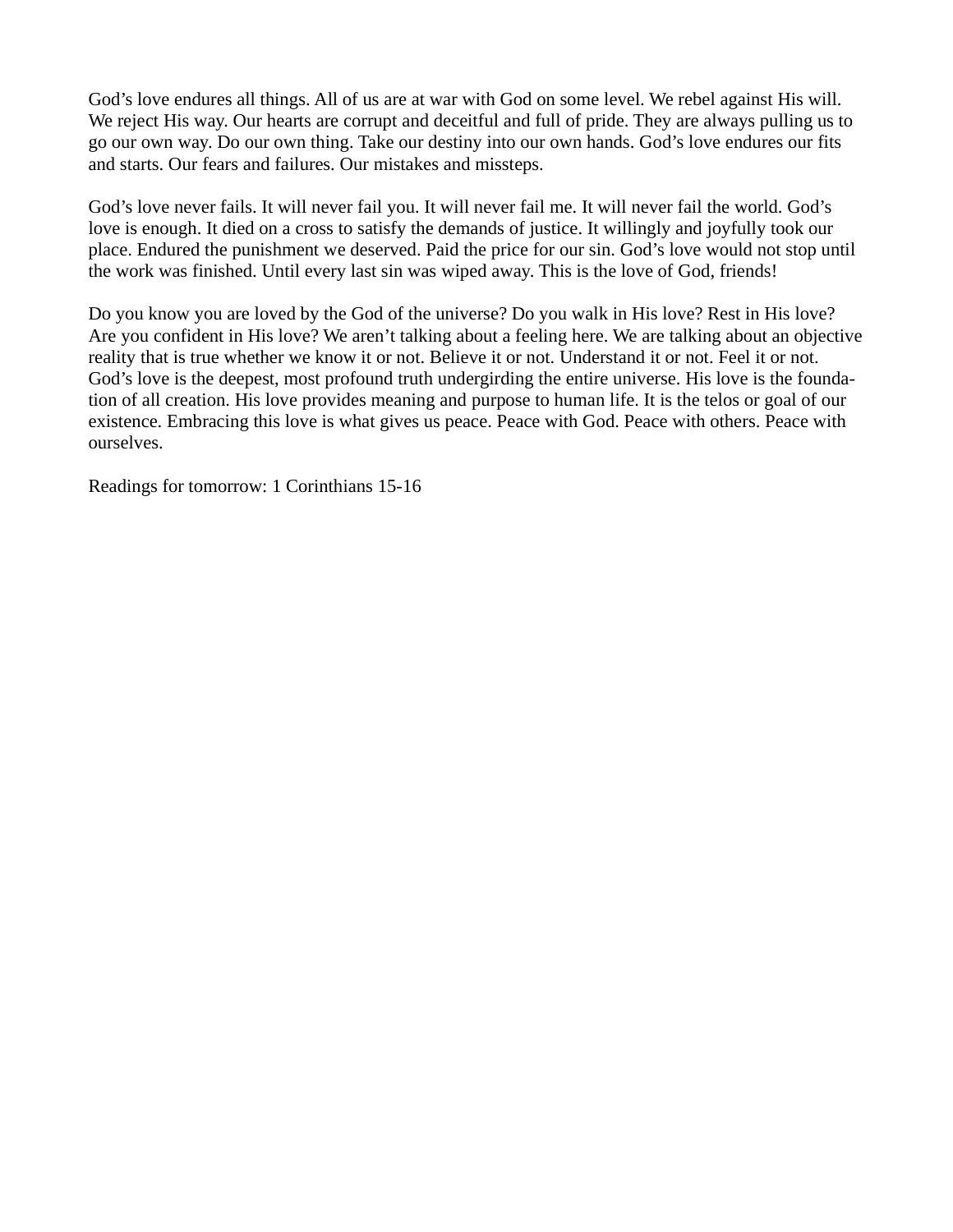## December 2, 2020 THE HEART OF CHRISTIANITY

<span id="page-4-0"></span>[Readings for today: 1 Corinthians 15-16](https://www.biblegateway.com/passage/?search=1+Corinthians+15-16&version=ESV)

"For I delivered to you as of first importance what I also received: that Christ died for our sins in accordance with the Scriptures, that he was buried, that he was raised on the third day in accordance with the Scriptures, and that he appeared to Cephas, then to the twelve. Then he appeared to more than five hundred brothers at one time, most of whom are still alive, though some have fallen asleep. Then he appeared to James, then to all the apostles. Last of all, as to one untimely born, he appeared also to me." (1 Corinthians 15:3-8)

Boil the Christian faith down and what do you get? A man hanging on a cross, buried in a tomb, rising from the grave three days later. This is the heart of our faith. Without it, we preach in vain. We pray in vain. We live in vain. Without the death and resurrection of Christ, we are fools. We would be better off to eat and drink and party and make the most out of life because death wins. Literally everything rests on this fundamental truth...Christ has died. Christ has risen. Christ will come again.

This is what sets Christianity apart from all other religions on the face of the earth. It's what makes us unique. It's what makes us different. It's what makes Christianity true. We preach a crucified Lord and a Risen Savior. No other faith tradition makes anything close to the same claim. Sure, we might share the same moral code. Their gods might have some of the same attributes as our God. Their worship might look strikingly similar in terms of music and prayer. They might be good people with great families who live wholesome lives. They might make positive contributions to our society. But if they do not believe in the literal, historical, bodily death and resurrection of Jesus Christ; then their preaching is in vain. Their faith is in vain. They are still enslaved to their sins. Their dead are eternally lost. All because they are found to be misrepresenting God by denying the glory of His one and only Son.

Paul is very clear. The physical death and resurrection of Jesus Christ is THE essential cog in our faith. It is the key to unlocking saving faith. It is the lens through which we now see all of life. It is the cipher that cracks the code of the Bible. Christ has been raised as the firstfruits of the resurrection. He is the foretaste. The forerunner. The first to be raised so that He can go before us and prepare the way. His physical body was laid into the ground perishable, dishonored, and weak. It was raised imperishable, glorious, and in power! He is the first to be changed. The first to be transformed. The first to be raised. By His resurrection, we know death has lost! Sin has been defeated! The works of the evil one destroyed! The death and resurrection of Jesus Christ is nothing short of the total and complete victory of God!

And it is God's victory that makes us immovable. Steadfast. Always abounding in His work. It is God's victory that makes us watchful. Firm and strong in the faith. Persistent in love. It is his complete confidence in God's victory that gives Paul courage to face the stones at Lystra. The beatings and imprisonments. The shipwrecks and torments. Paul considers all of it loss for the surpassing worth of knowing Christ! What about you, my friend? Do you share this same confidence in the death and resurrection of Jesus? Do you place your trust in a Risen Lord and Savior? Has He become the filter for your life? The lens through which you now see the world?

Readings for tomorrow: 2 Corinthians 1-4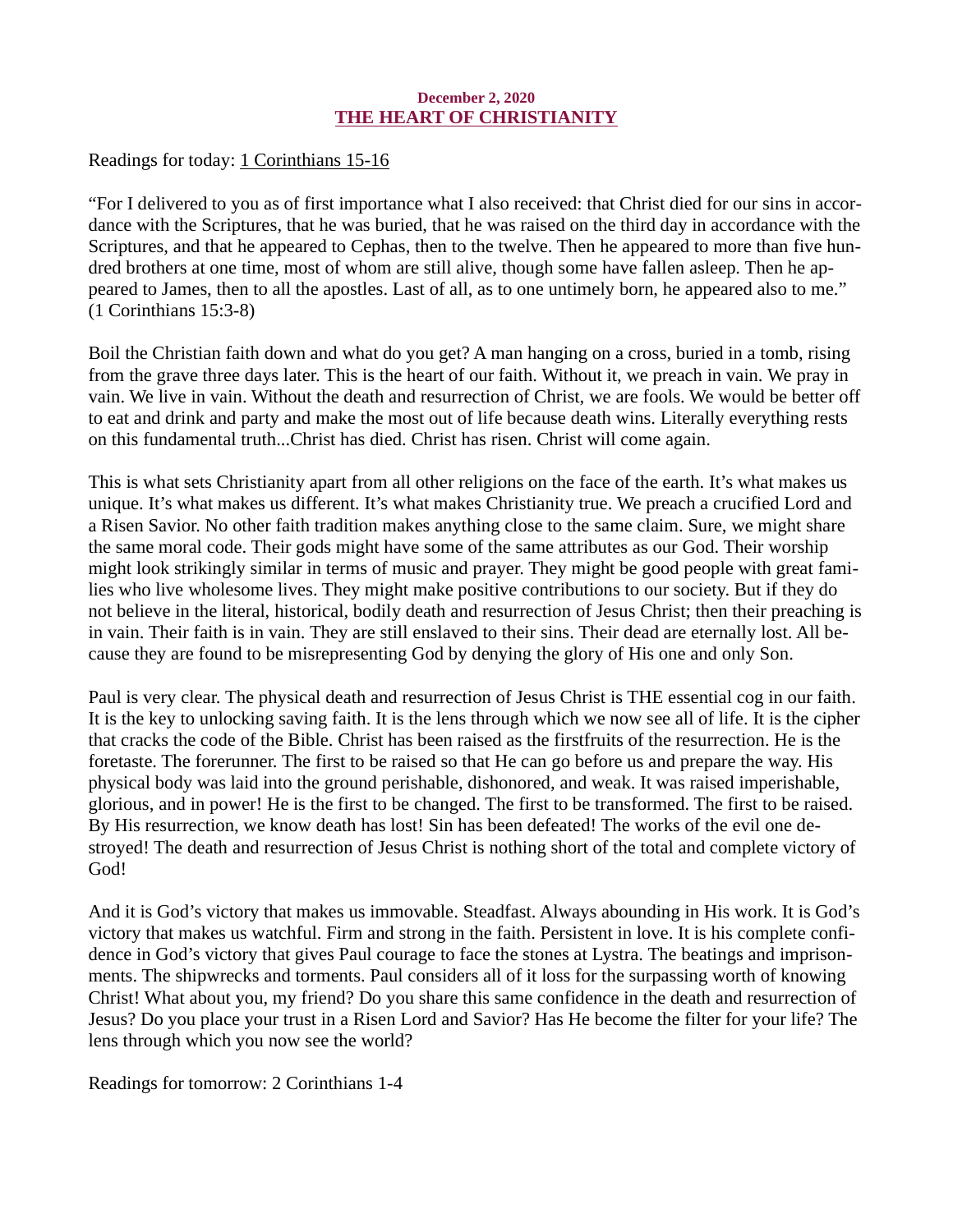# December 3, 2020 JARS OF CLAY

<span id="page-5-0"></span>[Readings for today: 2 Corinthians 1-4](https://www.biblegateway.com/passage/?search=2+Corinthians+1-4&version=ESV)

I have this clay pot on my desk. A friend gave it to me years ago. She bought it in Egypt from a local vendor who literally spent his days forming these vessels out of clay and letting them bake in the sun before taking them to market to sell. It's simple. Ordinary. Fairly fragile. I imagine if I used it day in and day out like most people over in that part of the world, it would become chipped and cracked. Eventually it break apart altogether.

I think about this pot every time I read Paul's words to the Corinthians. "But we have this treasure in jars of clay, to show that the surpassing power belongs to God and not to us. " (2 Corinthians 4:7) You and I are no different than the pot that sits on my desk. Simple. Ordinary. Fairly fragile. It doesn't take much to wound us. Hurt us. Chip us. Crack us. Break us. And yet God in His unsurpassed wisdom and grace has entrusted to us the treasure of the gospel. Through His Spirit He has deposited Christ into our hearts. And we now carry Him with us wherever we go.

There is a lot of pressure in our world to be perfect. To never let anyone see you sweat. To pretend like we have it altogether. On the flip side, there seems to be just as much pressure to be "real" and "authentic." To publicly curate our brokenness on social media in service of self-promotion. Both views are deeply misguided because they both focus on the pot rather than the Potter. They focus on the jar of clay rather than the treasure hidden within. They both flip the script and ascribe power to the person rather than to God which is why all such efforts eventually fall apart.

We are weak and feeble. We are foolish and ignorant. We are anxious and afraid. Each one of our "jars" is chipped and cracked and broken in so many different ways. But when we see ourselves through the eyes of faith, we see past all the hurts, wounds, and scars to the treasure deposited within. We see the light of Christ shining through all our imperfections giving light and life and blessing to those around us. We understand that the "vessels" we inhabit are ultimately not what's most important. Rather it is Christ in us that is the hope of glory! So it doesn't matter what hardships we suffer or what injustices we face. We recognize this world has nothing for us. It is not our home. So we can spend our lives in service to Christ. We can wear these bodies out for the sake of Christ's mission in this world. We can exhaust our resources and our time and our energy. We can leave it all on the field so to speak, trusting there is a greater prize awaiting us in heaven. I love how Paul describes his own life, "We are afflicted in every way, but not crushed; perplexed, but not driven to despair; persecuted, but not forsaken; struck down, but not destroyed; always carrying in the body the death of Jesus, so that the life of Jesus may also be manifested in our bodies. For we who live are always being given over to death for Jesus' sake, so that the life of Jesus also may be manifested in our mortal flesh. So death is at work in us, but life in you." (2 Corinthians 4:8-12)

Paul gets it. His whole life has prepared him for this moment. All his training. Upbringing. Wealth. Power. Privilege. All of it is now poured out like a drink offering before Christ. He must die so others may live. He must give away all he has for the sake of those who do not know Jesus Christ. He must surrender all his needs, wants, and desires for the sake of the mission of proclaiming Christ. He understands the true worth of the treasure he carries inside and he lets his life become a living testimony to the surpassing power of Christ.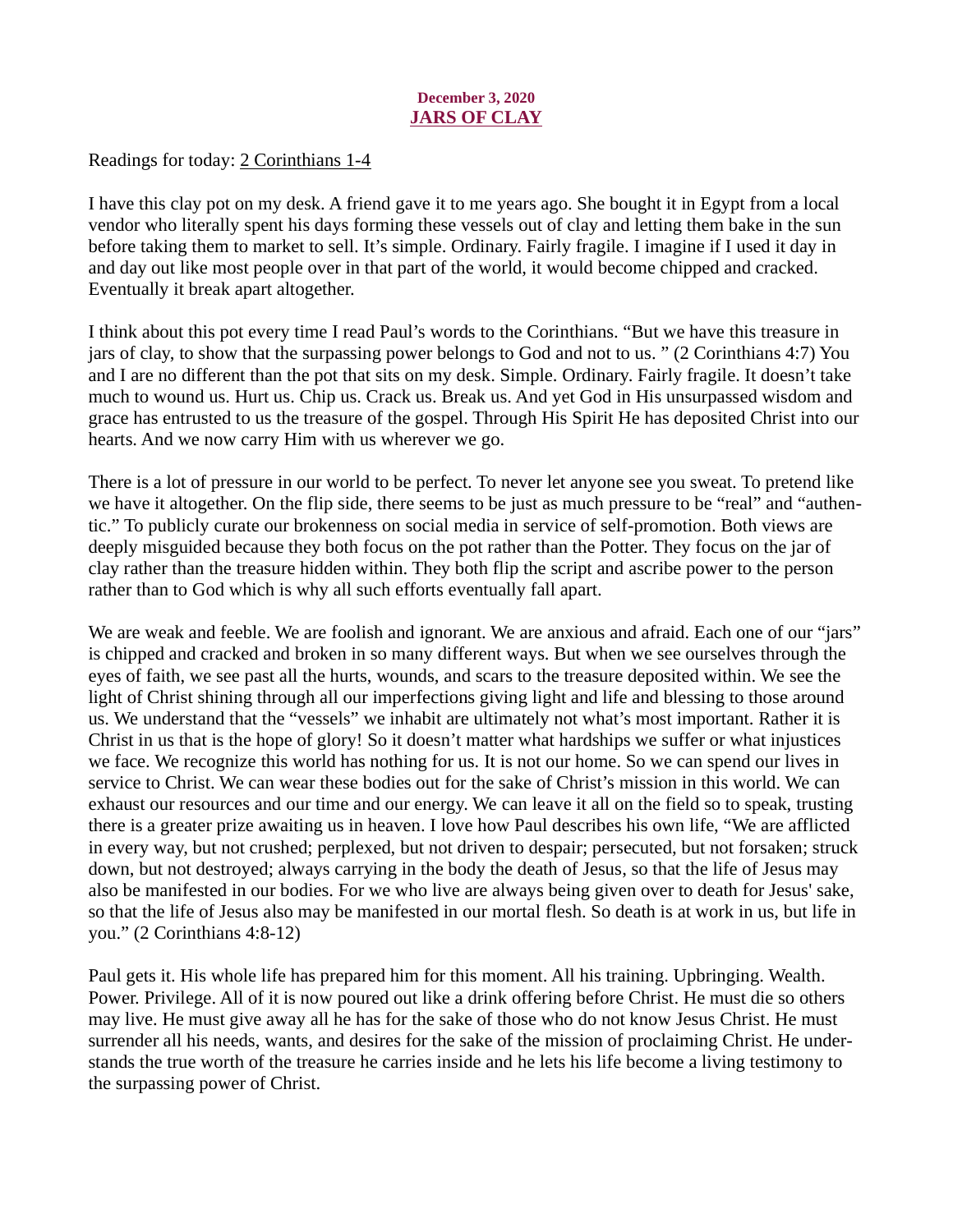This is how the gospel spreads from one generation to the next. From one region of the world to the next. Through ordinary men and women who come face to face with the pearl of great price and sell all they have as a response. Ordinary people like you and me who grasp the infinite worth of the treasure we hold and do all we can to give it away to others.

Readings for tomorrow: 2 Corinthians 5-9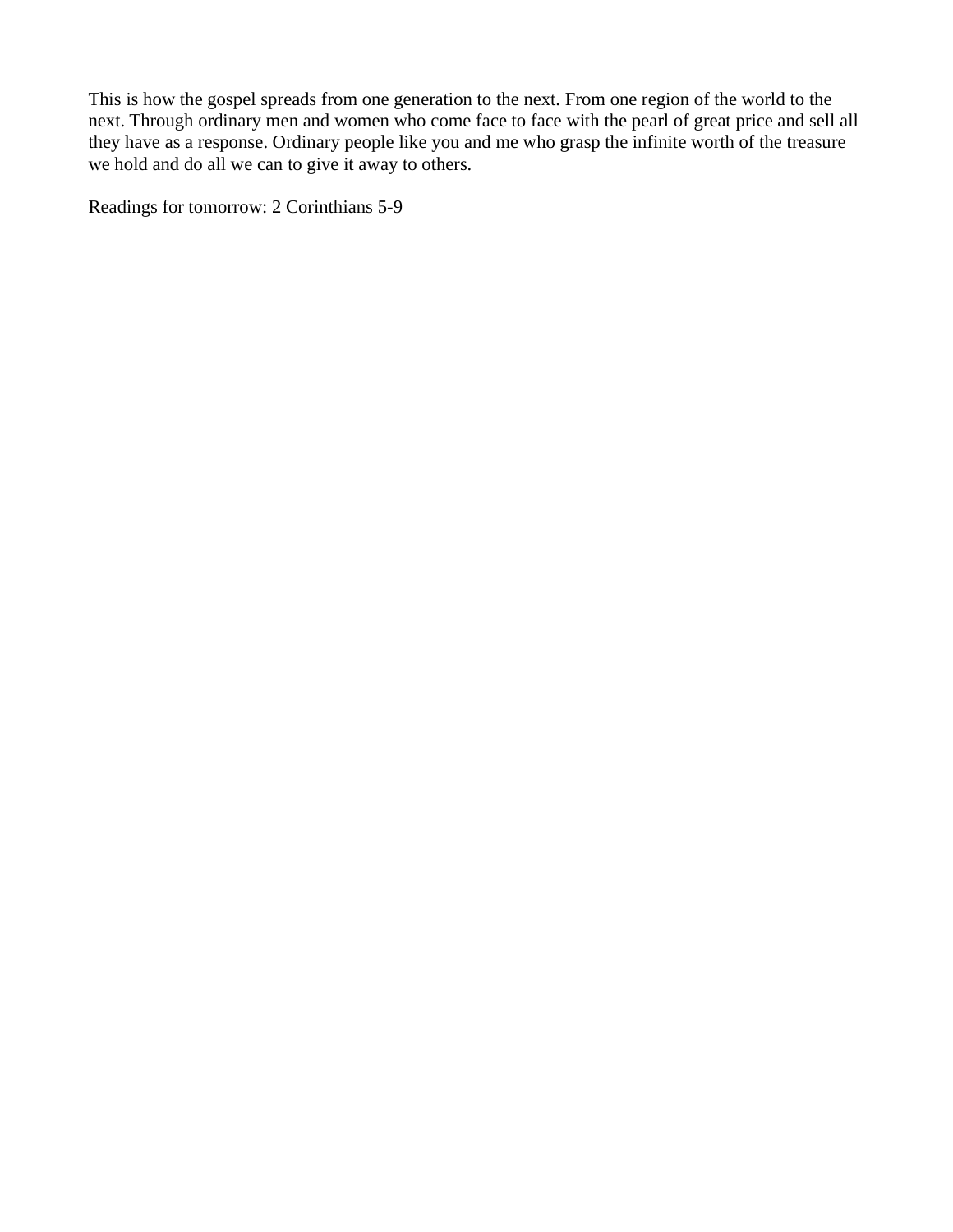#### December 4, 2020 RECONCILIATION

<span id="page-7-0"></span>[Readings for today: 2 Corinthians 5-9](https://www.biblegateway.com/passage/?search=2+Corinthians+5-9&version=ESV)

Reconciliation is a radical act in our day and age. We live in such a divided world. We are divided along social lines. Political lines. Ethnic lines. Sexual lines. Economic lines. Educational lines. Religious lines. All of it taking on a righteous fervor as each person seeks to defend their position over and against their perceived enemies. Differences of opinion devolve into personal animosity. Policy differences become litmus tests for morality. Ideological purity must be maintained at all costs lest one fall down the slippery slope to compromise. Social media throws gasoline on this dumpster fire on a daily basis. Cable "news" organizations fill their programming slots with partisan opinion shows designed to reinforce confirmation bias. It even filters down to the personal level in our day to day relationships. I cannot begin to count the number of times I've had someone tell me about a situation where their feelings were hurt and rather than follow the gospel-call to forgive and reconcile, they began attacking the other person's character. Impugning motives. Words like "betrayal" and "wounded" and "abuse" thrown around far too casually. All in an attempt to justify cutting that other person out of their lives.

None of us are immune to these cultural pressures. None of us have clean hands when it comes to this issue. Reconciliation is hard, hard work. And it is impossible without Jesus Christ. "Therefore, if anyone is in Christ, he is a new creation. The old has passed away; behold, the new has come. All this is from God, who through Christ reconciled us to himself and gave us the ministry of reconciliation; that is, in Christ God was reconciling the world to himself, not counting their trespasses against them, and entrusting to us the message of reconciliation." (2 Corinthians 5:17-19) The Apostle Paul lived in a similar world. A world of great pluralism and diversity. A world full of political, social, sexual, and religious intrigue. A world where different groups literally came to blows, often in violent and brutal ways. Into this world, Paul believes God has sent His church. His people. And they have been entrusted with a very special task. Reconciliation.

What is reconciliation according to Paul? It is God reconciling the world to Himself. It is God laying down His life for us while we were still sinners. It is God making peace with us while we were still at war with Him. It is God sacrificing Himself for His enemies...namely you and me. Reconciliation requires we do the same. It requires us to relinquish our need for vengeance. It requires us to not count a person's trespasses against them. It requires a conscious decision not to hold a person's past actions against them. Most of all, it requires us to "regard no one according to the flesh", meaning we no longer let a person's political, social, sexual, or ethnic identity get in the way of a relationship. We love them as Christ loves them. Unconditionally. This doesn't mean we try to "erase" their uniqueness. This doesn't mean we try to "whitewash" or "homogenize" everyone. This doesn't mean we make them become like us. No, we love them as they are. We love them where they are. We love them for who they are. Image-bearers of God. Born with a dignity that, while broken utterly by sin, can never fully be lost.

I can already hear the protests in your heart. What about an abuser? What about the man who murdered my child? Raped my daughter? Stole my life savings in a Ponzi scheme? What about the corporate criminals at places like Enron or dictators who use chemical weapons on their own people? Evil is legion in our world and you are suggesting we meet such evil with reconciliation and love? How weak! How stupid! Only an arrogant, white, privileged, cisgender, heterosexual, upper middle class male would ever say such a thing! And perhaps that's partly true. I am fully aware of my cultural location. Fully aware I have never had to battle systematic oppression. Fully aware I have never suffered abuse. Fully aware I have never been the victim of a violent crime. But I have sat with many who have. I have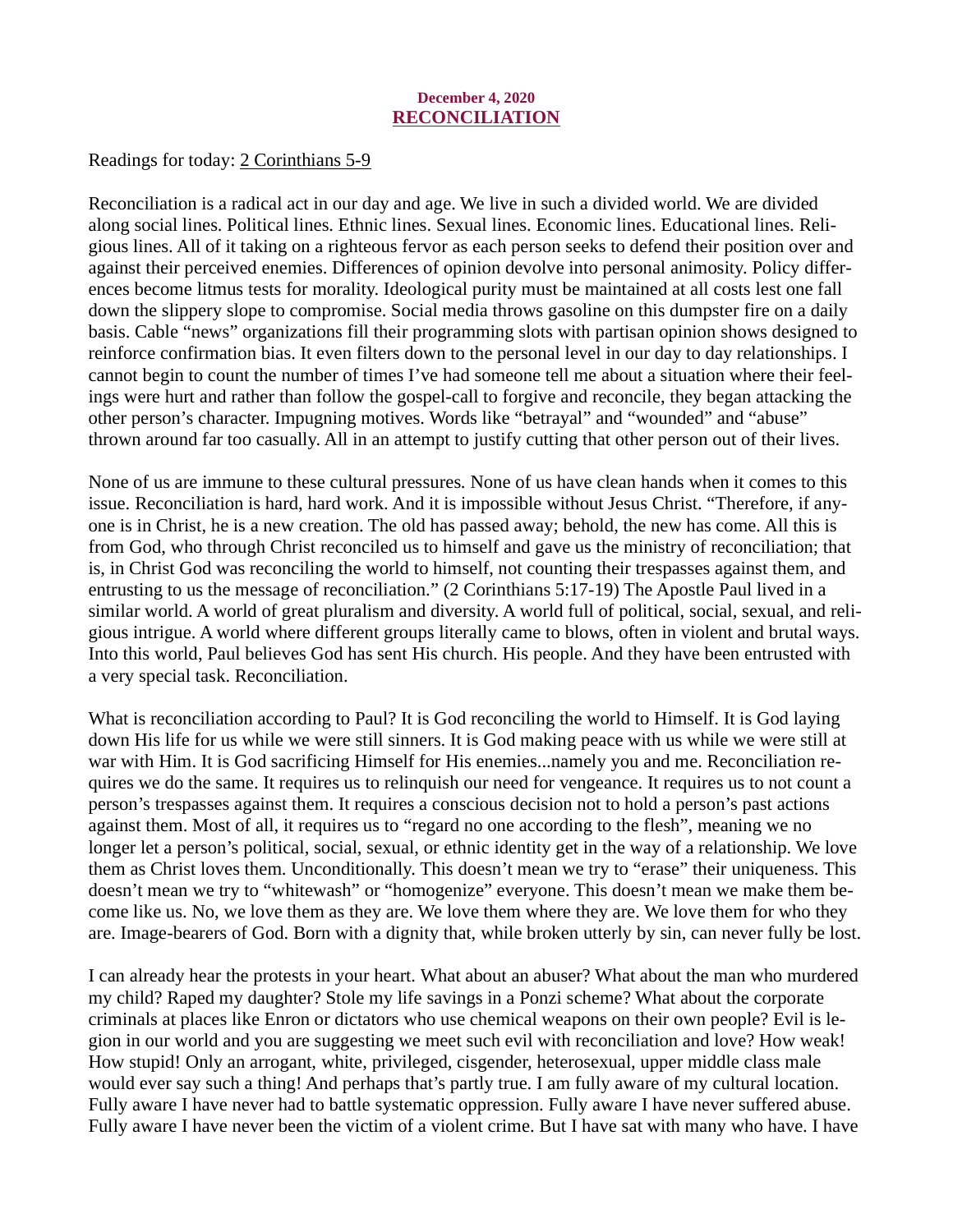listened to their stories. Perpetrators and victims alike. I worked for two years in a maximum security prison. I know many murderers personally. I have seen their hate up close and personal. I have spent the last twenty years in ministry. Spent countless hours counseling with victims of abuse. I have seen their pain up close and personal. I have been overseas many times. Met survivors of genocide. Survivors of civil wars. Survivors of holocausts no one has ever heard of. I have seen life-threatening poverty up close and personal. I have stood at the mass graves. I have listened to the stories of trauma and tragedy. It is heartbreaking on a level I am at a loss to comprehend.

But I have also seen the power of reconciliation. I have seen it in the Gacaca courts of Rwanda where perpetrators of genocide confess their crimes, are confronted by their victims, and the local community is able to move towards healing and restoration. I have seen it in the church plants of Ethiopia where former tribal enemies become brothers and sisters through the saving work of Jesus Christ. I have seen it in the New Jersey State Prison where murderers received parole because the family of their victim was willing to forgive and reconcile. I saw it in a local church I served whose history included no record of African-American members though they were located in a neighborhood that was racially diverse. The courage of one young African-American man changed the hearts and minds of so many who had grown up with segregation. His Christ-like love overwhelmed their natural prejudice and they were set free. I have seen it in my counseling office as husbands and wives lay aside their "record of wrongs" and marriages are restored. I have seen it in my own life as my heart is shaped and formed by the influence of godly mentors from all walks of life. An African refugee pastor who has forgiven those who persecuted and imprisoned him. A female Old Testament professor who has successfully battled misogyny with forgiveness and grace. A gay man who faithfully serves the LGBTQ community though they consider him a traitor for choosing the path of celibacy out of obedience to Christ. These are just a few of my heroes. Just a few of the men and women who are taking God's message of reconciliation to the world. I pray for the courage to do the same.

Readings for tomorrow: 2 Corinthians 10-13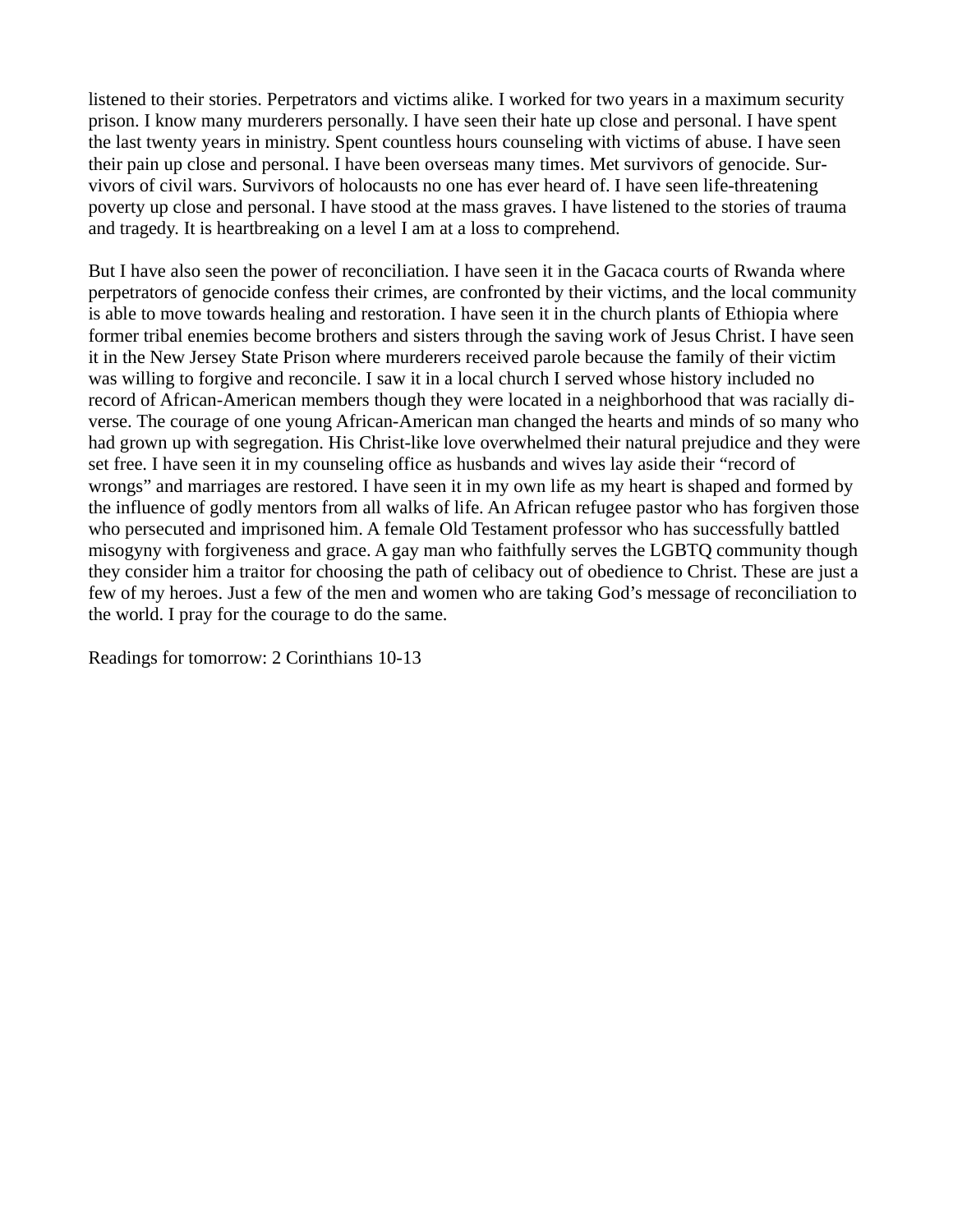# December 5, 2020 **CRITICISM**

<span id="page-9-0"></span>[Readings for today: 2 Corinthians 10-13](https://www.biblegateway.com/passage/?search=2+Corinthians+10-13&version=ESV)

I remember when George Herbert Walker Bush died. His passing signaled the end of a political era where one could disagree vehemently with the opposition and yet still grab a beer together after work. President Bush was well-known for his friendships across the aisle and, in particular, for the handwritten notes he would send to all sorts of people he had met throughout the course of his life. Though often lampooned when he was in office, he never seemed to let it get to him. Never retaliated in kind. Never lashed back. He clearly felt it beneath the dignity of his office. He was confident in who he was as a person and his record as a public servant.

As we read these words from the Apostle Paul today, it is important to discern his tone. In our current political climate of manufactured outrage, it would be easy to assume Paul feels as we do. It would be easy to read anger and rage into his words as he defends his apostleship. That would be a mistake. Paul says right up front that he is coming to them in meekness and gentleness. Though confident in his authority as an apostle of Christ, he will not "boast beyond limits" nor will he "overextend" himself to make his point. He calls himself a fool numerous times throughout the reading and mocks his former "credentials." Over and over again, he reminds the Corinthians of his love for them. Reminds them of his great desire to see them restored in their faith. I love how he ends his letter, "Finally, brothers and sisters, rejoice. Aim for restoration, comfort one another, agree with one another, live in peace; and the God of love and peace will be with you." (2 Corinthians 13:11) This is Paul's heart on display.

So what is causing the rift between him and his Corinthian friends? Self-proclaimed "super-apostles" who seem to follow Paul around to correct his theology. They take it on themselves to serve as the theological police of the fledgling early church. They often preach that everyone must be circumcised. They attack Paul's methods and speaking skills. They attack his character and reliability. They accuse him of being a conflict avoider. They claim to have the same mission credentials as Paul and a better spiritual pedigree. Their CV's are filled, so they say, with church plants and signs and wonders and visions. This forces Paul's hand. He has to do what he hates. He has to defend his apostleship by citing his own hard-won credentials.

Originally, Paul came to them in humility. He placed no financial burden on them, preaching the gospel free of charge. Living off the support of other churches, like the one in Macedonia which was extremely poor and yet very generous, he was able to live among them and teach them the good news of Jesus Christ. He didn't lord his authority over them. He didn't pass out his resume. He refused to promote his past success. Instead, he came to them in weakness. He shared in their sufferings. He intentionally relinquished his rights in order to build them up as a church. I love how he describes his love for them. "For I feel a divine jealousy for you, since I betrothed you to one husband, to present you as a pure virgin to Christ." (2 Corinthians 11:2) "I will most gladly spend and be spent for your souls..." (2 Corinthians 12:15) "For we are glad when we are weak and you are strong. Your restoration is what we pray for." (2 Corinthians 13:9)

Perhaps the most famous part of this set of readings has to do with the "thorn in Paul's flesh." Commentators throughout history have argued over what exactly Paul is referring to here. Is it an illness? An addiction? A persistent temptation? I believe Paul identifies the thorn when he calls it a "messenger from Satan." Earlier in 2 Corinthians 11:13-15, Paul writes "For such men are false apostles, deceitful workmen, disguising themselves as apostles of Christ. And no wonder, for even Satan disguises himself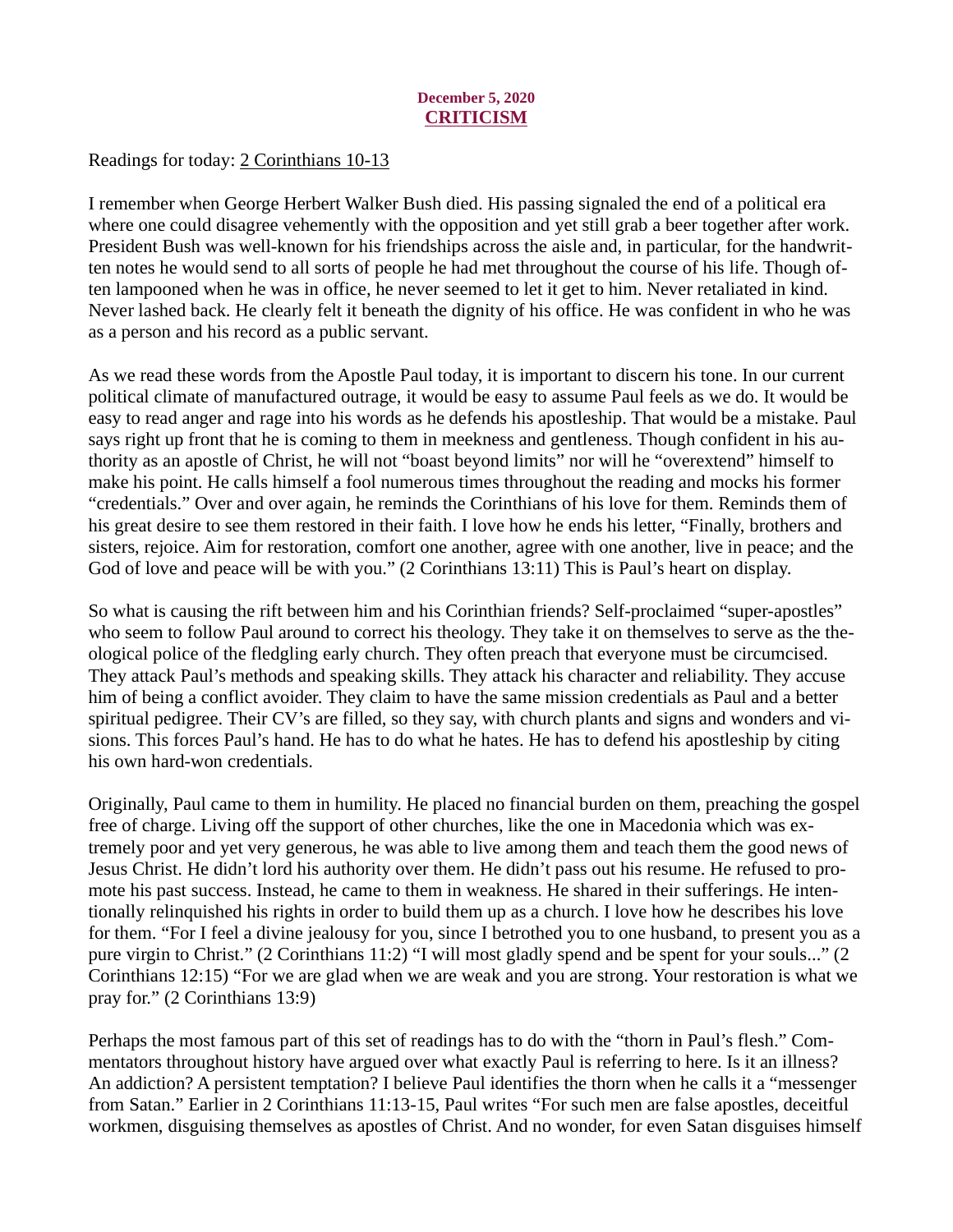as an angel of light. So it is no surprise if his servants, also, disguise themselves as servants of righteousness. Their end will correspond to their deeds." The Greek word for "angel" can also mean "messenger" and it is the same word in both cases. Essentially, Paul believes that these false apostles are being used by God to keep him humble and utterly reliant on grace. God is using these evil men and their lies to protect Paul from pride and arrogance. He is using them to remind Paul of his weakness and dependence on Christ. He wants Paul to understand that the power he possesses does not come from him but from Jesus Himself.

I remember several years ago having a member of my congregation turn on me. For months she would write hate-filled notes and put them in the offering plate for me. When the deacons started to throw them away, she placed them in an envelope with my name on it. Soon that wasn't enough. She began writing in our pew Bibles, calling for me to be fired. Attacking my character. Her anger and hate festered to the point that she even wrote a message on our Communion table cloth! It was brutal. We tried to talk to her. We tried to confront her. Even told her she would not be welcome if she persisted in her behavior. None of it deterred this woman. Eventually, she passed away. She certainly didn't want me anywhere near her funeral. I remember the morning of her memorial service sitting in a coffee shop waiting for my next meeting. As I prayed for this woman and her family, the Spirit of God spoke to my heart. "I have used this woman to keep you humble. To remind you of your need to depend on Me. To teach you the truth about grace and unconditional love. You will miss her. You need people like her in your life to keep you trusting in the sufficiency of Christ." It was a powerful lesson and one I will never forget.

How do you handle hate? How do you handle unfair criticism? Remember God uses all things for the good of those who love Him and are called according to His purpose. Rather than lash out, take a step back. What is God trying to show you? What is God trying to teach you? Is His grace truly sufficient for you? Is His power made perfect even in your weakness?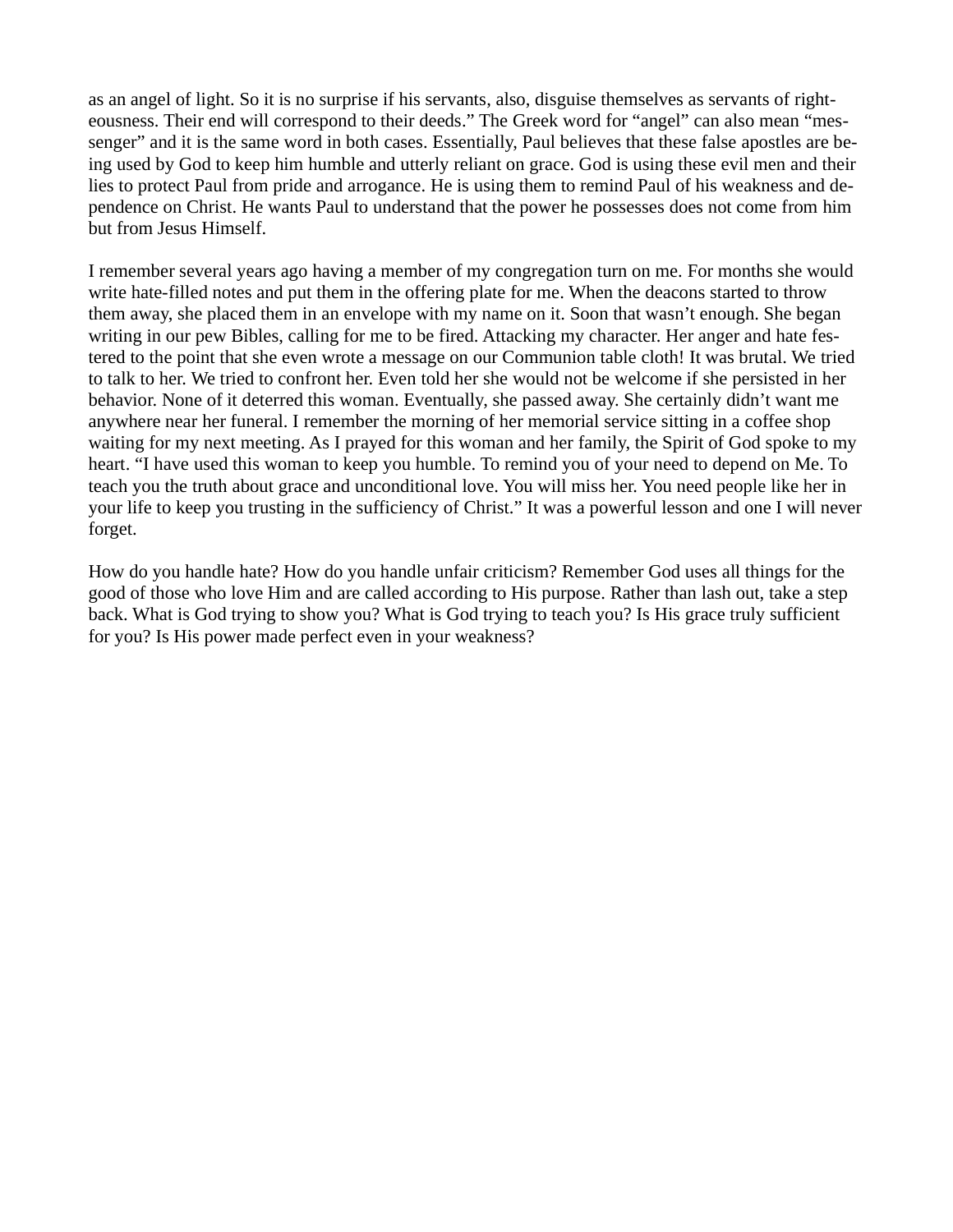#### December 7, 2020 THE RIGHTEOUSNESS OF GOD

## <span id="page-11-0"></span>[Readings for today: Acts 20:1-3, Romans 1-4](https://www.biblegateway.com/passage/?search=Acts+20%3A1-3%2C+Romans+1-4&version=ESV)

"But now the righteousness of God has been manifested apart from the law, although the Law and the Prophets bear witness to it— the righteousness of God through faith in Jesus Christ for all who believe. For there is no distinction: for all have sinned and fall short of the glory of God, and are justified by his grace as a gift, through the redemption that is in Christ Jesus, whom God put forward as a propitiation by his blood, to be received by faith. This was to show God's righteousness, because in his divine forbearance he had passed over former sins. It was to show his righteousness at the present time, so that he might be just and the justifier of the one who has faith in Jesus." (Romans 3:21-26)

I cannot think of a more stunning statement from a former Pharisee of Pharisees. In his former life, Paul was known as Saul. He was a zealous for the Jewish faith. Believed with all his heart in the sufficiently of the Torah to lead one to righteousness. He was passionate about guarding the traditions that had been handed down. He trusted in Yahweh and believed he'd been set apart to protect the true faith. So up the road he went to Damascus. On his way to persecute Christians. Drag them from their homes. Bring them back to Jerusalem. Put them on trial for blasphemy. He was breathing fire against the followers of Jesus. And then he met the Risen Christ. Popular tradition tells us the experience was so powerful it knocked from his horse. The Bible mentions no such thing but clearly something dramatic changed in Saul. He went from being the Grand Inquisitor of the Christian faith to being her greatest evangelist.

What happened? Simply put, the very righteousness Saul had spent his entire life pursuing "manifested itself apart from Torah." As a Pharisee, Saul believed in the resurrection of the righteous. He believed Yahweh would make all things right by raising those who were faithful from the dead. He believed one became worthy of resurrection through faithfulness to Torah or the Law. This had nothing to do with "earning" one's salvation but was more about identity. How did one identify as a faithful Jew in a pagan world? When Saul met the Risen Christ, he was immediately confronted with a problem. If Yahweh had raised Jesus from the dead then, by definition, Jesus was righteous. And if Jesus was the Righteous One, then Saul had misplaced his faith. In the presence of the Risen Christ, it suddenly dawned on him that all the Torah and the Prophets - essentially the Old Testament - pointed to Jesus as Messiah! And this meant that all those who placed their faith - not in Torah - but in Christ would be "righteoused" or justified.

This changes everything for Saul. He changes his name. He changes the course of his life. He essentially does a 180 degree turn. What about us? Most of us are probably Gentiles, meaning we haven't dedicated our lives to pursuing Torah-faithfulness. But all of us have dedicated our lives to something. It could be our jobs. It could be our lifestyles. It could be our kids. It could be ourselves. Whatever "it" is, it becomes a law unto itself. Subconsciously, we believe if we remain faithful to this "law" in our lives then we will be righteous. Then we meet the Risen Christ. And he displaces the "law" in our hearts. He becomes the only source of true righteousness in our lives. Faithfulness to Him means believing in His finished work. Trusting in the sufficiency of His grace. Surrendering our lives into His hands. All of us have sinned and fallen short of the glory of God. Frankly, all of us have sinned and fallen short of our own "law" as well. None of us is righteous not even in our own eyes if we are completely honest. All of us stand in need of the cleansing blood of Jesus Christ. All of us stand in need of the atoning work of Jesus Christ on the cross. All of us stand in need of the justification that can only come by faith. Thanks be to God for He has sent His beloved Son into the world for this very purpose!

Readings for tomorrow: Romans 5-8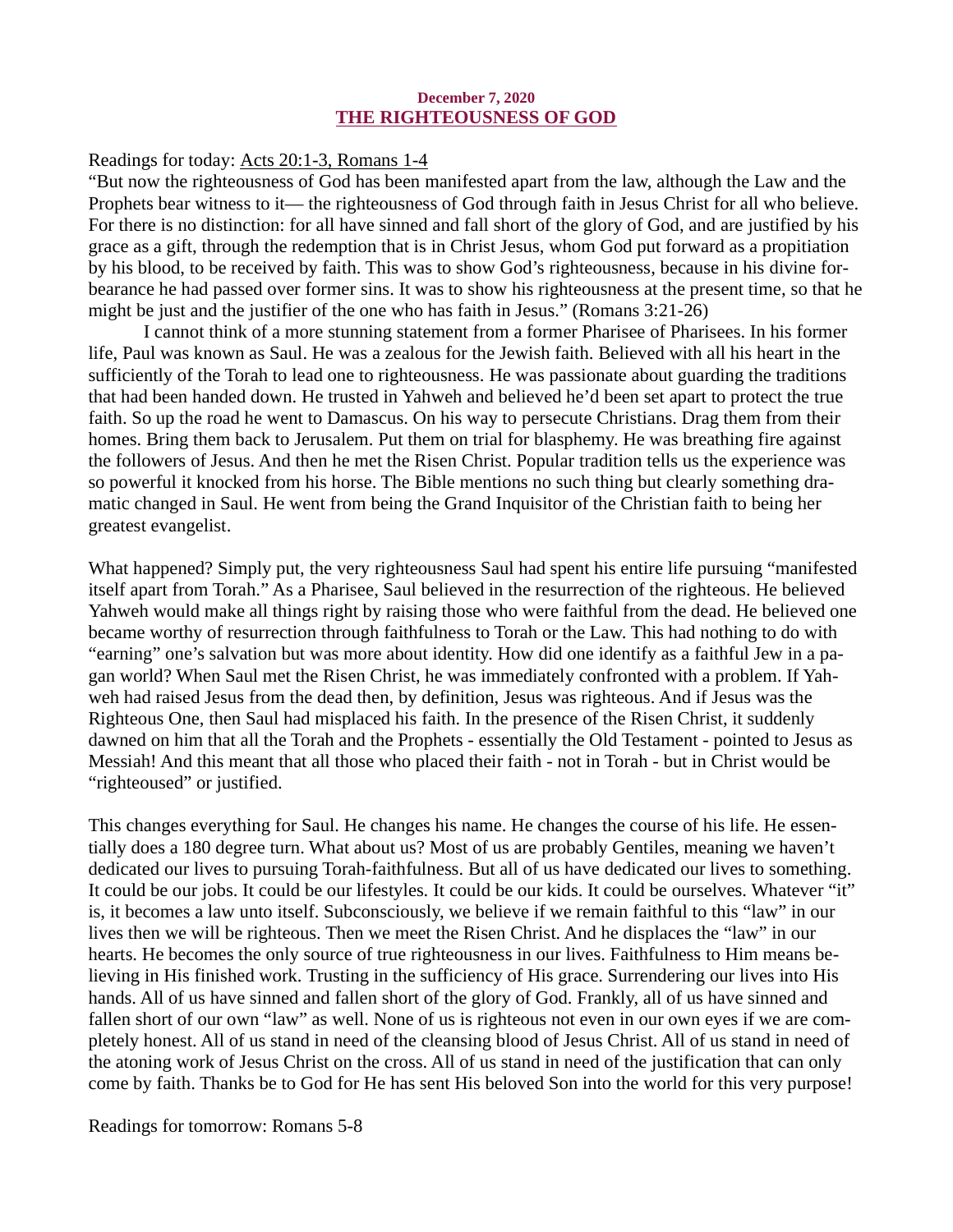# December 8, 2020 **FAITH**

<span id="page-12-0"></span>[Readings for today: Romans 5-8](https://www.biblegateway.com/passage/?search=Romans+5-8&version=ESV)

"No unbelief made Abraham waver concerning the promise of God, but he grew strong in his faith as he gave glory to God, fully convinced that God was able to do what He had promised. That is why his faith was "counted to him as righteousness." (Romans 4:20-22)

What is faith? A feeling? An emotion? Something you experience deep down in your gut? Is it an intellectual belief? Something you hold to be true? For Abraham, faith was "being fully convinced God was able to do what He had promised." And what had God promised Abraham? A son. A son to be conceived and born through Sarah, his wife who was well past menopause. A son to carry on his line. A son who would be the first among many. A son whose descendants would eventually outnumber the stars in the sky and the sand on the seashore. This was the dream of every ancient near east patriarch and it had been denied Abraham up to this point in his life. He despaired of it ever coming to pass. But now God entered the equation. God made a promise. God declared that he would have a son. With this promise, God guaranteed Abraham's family legacy. It would have to be a miracle. Abraham was in his seventies when God made the promise. Sarah in her sixties. They would have to wait at least two decades for it to come to pass. But come to pass it did and Abraham never wavered in his confidence that God would be true to His Word. This is what faith is and why it was counted to Abraham as righteousness.

Now does this mean Abraham never had a moment of weakness? Never had any doubts? Never had any fears? Of course not! These emotions are all very real. At times, they drive us to take matters into our own hands. It's not that we doubt God's ability so much as we struggle to trust His timing. Struggle to see His purposes. Struggle to submit to His will. Abraham wrestled with these things as well and the result was Ishmael! But through it all, one thing remained true for Abraham. He remained fully convinced that God was able to do what He had promised. Abraham may not have fully understood. May not have known how God would bring this miracle to pass. Maybe he even believed God would use ordinary means like having sex with Hagar to bring His plan to completion. Whatever Abraham may have thought or felt, we know for sure he believed. And it is this unwavering belief in the promise of God that is counted to Abraham as righteousness.

What about us? In our reading for today, Paul contends it is faith that justifies us before God. It is faith that grants us access to God's grace. It is faith that helps us persevere through suffering. Faith that sets us free from the bondage of sin. Faith allows us to set our minds on the Spirit which brings life and peace. Faith makes us fellow heirs with Christ. Most of all, faith gives us the confidence of knowing nothing can separate us from the love of God in Christ Jesus. Do you have such faith? Are you fully convinced God is able to bring - and is bringing - these promises to pass in your life? Do you believe God when He tells you there is no condemnation for those in Christ Jesus? Or do you live a life - like so many do - of self-condemnation and fear? Do you believe God when He says there is nothing that can separate you from His love? Or do you find yourself feeling so depressed and ashamed that you think no one could or would ever love you? Do you believe God when He says the sufferings of this world are not worth comparing to the glory that will be revealed in you? Or is the pain and heartache you've experienced simply too much even for God to handle? Do you believe God when He says He will save you from this body of death? Or do you feel trapped by sin? Enslaved by the lusts of your heart? You do the things you don't want to do and don't do the things you do want to do? These are just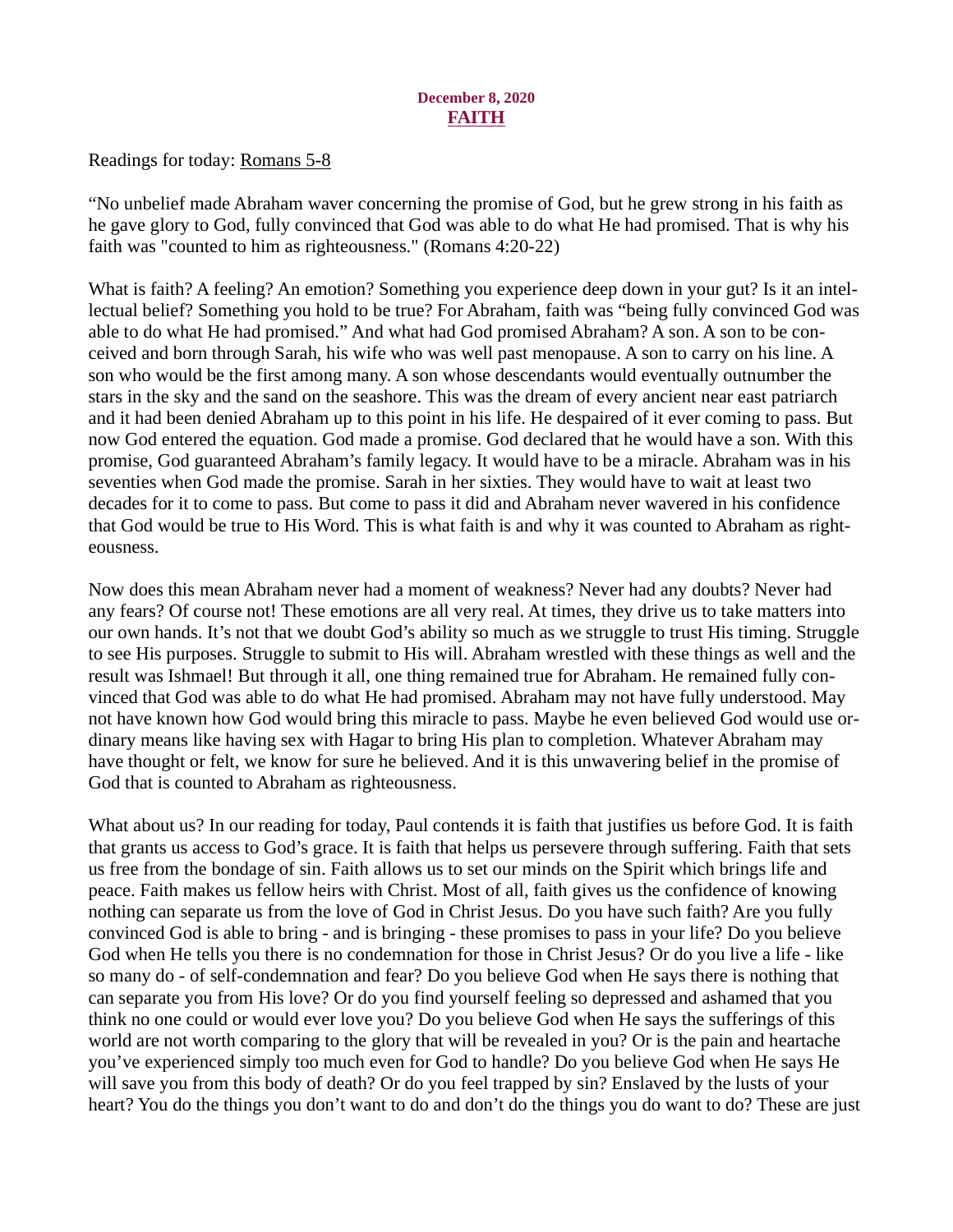a few of the important questions posed by the Apostle Paul throughout this section. He wants us to believe beyond a shadow of a doubt - as Abraham did - that God is able to do what He has promised!

This, friends, is the true message of Christmas. God delivering once and for all on all His promises! God breaking the power of sin. God defeating the power of death. God destroying all the works of the enemy. In Christ, God comes into this world to face down evil and suffering. In Christ, God literally takes our place, absorbs the righteous punishment we deserved, and atones for all our sin. In Christ, God makes peace. Offers reconciliation. Tears down the dividing wall of hostility and makes all things new. This is what God did and is still doing in our world. Thanks be to God for His great faithfulness!

Readings for tomorrow: Romans 9-12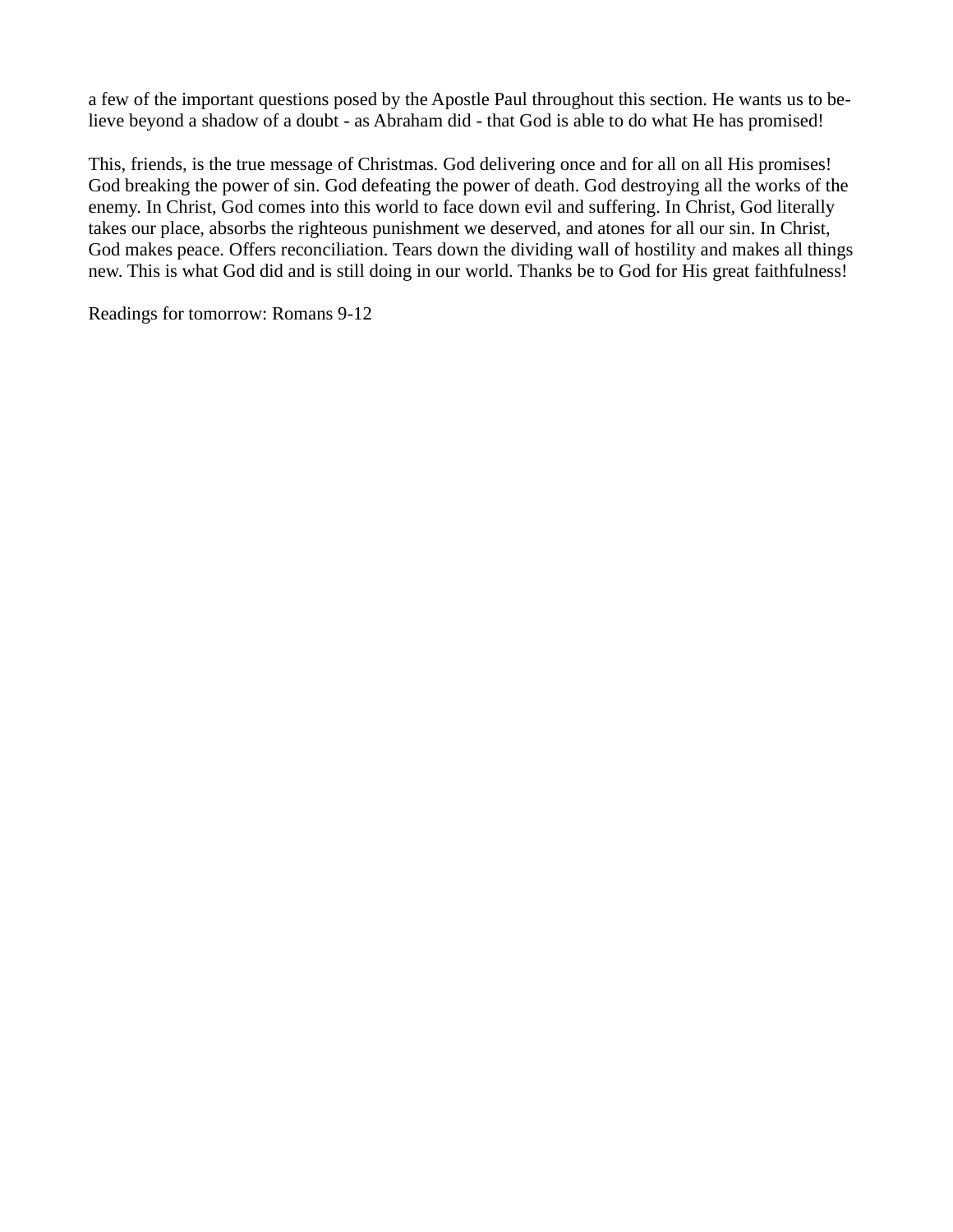# December 9, 2020 HONEST QUESTIONS

<span id="page-14-0"></span>[Readings for today: Romans 9-12](https://www.biblegateway.com/passage/?search=Romans+9-12&version=ESV)

Today's reading is a challenging one. Paul is asking deep questions about the promises and purposes of God. So much of which is shrouded in mystery. So much of which we will never know this side of heaven. Has the Word of God failed? Is God unjust? How can God fault those whom He has not chosen? These questions are important. It is vital to wrestle with them honestly and vulnerably. True faith welcomes such challenges and doesn't settle for easy answers.

To begin, we must check our assumptions at the door. There are no standards of justice outside of God. God is not answerable to any human legal code nor does He subject Himself to human notions of universal fairness. God is the Potter. We are the clay. This fundamental principle undergirds everything Paul will say in these few chapters. The baseline for this discussion begins with God being God and human beings being human beings. The Creator is not the same as His creation. The creation is not the same as its Creator. There is a massive, ontological distinction between the two that must be maintained if we are to find our way through this quandary.

Second, God is God, He has every right to exercise His sovereign choice over all He has made. He chose Abraham and Sarah out of all the families on the face of the earth. He chose Jacob over Esau before they were born. He chose Israel over Egypt. Moses over Pharaoh. The full witness of Scripture makes it clear that God freely chooses some vessels for honor and some for dishonor. Scripture makes clear that God endures with patience the "vessels of wrath prepared for destruction" so that He might "make known the riches of glory for His vessels of mercy." Over and over again, we see this played out in the Old Testament. There is simply no other way to honestly interpret it.

Third, what are we then to make of what's happening with Israel? God's elect? God's chosen? "To them belong the adoption, the glory, the covenants, the giving of the law, the worship, and the promises. To them belong the patriarchs, and from their race, according to the flesh, is the Christ, who is God over all..." (Romans 9:4-5) Furthermore, what are we to make of the Gentiles? God's non-elect? The pagans who've rejected God all their lives? Though they have not pursued righteousness somehow they attained it by faith! Does this mean God's elect have been rejected? By no means! "For not all who are descended from Israel belong to Israel, and not all are children of Abraham because they are his offspring..." (Romans 9:6-7) Ethnicity no longer matters! What matters is faith and God has maintained a remnant - of which the Apostle Paul is one - who have been saved by grace.

Fourth, God isn't done! God's plan for Israel is not yet complete! So the Gentiles who have been grafted into God's family should not become prideful or take God's grace for granted. "Remember it is not you who supports the root but the root that supports you." (Romans 11:18) Instead, they should wait and pray for the day when the partial hardening on Israel is softened because the full number of Gentiles have finally come in and God saves all of Israel.

How will that happen? Paul has no idea. He simply knows God is faithful. He will never abandon His people. His love is steadfast, loyal, and true. So at the end of all this deep wrestling there can only be an exclamation of praise. God is God. We are not. Thanks be to God! Or as Paul puts it, "Oh, the depth of the riches and wisdom and knowledge of God! How unsearchable are his judgments and how inscrutable his ways!" (Romans 11:33)

Readings for tomorrow: Romans 13-16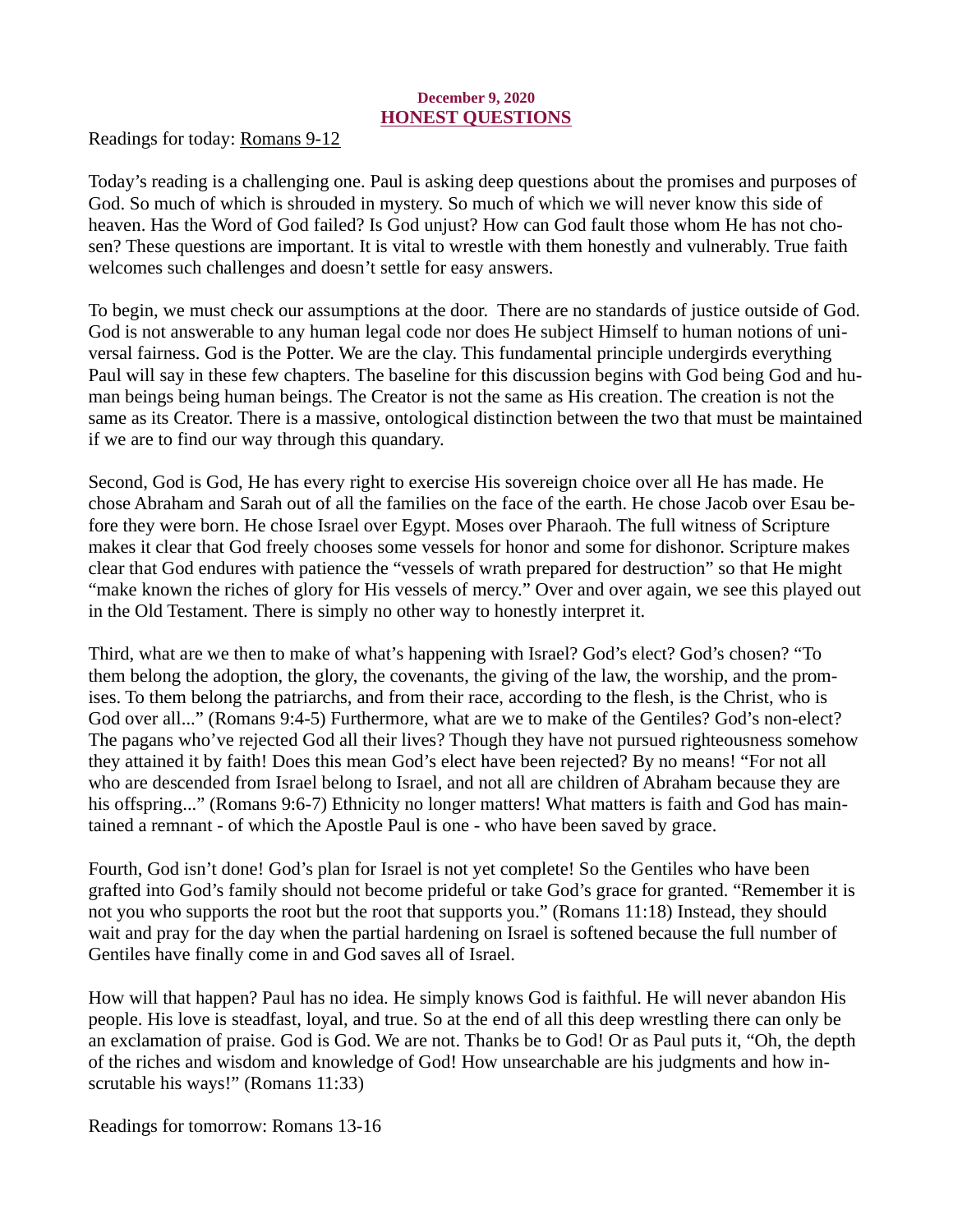## December 10, 2020 CITIZENS OF HEAVEN

<span id="page-15-0"></span>[Readings for today: Romans 13-16](https://www.biblegateway.com/passage/?search=Romans+13-16&version=ESV)

Imagine you are the Apostle Paul. Writing to a group of Christians living in Rome in the late 50's AD. The Roman Empire has suffered tremendously since the reign of Augustus Caesar. Successor after successor has tried and failed to live up to his legacy. Political opposition is met with violence. The Praetorian Guard (think Secret Service of the first century) assassinates the very emperors they swear to protect. Tax rates rise and fall depending on public opinion polls. The borders of the empire are starting to crumble. The government is unstable and rulers are often certifiably insane. Nero rises to power. The initial signs are good. He seems to care about the poor. He often takes the side of the little guy. It looks like he's being advised well by Seneca. By all accounts, things are looking up. Then he murders his stepbrother. Murders his mother. Murders rival senators who oppose him. He initiates building projects that exhaust the treasury and overtax the populace. Rumors spread about the Great Fire that burned Rome for a week in July of 64 AD. Nero blames the Christians. He starts systematically persecuting them. He imprisons them. He throws them to the lions. He burns them alive in his gardens. It's a rough time.

Now imagine receiving this letter from Paul and reading these words, "Let every person be subject to the governing authorities. For there is no authority except from God, and those that exist have been instituted by God. Therefore whoever resists the authorities resists what God has appointed, and those who resist will incur judgment. For rulers are not a terror to good conduct, but to bad. Would you have no fear of the one who is in authority? Then do what is good, and you will receive his approval, for he is God's servant for your good. But if you do wrong, be afraid, for he does not bear the sword in vain. For he is the servant of God, an avenger who carries out God's wrath on the wrongdoer. Therefore one must be in subjection, not only to avoid God's wrath but also for the sake of conscience. For because of this you also pay taxes, for the authorities are ministers of God, attending to this very thing. Pay to all what is owed to them: taxes to whom taxes are owed, revenue to whom revenue is owed, respect to whom respect is owed, honor to whom honor is owed." (Romans 13:1-7) How would you respond? What thoughts would go through your mind if you were living in Rome under Nero watching the country descend into chaos? How would you feel about the "governing authorities" when you see them carrying your friends off to be tortured and executed for their faith? How likely would you be to submit to them? Continue to be a model citizen? Pay your taxes? Honor the emperor? Is Paul serious? Does he not understand who's in power here? Is he ignorant of what's actually happening on the streets of Rome?

Clearly, Paul understands. He will be imprisoned in Rome by 60AD himself, awaiting his eventual torture and execution. He has been flogged. Stoned. Beaten. Left for dead. He has been falsely accused. Falsely imprisoned. He knows what it's like to suffer and yet, throughout his own life, he seemed to model the very words he just wrote to his Roman friends. Jesus did as well. Jesus submitted himself to the governing authorities of this world. Herod. Pilate. The Sanhedrin. All driven by a lust for power. All corrupt to the core. And yet Jesus refused to call down legions of angels to fight at his side. He allowed his farse of a trial to stand. He refused to advocate for Himself before Pilate. He ignored Herod when he asked for a sign. Why? Jesus and Paul both understood they belonged to a Kingdom not of this world. They were citizens of a heavenly empire that transcended any earthly one. Their sole allegiance was to the God of the universe who had given all authority in heaven and earth to Jesus so there was no need to fight the power. No need to lead a rebellion. Because at best you would be replacing one sinful system with another.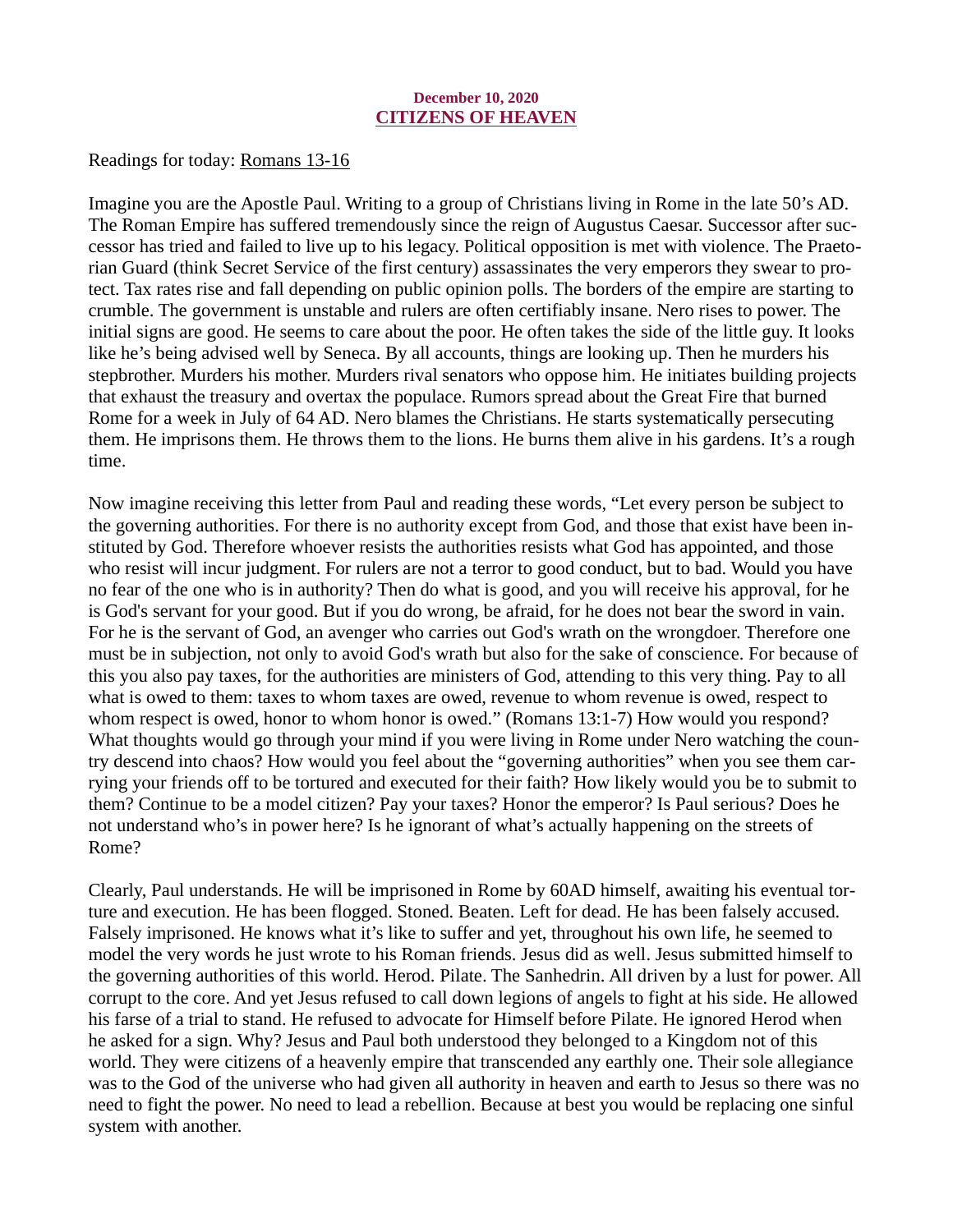At the same time, Paul is not advocating apathy. He is not calling for Christians to become doormats for the empire. What he calls for is a very proactive way of living that sets an example before culture and society of humble godliness even in the face of persecution. We are never to surrender the moral high ground! Never to surrender our deeply held Kingdom values! Never to give up Jesus for the sake of political expediency and gain! Why? First and foremost, we recognize all authority comes from God. It serves His purposes. God is able to bend both good and evil intentions to His will. God is able to use even the most corrupt to accomplish His plan. No matter what happens. No matter who gets elected President. No matter who serves in Congress. No matter who gets confirmed to the Supreme Court. ALL of them serve at God's pleasure. He takes them down just as easily as He raises them up. All of them rule under His sovereign authority and command.

Second, Paul understands the power of a godly witness. Even corrupt rulers cannot deny the power of the gospel. This was the genius behind the leadership of Martin Luther King Jr. during the Civil Rights struggle. He believed by engaging in peaceful, non-violent protest of unjust laws that African-Americans and their allies would hold a mirror up to the corrupt soul of segregation. They believed their godly example would expose the evil legacy of slavery. They believed their political "enemies" needed salvation not destruction and this set them apart. The same was true for Nelson Mandela in South Africa. The same was true for Pope John Paul II when he led the Solidarity movement against communism in Poland. The same was true for Ghandi - though not a Christian, he based his resistance on the example of Christ - in India. In each and every case, these leaders led movements that transformed the course of nations and they were almost entirely based on the "good conduct" of their followers. "Do what is good and you will receive (the ruler's) approval, for he is God's servant for your good." (Romans 13:3) This is the power of a godly witness.

Finally, Paul elevates the cardinal virtue of humility. Submission. Subjection. Offering respect and honor to the office even if the person in the office is corrupt. Paul believes we should model our lives after Jesus. As he will write to his Philippians friends, Jesus is by nature God. But Jesus did not hold onto His equality with God. He relinquished it. He gave it up. He emptied Himself of all His divine rights and riches in order to become a human being. And not just any human being but a servant. A slave. But even then Jesus wasn't content. He took it one step further. Humbling Himself to death. The most humiliating death possible. Death on a cross. Paul sought to pattern his own life after Jesus and he calls all Christians to do the same. "Follow me as I seek to follow Christ." (1 Corinthians 11:1) Just as Christ rendered to Caesar what was Caesar's, Paul now calls on Christians in Rome to pay their taxes. Keep honest financial records. Respect the authorities. Honor the emperor. For in so doing, we honor Christ.

Of all the things we've read this year, this may be the most difficult passage for us to accept. Hate is the political currency of our day. Rage. Anger. Condemnation. Character assassination is our national pastime. We rejoice when our enemies fall. We defend our allies at all costs. We will sacrifice everything including our Kingdom values - on the altar of political power and gain. Scorched-earth resistance is now the norm when the opposing party is in power and it is crippling our nation. And this is true for both Republicans and Democrats. Sadly, Christians seem no different than their non-Christian neighbors in this respect. In fact, we often seem to be out front leading the way and our blatant hypocrisy is on public display. Jesus weeps, friends. He weeps to see us so easily fall prey to the lust for power, influence, and control. He weeps to see us so easily sacrifice our witness and for so little. He weeps as He watches His people - citizens of the Kingdom of God - so easily and readily give up the moral high ground.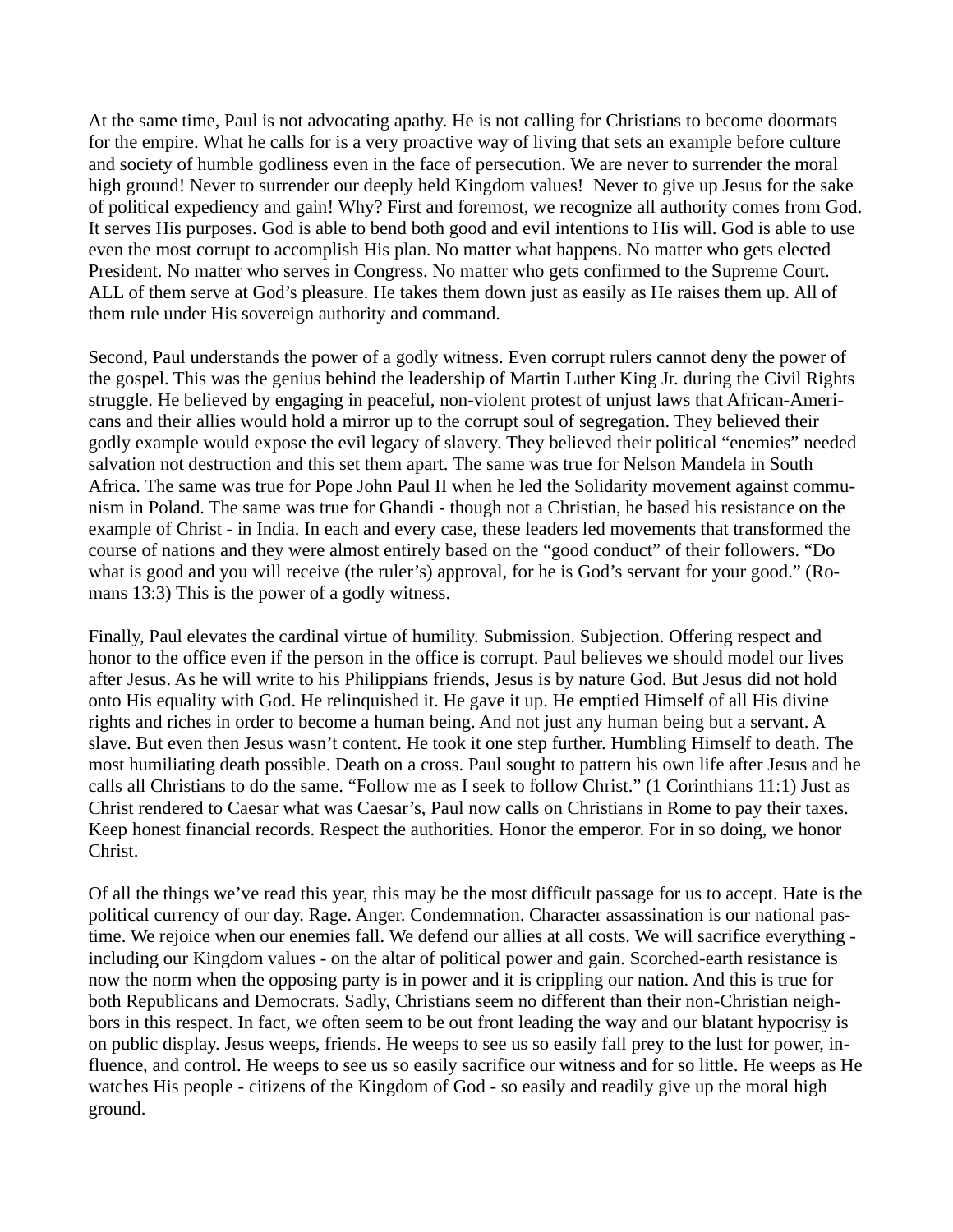Thankfully, the truth of God remains. Though the grass withers and the flower fades, the Word of God is eternal. He is still on His throne. He still reigns from on high. He still sits at the right hand of the Father. He will bend even this time to His will. He will use even the corrupt politics of our day and age to accomplish His plan. There is nothing any human being can do that will thwart His purposes. So submit to the governing authorities, friends. Live godly lives before them. Witness to them by working for justice and righteousness. Pray without ceasing for the Spirit's work in their hearts. Give them the respect and honor due them by virtue of the office they hold.

Readings for tomorrow: Acts 20:4-38, 21:1-23:35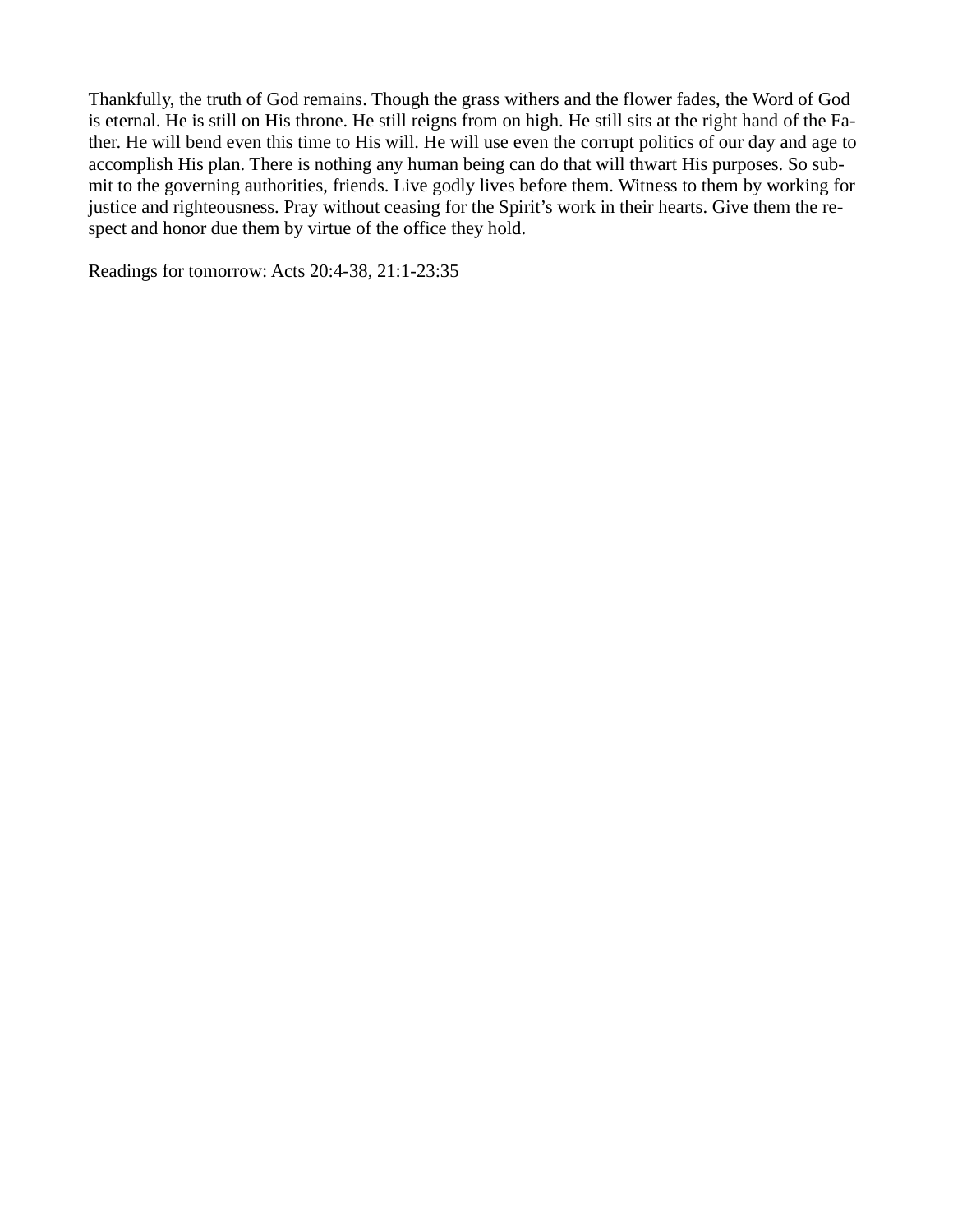# December 11, 2020 A LIVING SACRIFICE

<span id="page-18-0"></span>[Readings for today: Acts 20:4-38, 21:1-23:35](https://www.biblegateway.com/passage/?search=Acts+20%3A4-38%2C+21%3A1-23%3A35&version=ESV)

I've always been struck by the words Paul writes to his friends in Rome, "I appeal to you therefore, brothers and sisters, by the mercies of God, to present your bodies as a living sacrifice, holy and acceptable to God, which is your spiritual worship." (Romans 12:1) The phrase "living sacrifice" is the one that intrigues me the most. What is a living sacrifice? What would my life look like if it were offered on the altar to God on a daily basis? How is what I have to offer holy and acceptable? Unblemished like the sacrifices of the Old Testament? Isn't spiritual worship redundant? These questions hit me again as I read through our readings in Acts this morning.

The same man who wrote these words to the Roman Christians is the same man who now faces danger at every turn. He has not ceased to preach the whole counsel of God wherever he has gone. He has planted churches in cities all across the Mediterranean. He has suffered hardship and beatings and been left for dead. He has relinquished all for the cause of the gospel. And what has that gotten him? A broken body in constant pain. An itinerant life with no place to call home. A life of discomfort and uncertainty as he follows the will of the Spirit. And here at the end of it all, his reward is greater persecution. Greater resistance. A price on his head.

"And now, behold, I am going to Jerusalem, constrained by the Spirit, not knowing what will happen to me there, except that the Holy Spirit testifies to me in every city that imprisonment and afflictions await me. But I do not account my life of any value nor as precious to myself, if only I may finish my course and the ministry that I received from the Lord Jesus, to testify to the gospel of the grace of God." (Acts 20:22-24)

Paul, indeed, is a living sacrifice. He has offered his body up to be tortured and killed for the sake of the gospel. He willingly walks into danger. He surrenders to the will of the Spirit. He knows his life is in God's hands to use as He sees fit. He has been warned. He knows the fate that awaits him in every city. Word has gotten out about this little Jewish-Christian preacher whose message stirs things up. The authorities are on the lookout. His enemies lie in wait. He has no refuge. No sanctuary. No safe place where he can go. Rather than lament his condition, Paul simply embraces it. He counts his life as nothing. His only goal is to finish his race. With every last ounce of strength, he will proclaim the gospel of the grace of God.

It's a deeply convicting and humbling read. It reminds me of the men and women I know in the Horn of Africa who take the gospel to some of the most dangerous places on the planet. They too are beaten. They too suffer hardship. They too are killed for their faith. But still they go. They refuse to let sufferings of this present life stand in comparison to the glory that will one day be revealed in them. Their names will never be known. They will not write any books. They will not speak at any conferences. They will not become social influencers. They simply go. They simply suffer. They simply die. All for the cause of the gospel of Christ. And they count it an honor to offer themselves as living sacrifices.

It's hard not to compare. My life is so easy. The comforts I enjoy so abundant. The challenges I face seem so small. My sacrifice so paltry. But then I look back at Paul's words again. What makes the living sacrifice holy and acceptable to God? Is it the cost? Is it the amount of suffering? Is it the burden borne? No. It is the mercies of God. By the mercies of God, I was born where I was born. By the mercies of God, I have been given the life I've been given. By the mercies of God, I face the challenges I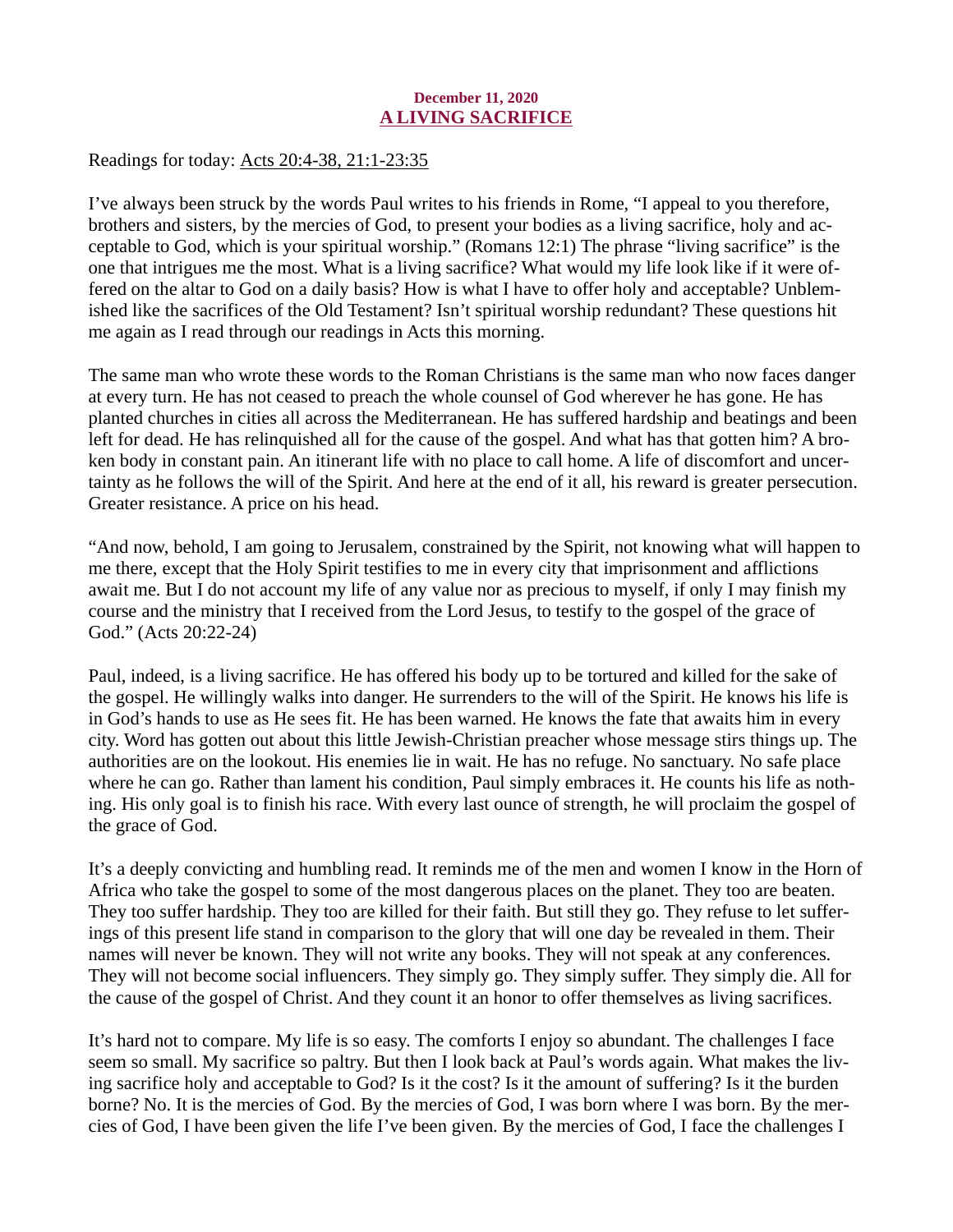face. By the mercies of God, I am to offer what I have as a living sacrifice. This isn't about comparisons. This isn't about who's better or who's worse. Who's more or less faithful. It's simply taking what we have - by the mercies of God - and laying it on the altar. This is our calling and it is unique to each one of us.

Readings for tomorrow: Acts 24-26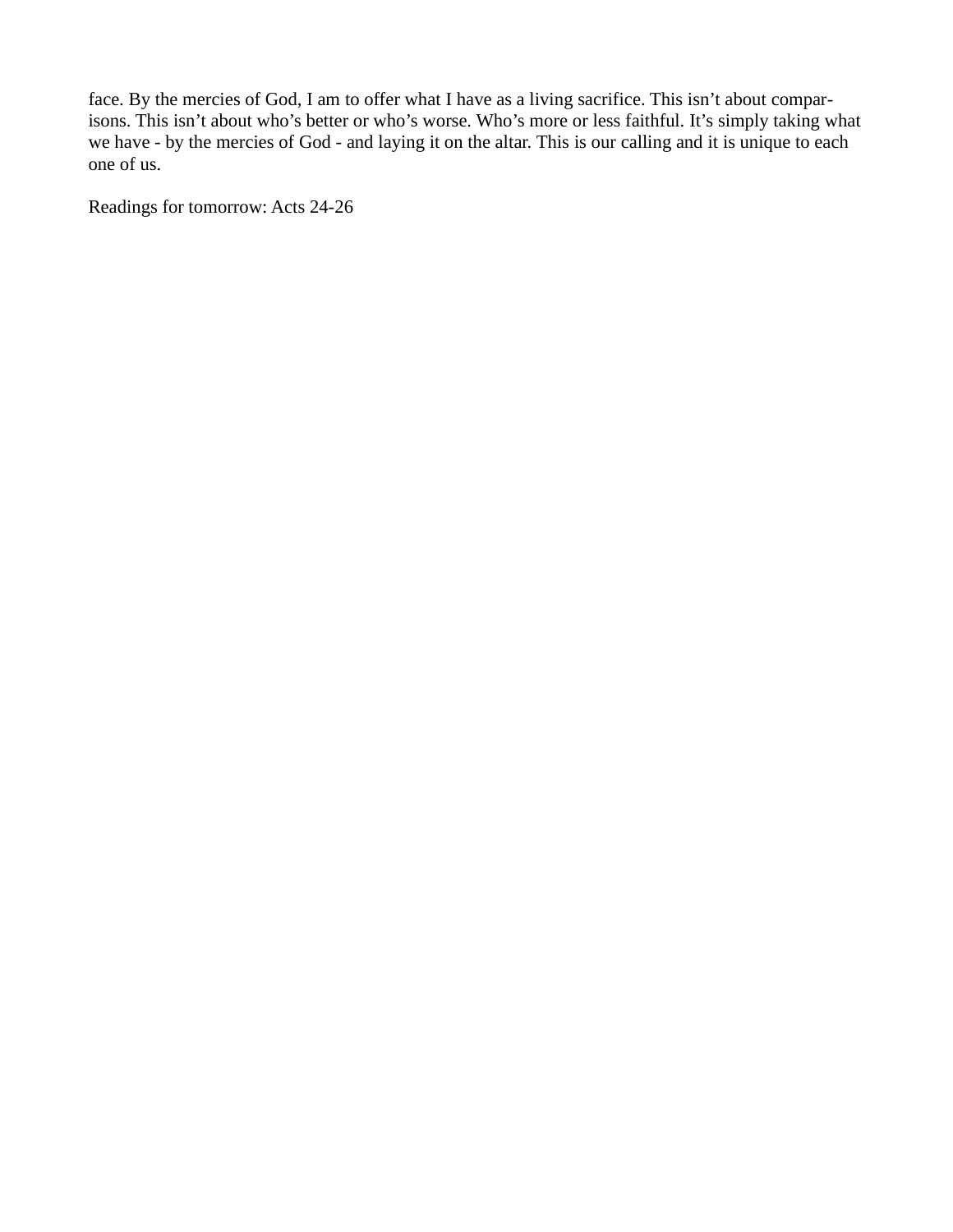# December 12, 2020 **TESTIFY**

<span id="page-20-0"></span>[Readings for today: Acts 24-26](https://www.biblegateway.com/passage/?search=Acts+24-26&version=ESV)

"And when they bring you before the synagogues and the rulers and the authorities, do not be anxious about how you should defend yourself or what you should say, for the Holy Spirit will teach you in that very hour what you ought to say." (Luke 12:11-12)

I love the Apostle Paul. He is a man singularly devoted to the gospel of Jesus Christ. He is a man possessed by his love for his Lord. He gives up everything in order to know Christ and to make Him known. He lays aside his earthly ambitions. He lays aside his desire for a family. He lays aside his budding professional career. All so that he might take the message of Christ to the nations. When he begins this journey, he has no idea where it will take him. No idea that towards the end of his life he will be testifying in front of kings and queens and rulers and authorities. There were no guarantees he would make it this far. No guarantees he would even survive the journeys he's been on. No guarantees he would be listened to along the way. He simply did what he was called to do which was testify to what he had seen and experienced in the presence of the Risen Christ.

Testimony. We hear this word and we think courtroom. We think of witnesses on the stand. We think of them telling a jury or a judge what they have seen. Their role is not to decide the case. Their role is not even to ask questions. Their role is simply to share their experience. As Christians, we give the word another meaning. Testimony is what happens when we stand before our brothers and sisters - often in a worship service - and share what Christ has done for us. Now too often these stories become all about us. But the more powerful testimonies are ones that make Christ known to those who are listening. They focus on Him and His saving work in the life of an individual. They focus on His mercy and grace and the changes He has wrought.

Every Christian has a testimony. Every Christian has a story of how they came to faith. Every testimony is literally a miracle of grace whether you were saved as a young child or you were delivered in the twilight of life after years of rough living. When was the last time you shared your testimony with someone? Have you ever thought about how to do that? How to explain to someone what Jesus has done for you? As the passage from the Gospel of Luke makes plain, you never know when you will be called upon to share your story. You never know when an unbeliever might ask you why you live the way you do. Why you serve the way you do. Why you give the way you do. They might ask you personally. They might ask you over social media. They might ask you to share publicly. And we do not need to be afraid or anxious in those moments because God promises to give us the words to say.

I think about the various places and people with whom I have shared my faith over the years. I think of the early days in dorms on the CU campus or on Pearl Street when I would testify to Christ. I think of the hospital where I worked after college and the many times I was able to share my testimony with fellow employees, those who worked for me, and even those in authority above me. I think of the many times I was able to share my testimony at New Jersey State Prison with the guards and non-Christian inmates. I spent an entire year testifying to a Muslim imam as we both tried to convert one another! ;-) I think of the testimonies I've been able to share with the people in the churches I've served. I think of the testimonies I've shared around the world in places like Ethiopia, China, and South Korea. Always about Christ. Always about His saving work in my life. Always about what He's done for me. The focus always and exclusively on Him.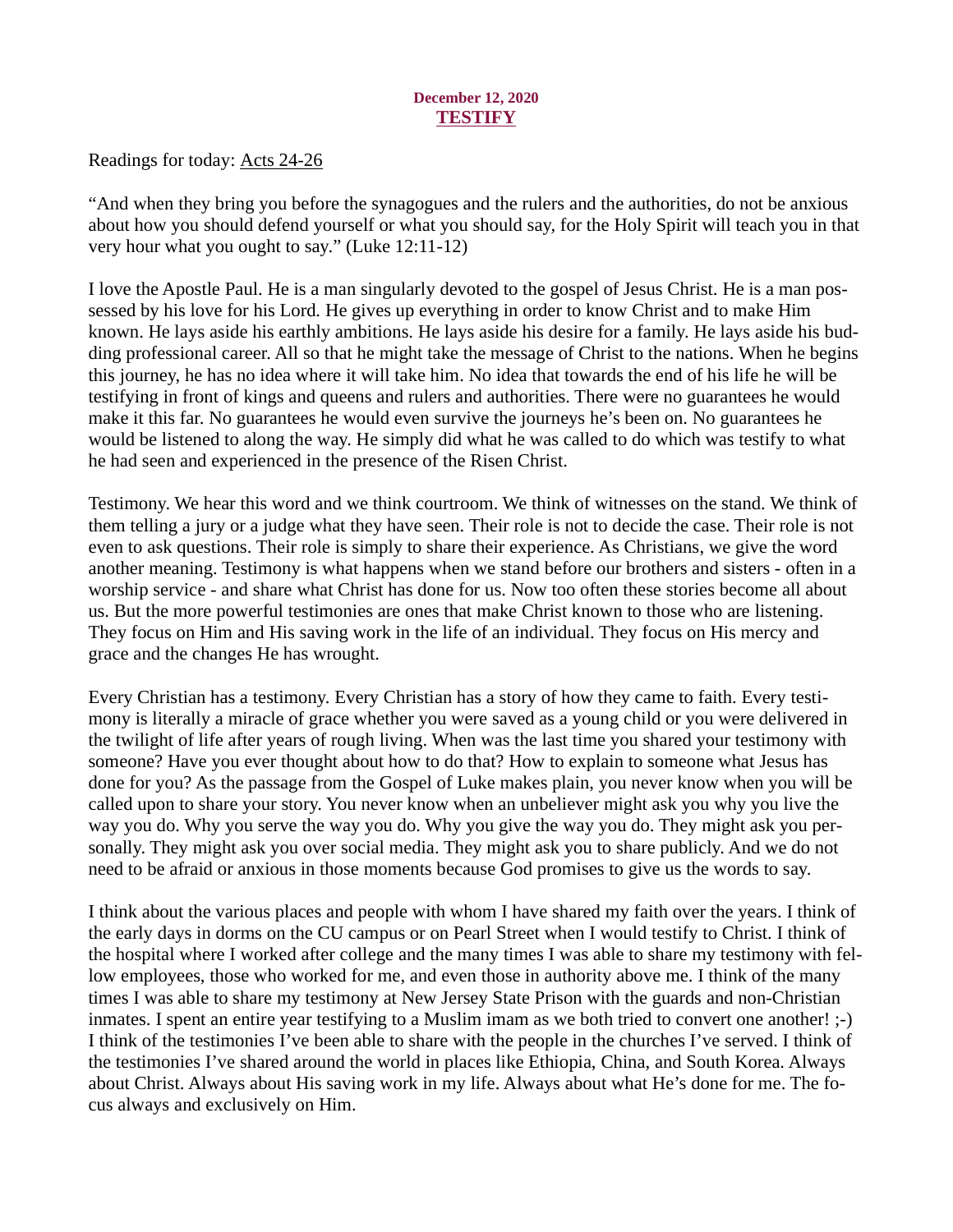There have been times when I have been nervous. There have been times when I've been afraid. There have been times when I've worried over how I would be received. There have been times when I've failed to speak. But each and every time I've stepped forth in obedience to Christ's call, the Holy Spirit has more than provided the words I needed to say. Friends, I challenge you to share Christ with those around you who do not know Him this Christmas season. Testify to all He has done for you. Testify to His unconditional love. Testify to His tender mercies. Testify to His amazing grace. Our world is desperate for redemption and it can only be found in Jesus, amen?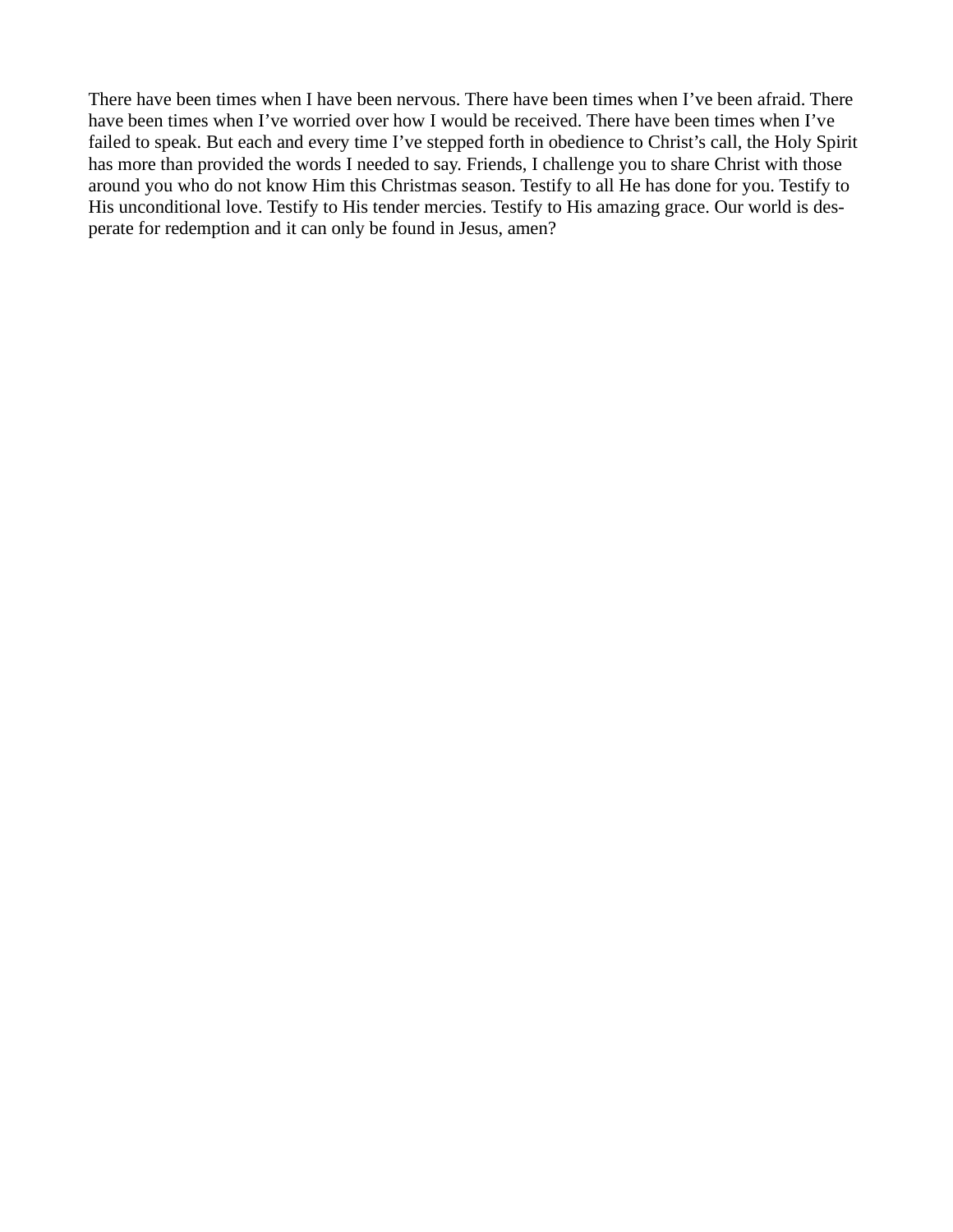#### December 14, 2020 MISSION

<span id="page-22-0"></span>[Readings for today: Acts 27-28](https://www.biblegateway.com/passage/?search=Acts+27-28&version=ESV)

A few years ago, a young missionary named John Chau was killed as he tried to reach an unreached people group with the gospel. His death kicked over a hornet's nest of controversy. Some saw him as yet another martyr to the cause of Christ on par with the Jim Elliott's of the past. Others saw him as yet another example of colonial Christianity seeking to impose his views on a tribe who clearly didn't want him on their island. The inhabitants of North Sentinel killed John Chau as he attempted to befriend them, bring them gifts, and, most of all, share Christ. Why the controversy? First and foremost, we live in a culture where evangelism is cast in a negative light. The idea that one person's views are superior in any way to another's is anathema. The Sentinelese had a right to be left alone. Their religious views are no one else's business. Christian missionaries should stay out. Second, we live in a culture where "Christian missions" have too often been used as a cover for Western European colonial expansion. The evidence is legion in Africa, Latin America, and other places around the globe. Western powers using the gospel as a pretext to overthrow governments, manipulate economies, and enslave entire people groups. Third, too many missionaries are naive in their approach. They don't take seriously the potential of introducing life-threatening disease to the local population. They don't take the time to understand the language or learn the culture or use intermediaries who are culturally closer to the unreached group to help make first contact.

By all accounts, John Chau truly made an effort to overcome these barriers and address these concerns. He spent a great deal of time in training. He trained his body. Trained his mind. Trained his spirit to endure the isolation he would experience should he make successful contact. He got the proper immunizations and quarantined himself to protect the Sentinelese from any potential disease. He studied their culture. Studied what was known of their language. He made multiple trips to the region to familiarize himself with the area. He made enough local contacts to provide transport. He clearly was not an agent of some foreign government seeking to extend their influence. Once the dust settled, the picture that emerged was that of an earnest, sincere believer in Christ who clearly felt called to reach one of the most isolated tribes left in the world with the gospel. Time will tell if his death will bear any fruit.

What does this have to do with today's Bible reading? I imagine Paul faced similar challenges in his own journey to Rome. I think about his encounter with the indigenous people on Malta. Having been shipwrecked in a storm, Paul escapes with his life along with the other sailors and soldiers who were aboard. They make their way to the beach where they were greeted with kindness by the locals. A fire was kindled. Food was probably brought. Paul even gets bit by a poisonous snake and survives! Eventually, they are taken to the leader whose father was dying of disease. Paul heals him. Word gets out. The people bring all their sick to Paul to be cured and this gave Paul an opportunity - though the passage doesn't make this explicit - to preach the gospel.

I imagine the same people who criticize John Chau would have criticized Paul as well. The only difference is enough time has past to see the fruits of Paul's labor. His efforts clearly succeeded. The seeds of the gospel he planted bore fruit. An empire was converted. The world was changed. But now Paul's come to the end. The race has been run. The cup emptied. He will be executed in Rome. The latest in a long line of first century martyrs who gave their lives for the cause of Christ.

What can we learn from the example of Paul? Or the modern day example of John Chau? First, we must have a passion to reach the lost at all costs. There is an urgency to our mission because eternity is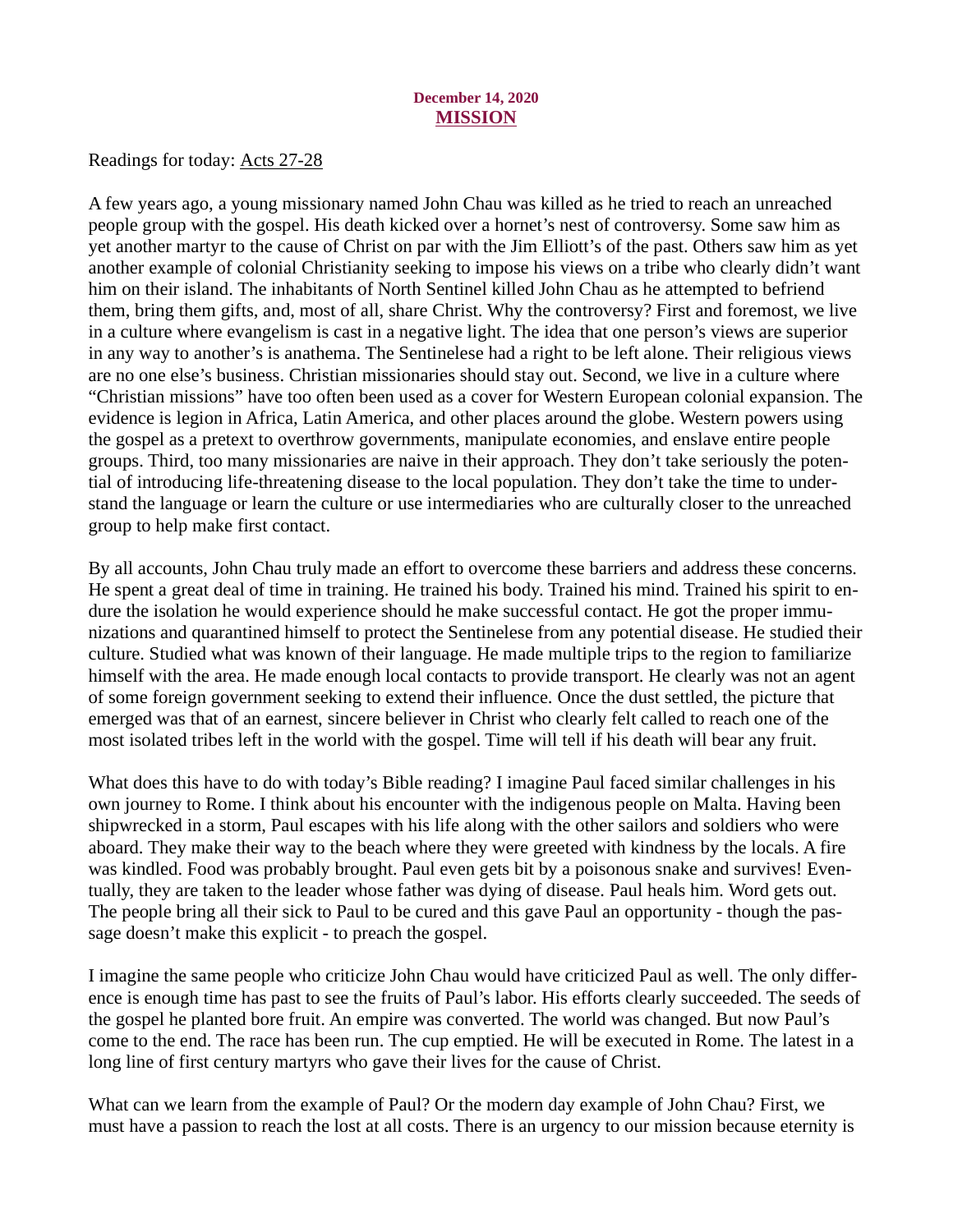literally on the line. Christ Himself commanded us to make disciples of all nations. He told us we would be His witnesses in Jerusalem, Judea, Samaria, to the ends of the earth. This commission has never been revoked so we must be obey. Second, we must be willing to sacrifice comfort, safety, reputation, and resources if we are to accomplish this mission. Evangelism will not make us popular. Many will reject what we have to say. They will criticize us and call us names. They may accuse us of promoting white supremacy, neo-colonialism, etc. But we must fear God more than man. Finally, we have to be wise. We cannot confuse the mission with the methods. We cannot be so wed to a certain way of doing things that we make it more important than the mission itself. We must be culturally sensitive and aware. We must be willing to relinquish power and authority to indigenous leadership. We must be humble in our approach and not pretend we have all the answers. We must study the culture we are trying to reach diligently and honor as much as we can. We must openly acknowledge when we make mistakes and ask for forgiveness.

The 29th chapter of Acts is being written even as we speak…what stories will be told about your mission work?

Readings for tomorrow: Philippians 1-4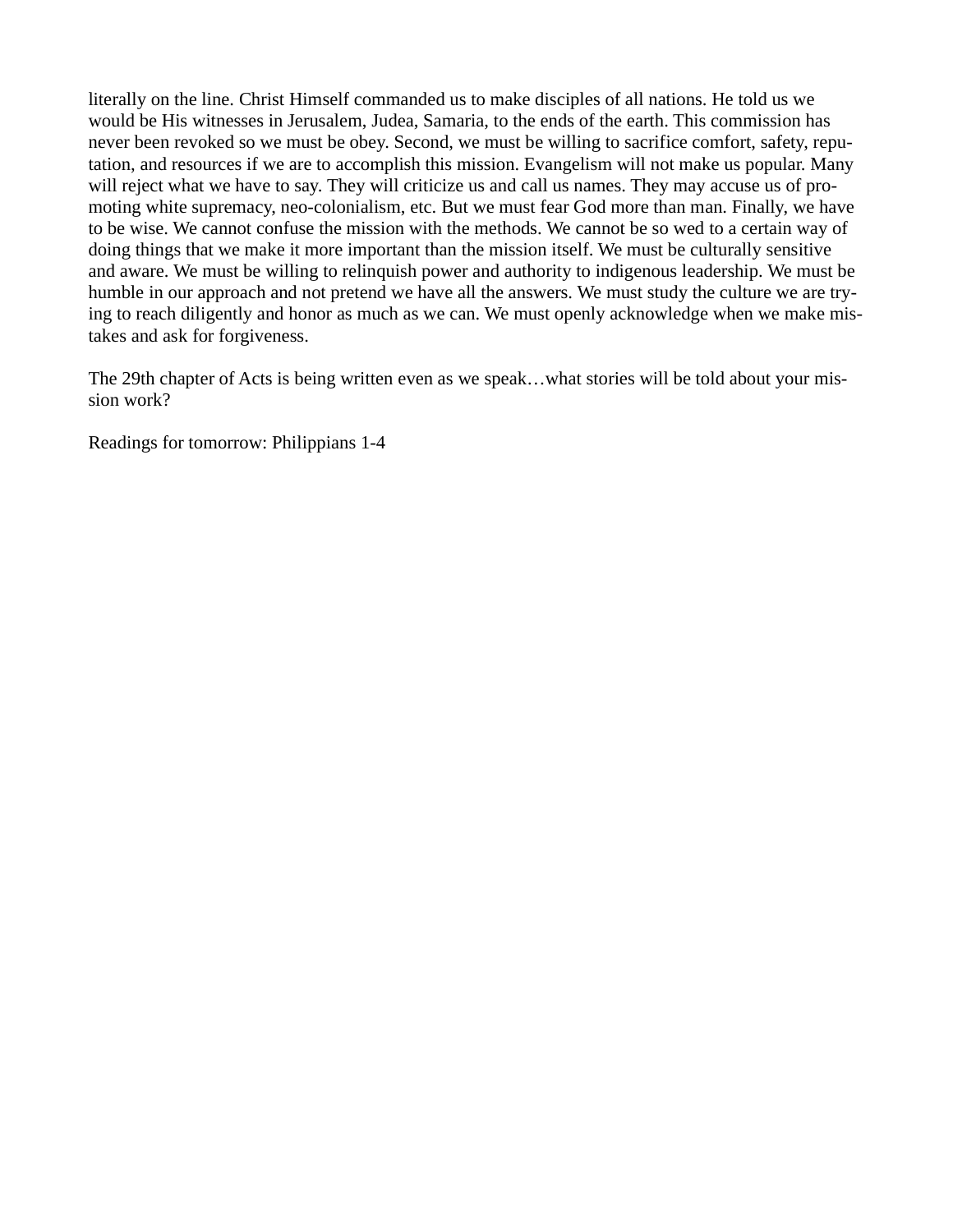# December 15, 2020 MIND OF CHRIST

<span id="page-24-0"></span>[Readings for today: Philippians 1-4](https://www.biblegateway.com/passage/?search=Philippians+1-4&version=ESV)

"Have this mind among yourselves, which is yours in Christ Jesus..." (Phil. 2:5) This is often what's missing from the church today. The mind of Christ. Could you imagine what would happen if the people of God who profess to believe in the authority of the Word of God simply put these words from Philippians 2 into practice? If we truly did nothing out of selfish ambition or vain conceit? If we truly counted others more significant than ourselves? If we truly grasped the mind of Christ that is ours already through faith in Jesus?

Sadly, we do not take God at His Word. If we are honest, most of what we do is for selfish purposes. Self-protection. Self-provision. Selfish ambition. We do not believe others are more significant than ourselves because we are swimming in a culture that is addicted to self-promotion. Why is social media so popular? Because we can share our highlight reel with the world. We can be the hero of our own story. We can be center of attention. Why is social media so depressing? Because of the competition it invites as we scroll through our feeds and compare ourselves to our friends. Even those who trade in "authenticity" do so in a curated way. Meaning that even as they share their struggles and frustrations and brokenness, it is done in such a way as to draw attention to themselves.

Paul calls us to a different way. The way of Christ. And this way requires humility. It requires us to check all our selfish desires at the door. The pattern Christ sets for us is very specific and very concrete. Christ did not consider his status as God something to be held onto. Christ willingly relinquished all His divine authority and rights and prerogatives. Christ emptied Himself of His divine glory and power in order to become a human being. There is no greater example of humility than the infinite God of the universe limiting Himself by taking on finite human flesh. And not just any flesh but the flesh of a servant. And there is no greater act of humility than this same God becoming obedient to the point of death, even death on a cross. The humiliation of Jesus stands in direct contrast to the prideful self-absorption of our culture. And it is something all who claim to follow Jesus must embrace.

Paul embraced the way of Jesus. This letter comes at the end of Paul's life. He's in prison in Rome awaiting his trial and probably execution. As he reflects back on all he has experienced, what is his great desire? Christ. Nothing more. Nothing less. Nothing else.

"To live is Christ and to die is gain."

"Whatever gain I had, I count as loss for the sake of Christ."

"I count everything as loss for the surpassing worth of knowing Christ."

Even my sufferings are nothing compared to what I have gained in Christ.

"I have no righteousness to call my own but only that which comes through faith in Christ."

All my strivings cease as I "press on toward the goal of the upward call of God in Christ Jesus."

I want to know nothing else but "Christ and the power of His resurrection."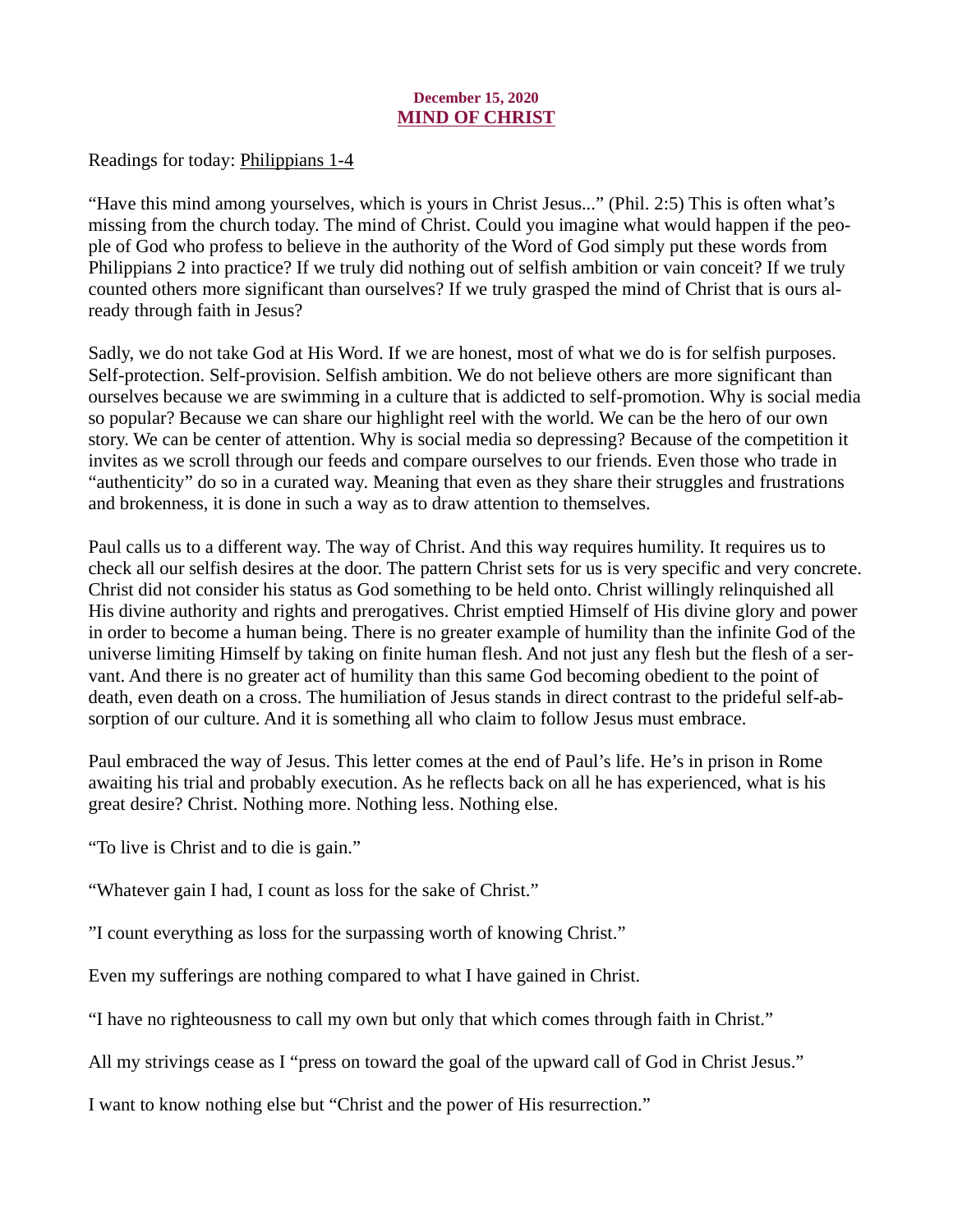Does this mean we should abandon everything we have and go live as hermits in the wilderness? No. Some have actually made this attempt but even there pride found them. Even alone in the wilderness, they could not escape themselves. The only answer, friends, is to intentionally and relentlessly set your mind and heart on Christ. Through daily prayer and meditation on Scripture. Weekly corporate worship with your church family. Active participation in some kind of small group where you can share openly, honestly, and vulnerably and be held accountable for your spiritual growth. Finding a place to serve Christ through the local church. These are the means of grace God uses to shape our hearts and minds over a lifetime.

The mind of Christ is not abstract, friends. It doesn't magically appear. It takes concrete form as we walk in relationship with one another and with God. Humility is something that must be practiced because the inertia of our lives is always towards self. Our hearts are inwardly inclined. We navel gaze as a general rule. To get from here to there requires us to die to self on a regular basis. Crucify the sinful desires of our flesh. Empty ourselves of all our foolish pride, ambition, and conceit. Only as we believe the Jesus Truth and follow the Jesus Way will we obtain the Jesus Life.

Readings for tomorrow: Philemon 1, Colossians 1-4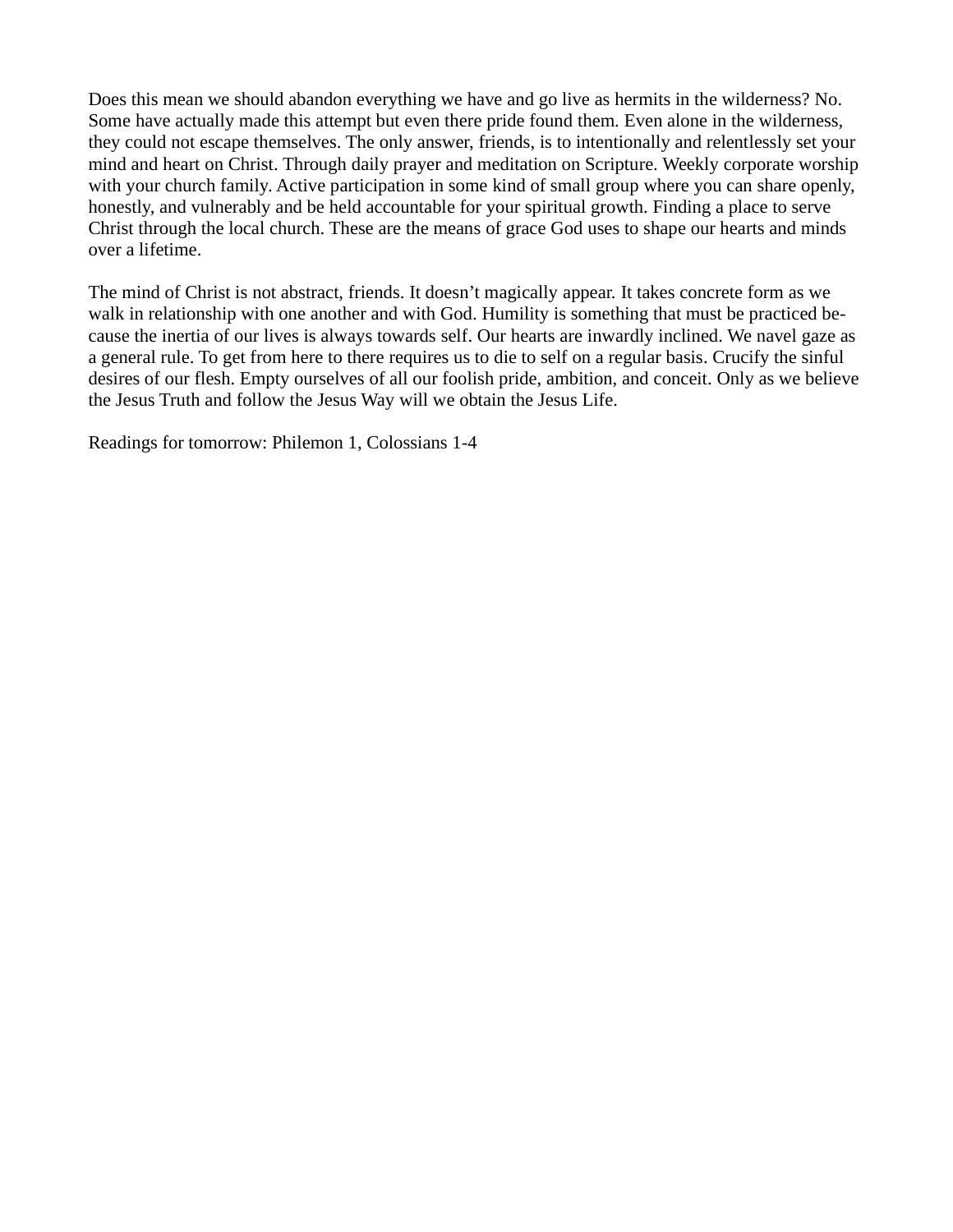# December 16, 2020 CHRIST-LIKE RELATIONSHIPS

<span id="page-26-0"></span>[Readings for today: Philemon 1, Colossians 1-4](https://www.biblegateway.com/passage/?search=Philemon+1%2C+Colossians+1-4&version=ESV)

What makes a relationship Christian? What is God's design for relationships within His family? How are we as brothers and sisters in Christ to act towards one another? I think about these things a lot. Mainly because I am a pastor and I have a responsibility to help the people I serve grow in their relationships with Christ and with each other. I have often sat down with couples in marriage counseling to talk about the difference between a "Christian marriage" and two Christians getting married. I have often sat down with friends who are struggling to help them see the difference between a "Christian friendship" and two Christians who happen to be friends. I have spent a great deal of time with churches helping them navigate conflict and division and almost inevitably one of the key questions comes down to do they want to be a "Christian church" or just a bunch of Christians gathering together for worship, mission, fellowship, etc.

You might be asking yourself what's the big deal. It may feel like I'm making mountains out of molehills or playing with semantics. But listen to Paul's words to his Colossians friends and ask yourself if these same qualities mark your relationships.

"And so, from the day we heard, we have not ceased to pray for you, asking that you may be filled with the knowledge of his will in all spiritual wisdom and understanding, so as to walk in a manner worthy of the Lord, fully pleasing to him: bearing fruit in every good work and increasing in the knowledge of God; being strengthened with all power, according to his glorious might, for all endurance and patience with joy; giving thanks to the Father, who has qualified you to share in the inheritance of the saints in light." (Colossians 1:9-12) What do you pray for when you pray for your spouse, children, extended family, friends, or your church family? Do you pray like Paul prays? Do you pray for them to be filled with God's wisdom and understanding? Do you pray for them to walk in a manner worthy of the Lord? Do you pray for them to bear godly fruit in their lives? Do you pray for them to be strengthened and filled with joy? One could easily spend a lifetime simply praying this one prayer from the Bible for those they know and I believe God would honor it in an amazing way.

"For I want you to know how great a struggle I have for you and for those at Laodicea and for all who have not seen me face to face, that their hearts may be encouraged, being knit together in love, to reach all the riches of full assurance of understanding and the knowledge of God's mystery, which is Christ, in whom are hidden all the treasures of wisdom and knowledge." (Colossians 2:1-3) Do you struggle and wrestle over those you love? The choices they make? The decisions they face? The consequences they have to deal with? Do you long for their hearts to be encouraged? For them to be knit together with you in love? For everyone to reach the full assurance of understanding and knowledge of the mystery of God which is Christ Jesus revealed in human flesh? Do you find yourself weeping over the lost? Crying out to God on behalf of those who are suffering? Doing all you can to come alongside those who are hurting? We live in a world that encourages you to "cancel" those with whom you disagree. Dismiss those who think or act differently than you. Separate from those who have hurt you. Jesus calls us to a different way. He calls us to abide even as He abides. He calls us to remain faithful even as He is faithful. He calls us to forgive and reconcile even with those we once named enemies.

"Set your minds on things that are above, not on things that are on earth. For you have died, and your life is hidden with Christ in God." (Colossians 3:2-3) It is so easy to let our minds be shaped by the things of this world. Politics. Economics. Prevailing cultural norms. Different philosophies. Jesus calls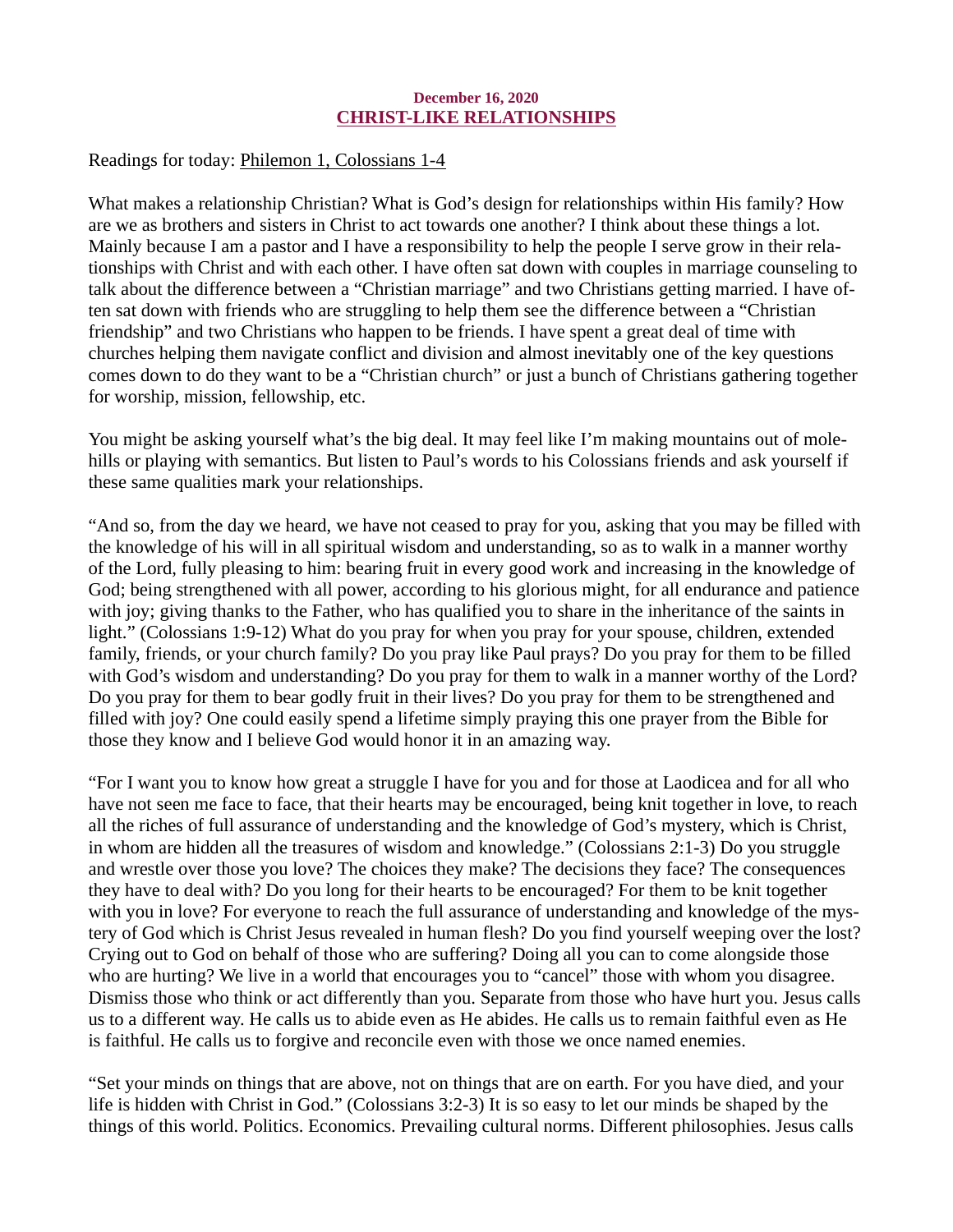us to set our minds on heavenly things. Heavenly realities. Heavenly truth. He calls us to transcend. To rise above the futile ways of this world. We have died with Christ. Our lives are hid with Christ. Our eternities secure in Christ. So we cannot submit again to the world's yoke of slavery.

"Put on then, as God's chosen ones, holy and beloved, compassionate hearts, kindness, humility, meekness, and patience, bearing with one another and, if one has a complaint against another, forgiving each other; as the Lord has forgiven you, so you also must forgive. And above all these put on love, which binds everything together in perfect harmony. And let the peace of Christ rule in your hearts, to which indeed you were called in one body. And be thankful. Let the word of Christ dwell in you richly, teaching and admonishing one another in all wisdom, singing psalms and hymns and spiritual songs, with thankfulness in your hearts to God. And whatever you do, in word or deed, do everything in the name of the Lord Jesus, giving thanks to God the Father through him." (Colossians 3:12-17) In the final analysis, living a Christian life is not what your against but what you are for. It's not just about giving up but putting on. It's not just about relinquishing and letting go of sin as much as it is about taking up and clinging to Christ. Christian relationships require intentionality. They require a pro-active approach to one another. If we are to live in authentic Christian fellowship, we must take on attitudes like compassion, kindness, humility, meekness and patience. We must bear with one another because none of us is in the exact same place in life. We must practice forgiveness and extend grace. We must be people of peace refusing to engage in the perpetual outrage cycle that consumes so much of our time these days. Above all, we must put on the love of Christ.

Friends, this world will do all it can to pull us apart. It exerts a powerful centrifugal force through the political and cultural wars of our time. The enemy loves nothing more than to sow seeds of division, disunity, and separation in the family of God. Don't give Him a foothold! The love of Christ is strong enough to hold us together! If He truly is at the center of your life and the center of your relationships and the center of your church, you will find Him exerting a centripetal force that will keep you together.

Readings for tomorrow: Ephesians 1-4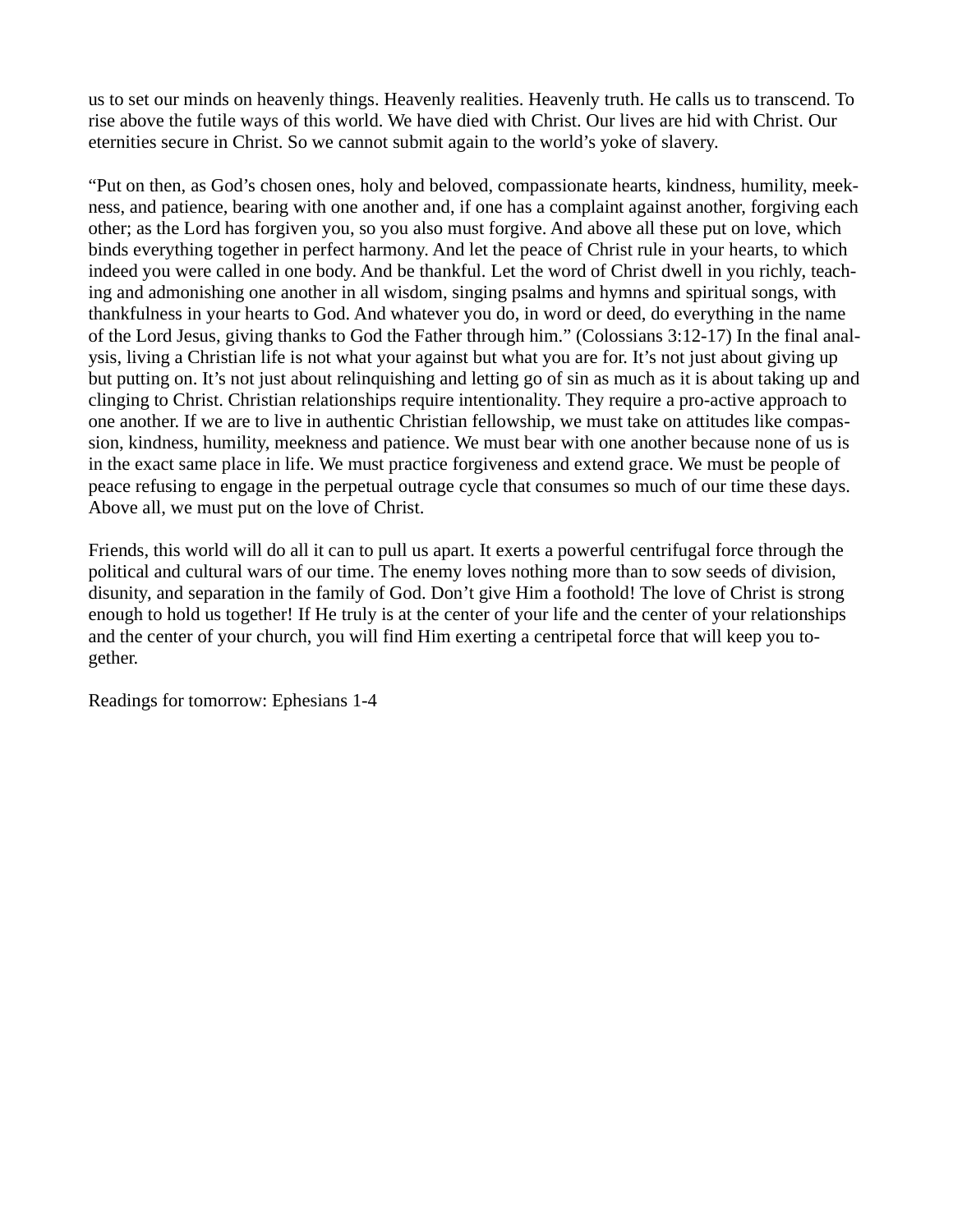# December 17, 2020 TROPHIES OF GRACE

<span id="page-28-0"></span>[Readings for today: Ephesians 1-4](https://www.biblegateway.com/passage/?search=Ephesians+1-4&version=ESV)

Christmas is the celebration of the birth of God. The gift of God coming into the world. The Word of God becoming flesh and blood. The Son of God becoming one of us. I often wonder why God did it. Why did God come? Why did He send His Son? What was He hoping to accomplish? What did He hope to gain by humiliating Himself to the point of becoming a human being? Then I read these beautiful words from the Apostle Paul...

"But God, being rich in mercy, because of the great love with which he loved us, even when we were dead in our trespasses, made us alive together with Christ—by grace you have been saved— and raised us up with him and seated us with him in the heavenly places in Christ Jesus, so that in the coming ages he might show the immeasurable riches of his grace in kindness toward us in Christ Jesus." (Ephesians 2:4-7)

When I was young, I had a bookshelf on which I displayed all my trophies. I had a letter jacket on which I displayed all my high school athletic accomplishments. I framed academic certificates for making the honor roll. I wore my Boy Scout uniform with pride because of the many patches and badges it displayed, each representing some kind of achievement including my Eagle. Now I am older but my tendency to put my achievements on display has not diminished. I sit in my office and to my right on the wall are all the degrees I've earned as well as my certificate of ordination and the senior preaching award I won at Princeton. All of us have a tendency to glory in our achievements and there's nothing wrong with being proud of the hard work you've put in or the accolades you've received along the way.

At the same time, we must also recognize success is fleeting. My old trophies are gathering dust in my parent's basement somewhere. My letter jacket and Boy Scout uniform hang in a dark corner of my closet. I can't for the life of me find a single honor roll certificate and I barely glance at the degrees on my wall. These things come and go. They are like the grass that withers or the flower that fades. Even if I were to spend my whole life conquering one mountain after another, eventually my strength will fail. Eventually there will be no more mountains to climb. No more prizes to win. What then?

Thankfully, life is more than what I achieve. Life is more than what I earn. Life is more than what I accomplish. Life. True life. Eternal life is a gift from God. It is unearned. It is unmerited. It is undeserved. While we were dead in sin, God made us alive. How? By His great mercy. Why? Because of the great love with which He loved us. For what purpose? To put us on display as a trophy of grace. Do you realize God's intent is to show you off for all eternity? Do you realize His greatest joy. His greatest delight comes in saving you? Do you understand that God has raised you up and seated you at His right hand so that in the ages to come all will see the immeasurable riches of Christ in you? Forget the plastic trophies we grasp so tightly! Forget the moth-eaten letter jackets and Boy Scout uniforms! Forget the degrees that fade! My life is a trophy of grace! My life is exhibit one of God's mercy! My salvation is God's achievement that will go on display for all eternity...for all to see...all for His glory!

Readings for tomorrow: Ephesians 5-6, Titus 1-3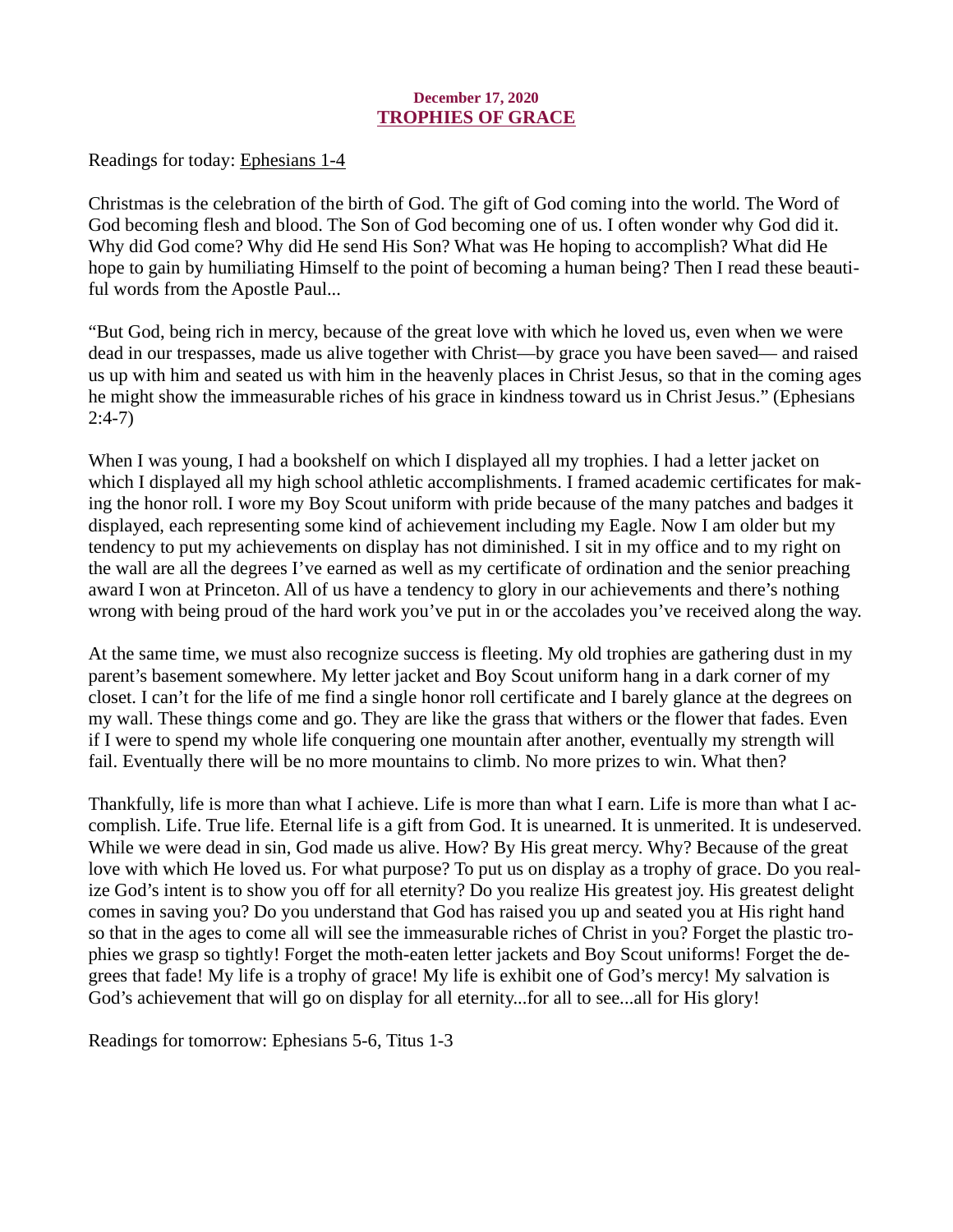# December 18, 2020 EXPERIENCING CHRISTMAS

<span id="page-29-0"></span>[Readings for today: Ephesians 5-6, Titus 1-3](https://www.biblegateway.com/passage/?search=Ephesians+5-6%2C+Titus+1-3&version=ESV)

"I cannot wait for Christmas!" How many of us have expressed that sentiment? Especially this year! When we were young, it probably had to do with getting more presents. But as we get older, the sentiment expresses some of the deepest longings of our hearts. We wish there was more kindness in the world. More gentleness. More compassion. As we feel the effects of the social distancing and isolation from COVID, we wish we could spent more time with friends and family and those we love. We wish we could experience more of the beauty that makes up the magic of this particular season. Perhaps most of all, we wish we could connect with God every day like we do when we sing "Silent Night" while holding candles with hundreds, perhaps thousands of other voices at the foot of the manger. In that moment - and perhaps only for that moment - the cares and worries and struggles and heartaches of this world are forgotten as we focus in on the Christ child.

"For the grace of God has appeared, bringing salvation for all people..." Paul's talking about the miracle of Christmas. He's not only talking about what happened but why it happened and how we can experience a bit of Christmas every single day of our lives. Jesus came to bring salvation to all people. And part of His great salvation plan - the plan that was unveiled for all to see that first Christmas night in Bethlehem - is to train us to live godly lives in this ungodly world. Train us to be little lights in the darkness of our world. Train us to cling to hope amidst the hopelessness and despair of our world as we wait for the day of Jesus' Second Coming. The Second Advent. The Day the promise of Christmas will be finally and completely fulfilled.

"For the grace of God has appeared, bringing salvation for all people, training us to renounce ungodliness and worldly passions, and to live self-controlled, upright, and godly lives in the present age, waiting for our blessed hope, the appearing of the glory of our great God and Savior Jesus Christ, who gave himself for us to redeem us from all lawlessness and to purify for himself a people for his own possession who are zealous for good works." (Titus 2:11-14)

What does it mean for us to experience Christmas on a daily basis? What would it look like to lay claim to the grace God offers us in Jesus Christ each and every day? It has to do with living a godly life. And what is a godly life according to Paul? It is self-controlled. Good and upright. Pure and holy. Notice he does not say "perfect." We are never perfect this side of heaven but Christmas stirs in us the hope that one day Jesus Himself will come. He will redeem us and our world from all lawlessness and sin and evil and death. He will purify us once and for all as He ushers us into His Kingdom. The Kingdom He's been preparing for us from before the foundations of the world.

The reality is we can be kind in this world. We can be gentle. We can be compassionate. We can make more time for friends and family and those we love. We can experience the beauty of God's creation every day in a sunrise or hiking up a 14'er or fishing a mountain stream. We can give gifts year round and seek to bless those around us. We can gather for worship every single Sunday with God's people and sing songs of deliverance and praise to our God. These are things we can do. Even here. Even now. Even in the midst of a global pandemic. Nothing stops us. Nothing keeps us from intentionally living with the "Christmas spirit" year round.

Think of the witness it would be if Christians were truly "zealous for good works." If we were truly passionate about the works of God. Think of how it would change our neighborhoods if we started con-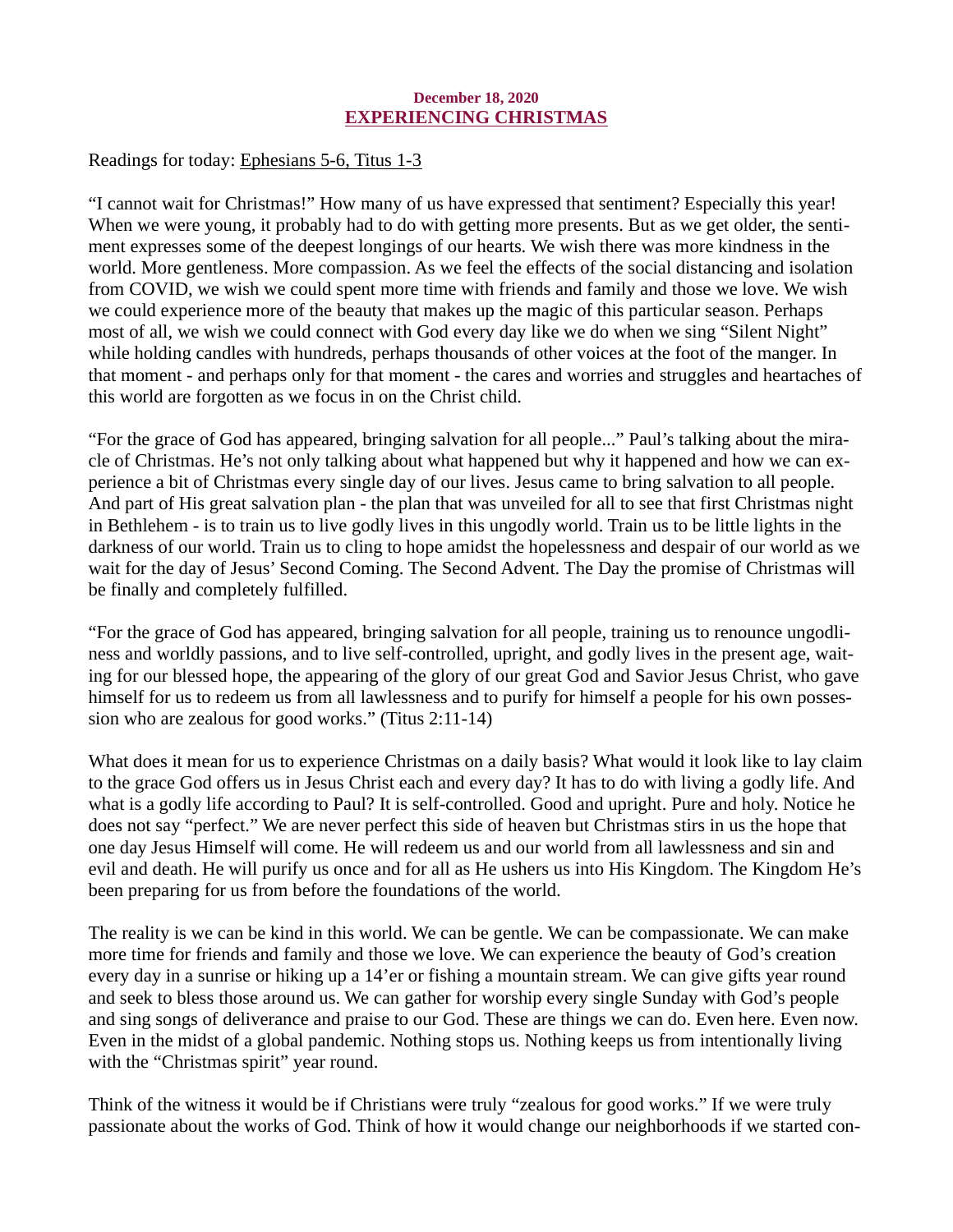necting with people even in a socially distanced way? Think about how it would change our work environments if we got there just a little early to make the coffee or sent out a few thank you notes to the rest of the staff? Think about how it would change the social fabric of our schools if Christian students made the intentional decision to love those who are marginalized? Those who are ostracized or bullied? Those who seem so alone? Think of how our churches would change if we extended grace to those who hurt us rather than judgment? If we forgave those who sinned against us rather than leave and head to the church down the street? Think of how the world would change if we saw our wealth and resources as tools in God's hands to bring life and light and health and hope in the name of Jesus? All this is possible for those who know and follow Christ.

If you've ever wished it could be Christmas every day, I have good news for you! It can be! Simply love and obey Christ. Live a life of praise and worship and joy before your Redeemer. Renounce your ungodly and worldly passions. Those things only get in the way. Instead, live your life for Jesus. Invite others to join you. Serve those whom Jesus' loves - the lost and the least in your community - and you will discover the peace the angels proclaimed at Jesus' birth.

Readings for tomorrow: 1 Timothy 1-6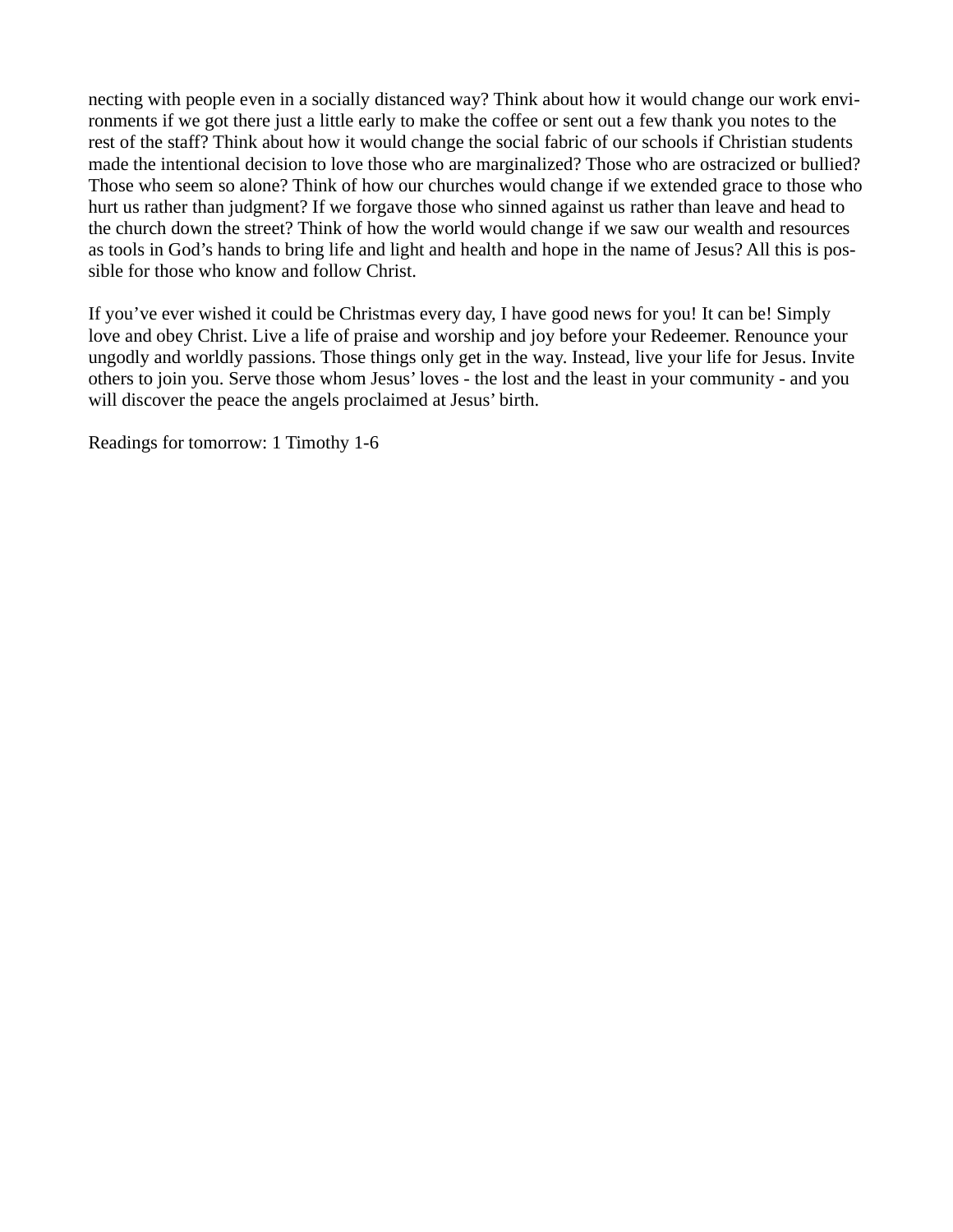# December 19, 2020 REAL LIFE, REAL FAITH

<span id="page-31-0"></span>[Readings for today: 1 Timothy 1-6](https://www.biblegateway.com/passage/?search=1+Timothy+1-6&version=ESV)

Imagine you're Timothy. A young man (think teenager) who's been entrusted by Paul with the church in Ephesus. Ephesus is at the zenith of its power and influence. Made capital of the region by Caesar Augustus, it is a center for learning and commerce. It is home to one of the seven ancient wonders of the world. The Temple of Artemis draws thousands of pilgrims from all over the region. They come to worship. They come to trade. They come to make deposits at the Temple which serves as the largest bank in the area as well. The cult of Artemis created great wealth. An entire economy had grown up around the worship of their deity. The priestesses exercised great political and social influence. When your mentor Paul first preached here, he threatened the status quo. The gospel turned the entire social and economic system on its head and a riot ensued. And now the church he started is facing significant challenges. And you're the pastor. You're the one called to lead them in the midst of a thoroughly pagan and hostile culture.

Whenever the gospel penetrates a new region, one of the real dangers that pops up immediately is syncretism (e.g., the merging of older, pagan religious beliefs with the truth of the Christian faith). Some of it is brought on by the missionaries themselves as they try to translate the gospel into the local language and culture. Their own syncretistic ways are exposed as they realize how much cultural baggage they've brought with them. Some of it comes from the new believers as they struggle to leave their old ways behind. What often ends up emerging is a faith that is sub-Christian or pseudo-Christian and this is exactly what Paul is warning Timothy about as he begins his letter. "As I urged you when I was going to Macedonia, remain at Ephesus so that you may charge certain persons not to teach any different doctrine, nor to devote themselves to myths and endless genealogies, which promote speculations rather than the stewardship from God that is by faith...Certain persons, by swerving from these, have wandered away into vain discussion, desiring to be teachers of the law, without understanding either what they are saying or the things about which they make confident assertions." (1 Timothy 1:3-4, 6-7)

Why is this so important? First and foremost, eternity is on the line. The primary message of the gospel is "that Christ Jesus came into the world to save sinners..." (1 Timothy 1:15) Nothing can be allowed to get in the way of Jesus and those He came to save. Not the myths of the Ephesians nor the laws of the Jews. Second, what we believe shapes how we live. Throughout his letter, Paul will offer Timothy advice on a variety of subjects. Prayer. Leadership. Spiritual discipline. Teaching. Mentoring. Money. All of these are very practical, down to earth realities in the church Timothy serves. All of these probably caused Timothy a rash of headaches over the years. Most of the conflict in the church of today revolves around many of these issues. So not much has changed since the 1st century. And Timothy is young, as Paul points out. He is green. He probably doesn't have a ton of experience to fall back on as he looks to lead his congregation. So Paul encourages him to fall back on his faith. On his call to be a pastor. One that was confirmed by the council of elders when they laid hands on him. Timothy is not to let himself get bogged down but instead is to pursue "righteousness, godliness, faith, love, steadfastness, gentleness. Fight the good fight of the faith. Take hold of the eternal life to which you were called and about which you made the good confession in the presence of many witnesses." (1 Timothy 6:11-12)

These words are as much for us as they are for Timothy. Unity in the essentials. Liberty in the non-essentials. Charity for all. The reality is it is just as easy for us to get bogged down. We read a letter like this and we get wrapped around the axle on non-essential questions like who gets to serve and in what role or what people should wear to worship or the patriarchal/misogynistic nature of 1st century cul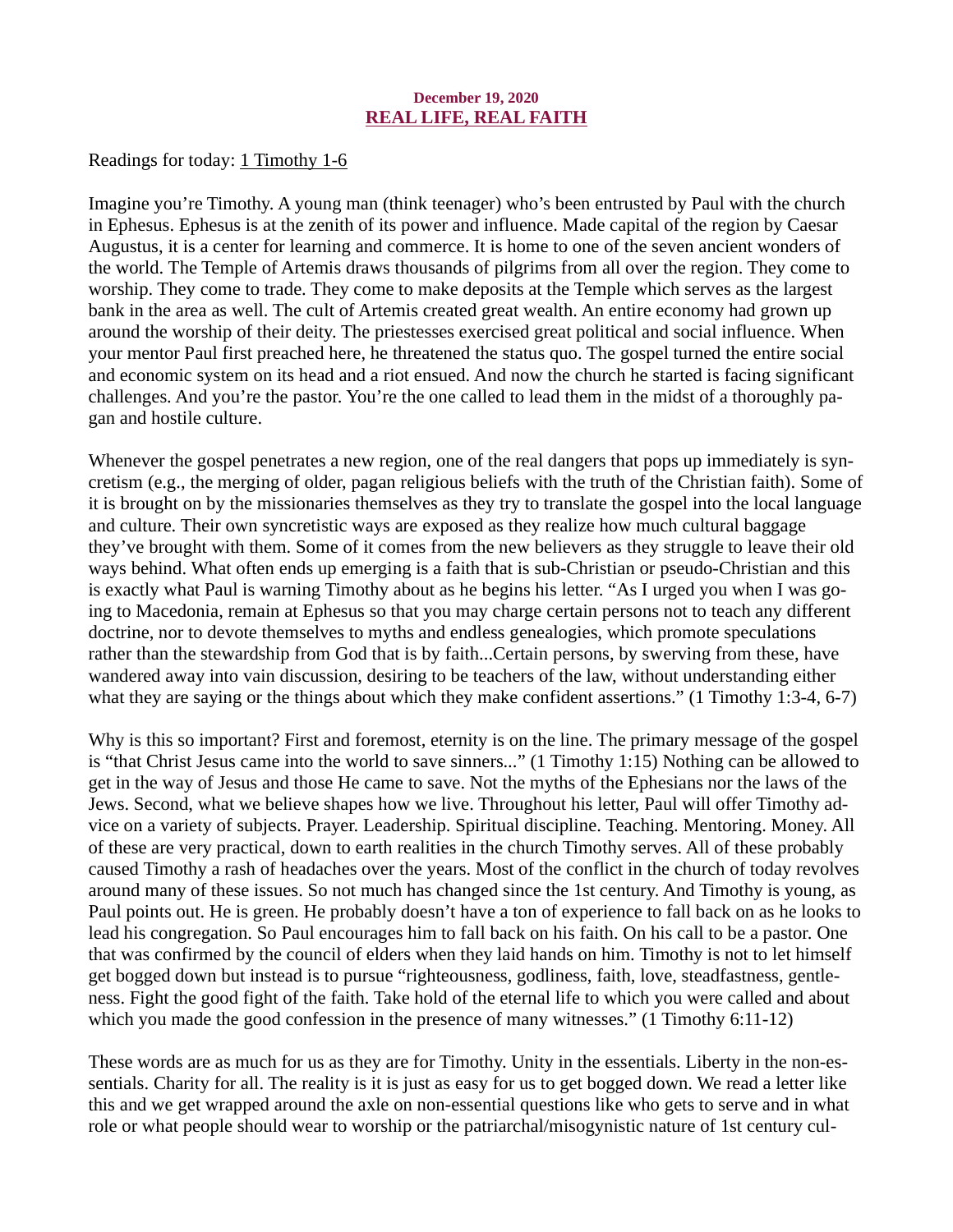ture. We get so hung up on making sure the finer points of our theology align that we forget the major point Paul is making. "The aim of our charge is love that issues from a pure heart and a good conscience and a sincere faith." (1 Timothy 1:5) Get this part right and the rest has a way of taking care of itself.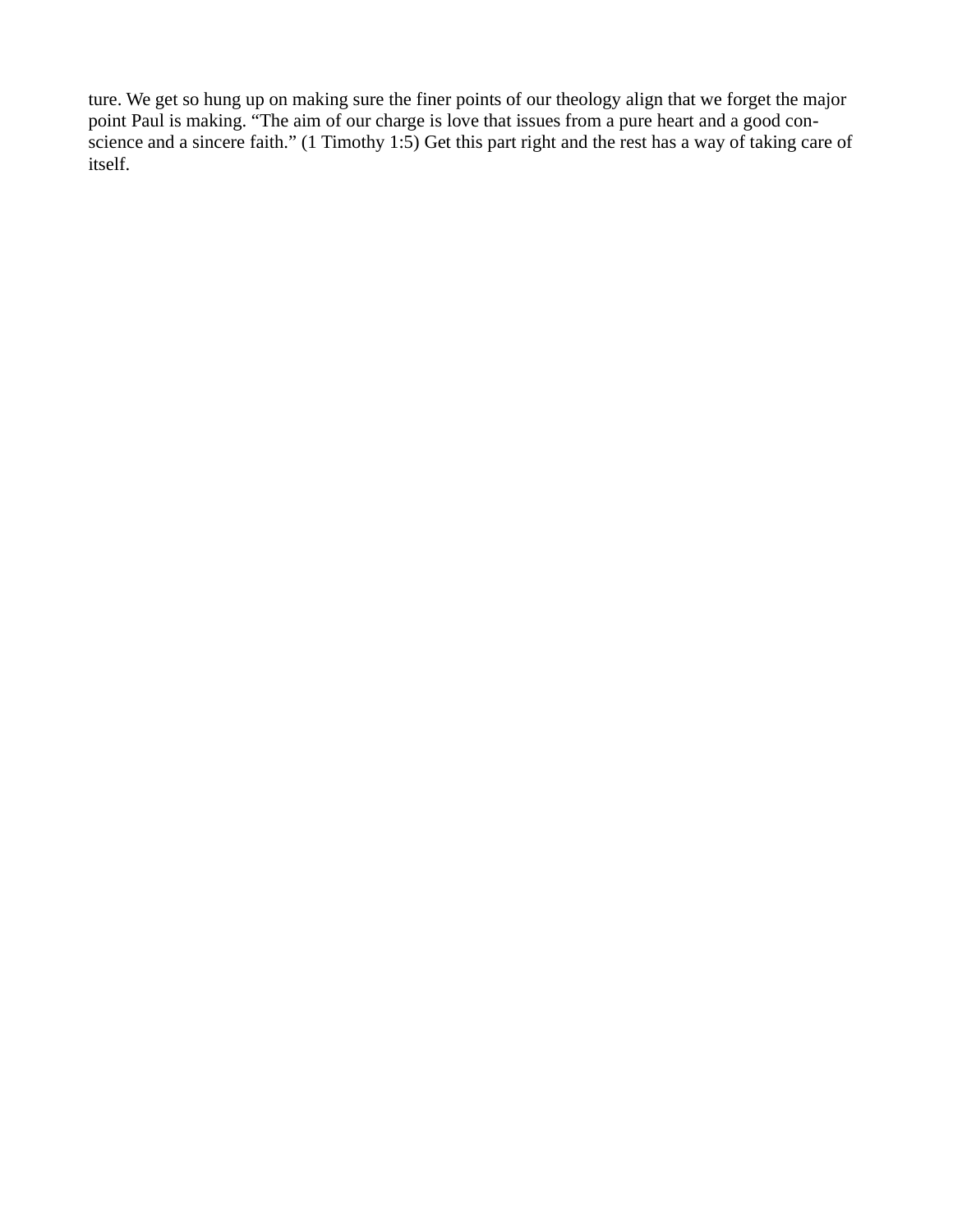# December 21, 2020 A LIVING HOPE

<span id="page-33-0"></span>[Readings for today: 1 Peter 1-5](https://www.biblegateway.com/passage/?search=1+Peter+1-5&version=ESV)

Perhaps you've heard the phrase, "Hope is not a strategy." I tend to agree with it. Even used it myself as I work with people who are struggling with addiction or deep life-change. The reason why it resonates is because we too often equate "hope" with wishful thinking or naive optimism. We connect "hope" with earthly desires or selfish ambitions. We too often associate "hope" with unattainable goals and dreams. Christian hope is different. It is grounded in the most fundamental reality of human existence…the bodily resurrection of Jesus Christ.

One of the most striking things about Christians throughout the centuries and even around the world today is their ability to persevere under persecution. I think of the men and women I know who risk their lives in places like North Korea, China, Ethiopia, and South Sudan to bring the gospel to their people. They are often imprisoned. Beaten. Abused. Sometimes they even are killed for the sake of their faith. I think of a man I once met who had been shot point blank in the temple. The bullet passed through his left eye, broke the bridge of his nose, and exited out the other side of his head. Somehow he survived and recovered and continued to preach! Incredible! How is such a thing possible? He had been born again to a living hope.

"Blessed be the God and Father of our Lord Jesus Christ! According to his great mercy, he has caused us to be born again to a living hope through the resurrection of Jesus Christ from the dead, to an inheritance that is imperishable, undefiled, and unfading, kept in heaven for you, who by God's power are being guarded through faith for a salvation ready to be revealed in the last time. In this you rejoice, though now for a little while, if necessary, you have been grieved by various trials, so that the tested genuineness of your faith—more precious than gold that perishes though it is tested by fire—may be found to result in praise and glory and honor at the revelation of Jesus Christ. Though you have not seen him, you love him. Though you do not now see him, you believe in him and rejoice with joy that is inexpressible and filled with glory, obtaining the outcome of your faith, the salvation of your souls." (1 Peter 1:3-9)

Friends, the bodily resurrection of Jesus Christ is our guarantee that everything we believe is true. The historical fact that Jesus rose from the dead forms the foundation of our faith. We do not hold to a blind faith. Our hope is not in vain. God has revealed Himself fully in His Son. He has made Himself known to the world through Jesus. In Christ, He has kept all His promises. And when we place our faith in Jesus, we are truly born again to a living hope. A hope grounded in the reality that the Risen Christ now lives and reigns in glory forever.

This reality should frame our entire lives. It should frame how we think, how we feel, how we act. It should frame how we plan and what we pursue. We have an inheritance - guaranteed by God Himself that is being stored up for us in heaven! It is imperishable. Undefiled. Unfading. God Himself guards it by His sovereign power. Yes, we have yet to attain it. Yes, we will only get a taste of it in this life. Yes, there will be hardships and sufferings and trials and tribulations that may cause us even to question it at times. But if we endure. If we persevere. If we hold fast to our faith, we will find ourselves being refined as pure gold.

This Christmas season. In the midst of all the COVID restrictions. In the midst of the economic fears and hardships. In the midst of the mental health challenges. I pray you find your hope renewed. I pray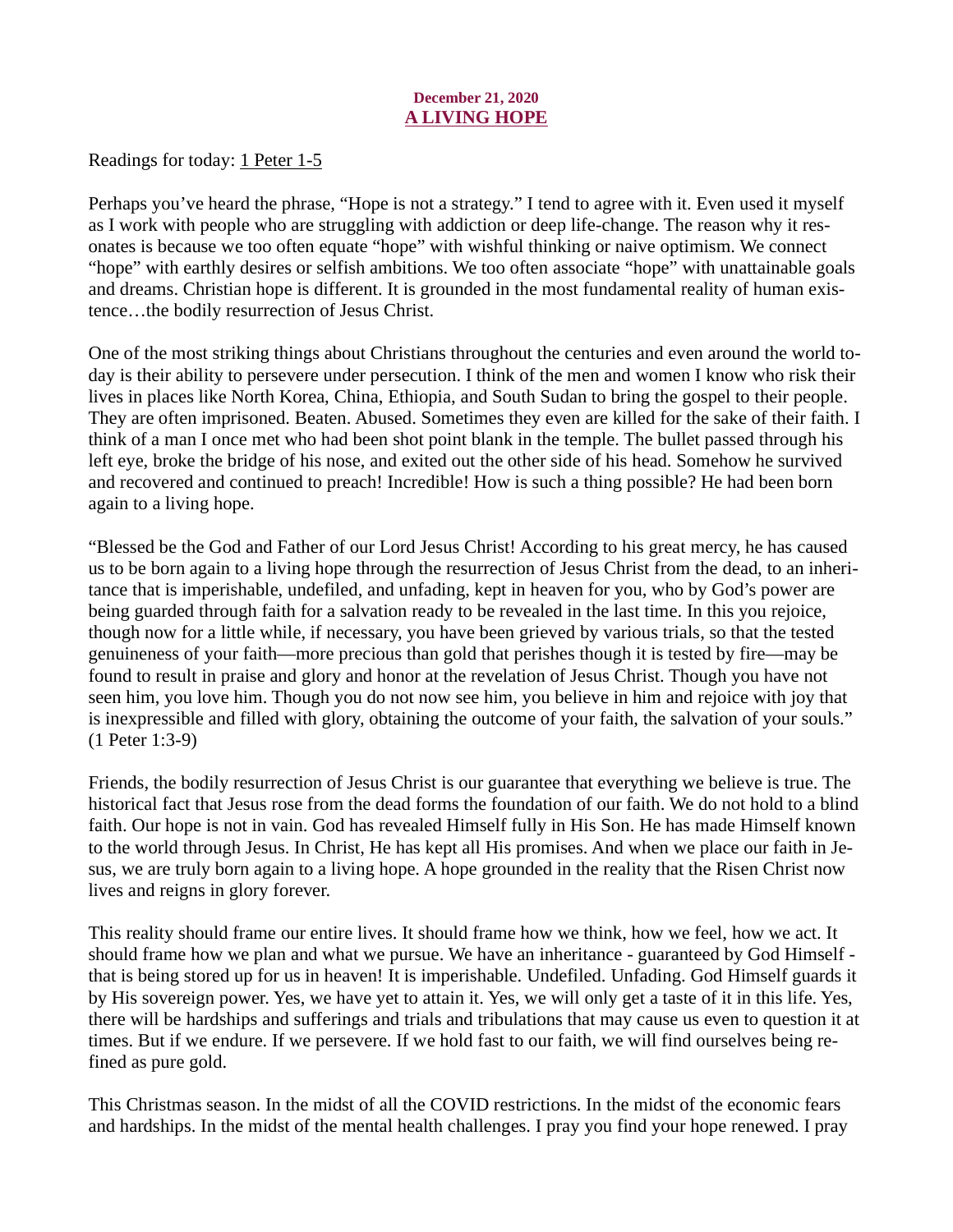you look to the revelation of Jesus Christ in the manger on Christmas Eve and rejoice with joy over His birth. He is the goal of our faith. He represents the salvation of our souls. All that is His will one day be ours in glory. Believe this, dear friends, for it truly is the miracle of Christmas!

Readings for tomorrow: Hebrews 1-4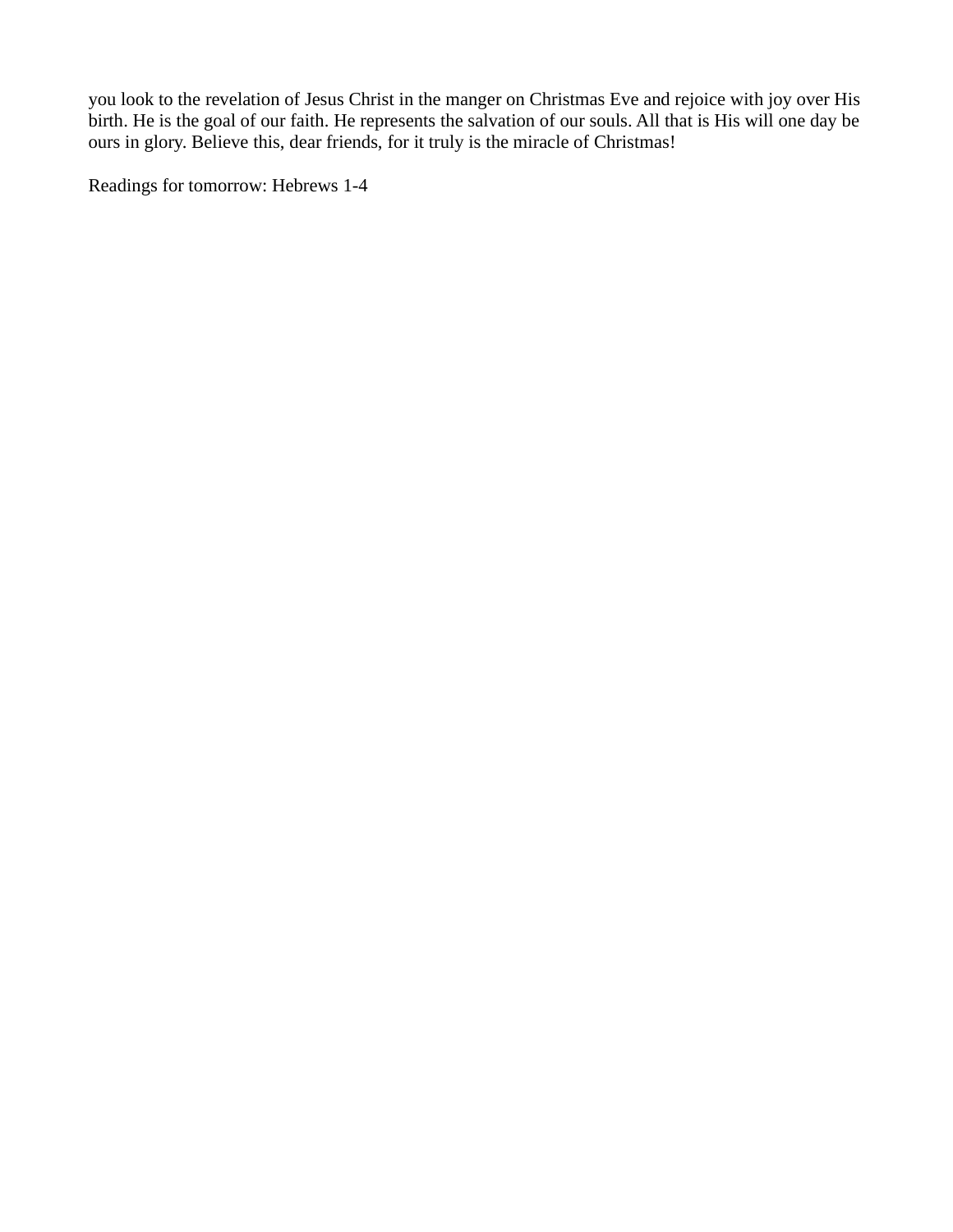# December 22, 2020 INCARNATION

<span id="page-35-0"></span>[Readings for today: Hebrews 1-4](https://www.biblegateway.com/passage/?search=Hebrews+1-4&version=ESV)

Incarnation. It's a big theological word that gets thrown around this time of year. It's a word we use to describe the mystery of God becoming one of us. The Word of God taking on human flesh. The Lord of the universe coming into our world as a helpless human baby. If we're honest, none of us truly grasp this mystery. None of us can wrap our minds or hearts around it. All we can do is gather around the manger in wonder and awe. It's a miracle to behold rather than understand. At the same time, we must probe the mystery. Faith seeks understanding. And the writer of Hebrews is a great guide.

Listen to how he describes the Incarnation of Jesus Christ. The miracle that took place that first Christmas. The wonder of the Christ child who lay in the manger.

"He is the radiance of the glory of God and the exact imprint of his nature, and he upholds the universe by the word of his power." (Hebrews 1:3) Can you imagine? The same God who shaped and fashioned the world, can barely grasp Joseph's finger. The same God who upholds the universe by the word of His power must now learn his first words just like any human child. The same God who dwells in glorious, unapproachable light is born in the darkness of a peasant home among the animals. And yet, from the very beginning, there was something different about this child. Angelic choirs accompanied his birth. Shepherds left their fields to find Him. Mary and Joseph gazed in awe at their newborn child. Conceived by the Holy Spirit. Born of a virgin womb. God Himself clothed in human flesh.

"But we see him who for a little while was made lower than the angels, namely Jesus, crowned with glory and honor because of the suffering of death, so that by the grace of God he might taste death for everyone. For it was fitting that he, for whom and by whom all things exist, in bringing many sons and daughters to glory, should make the founder of their salvation perfect through suffering." (Hebrews 2:9-10) God subjects Himself to suffering. Why? What would ever prompt such a thing? Why not just eradicate suffering? Why not just do away with all death? Why not just step in and get rid of evil? God desires all to be saved and come to the knowledge of His truth. And His eternal plan from the beginning was to accomplish that salvation by becoming one of us. One with us. The One who created the angels subjects Himself to weakness. The One who was crowned with glory and honor subjects Himself to death. The One who exists in eternal perfection is made even more perfect through suffering. This was God's plan from eternity.

"Since therefore the children share in flesh and blood, he himself likewise partook of the same things, that through death he might destroy the one who has the power of death, that is, the devil, and deliver all those who through fear of death were subject to lifelong slavery. For surely it is not angels that he helps, but he helps the offspring of Abraham. Therefore he had to be made like his brothers and sisters in every respect, so that he might become a merciful and faithful high priest in the service of God, to make propitiation for the sins of the people. For because he himself has suffered when tempted, he is able to help those who are being tempted." (Hebrews 2:14-18) Through the sin of Adam, death entered the world. Death is the righteous punishment for sin. But it is temporary. It is not part of the eternal order. Death was never intended to reign forever. According to His sovereign plan, God enters the world at the right time. He becomes flesh and blood just like His children. He dies so that He might destroy the power of death once and for all. He literally becomes sin for us so that we might become His righteousness. Death is no longer to be feared. Death is no longer to hold dominion. Our great enemy is robbed of his greatest weapon. All by the One who became one of us. As the great church father, Gre-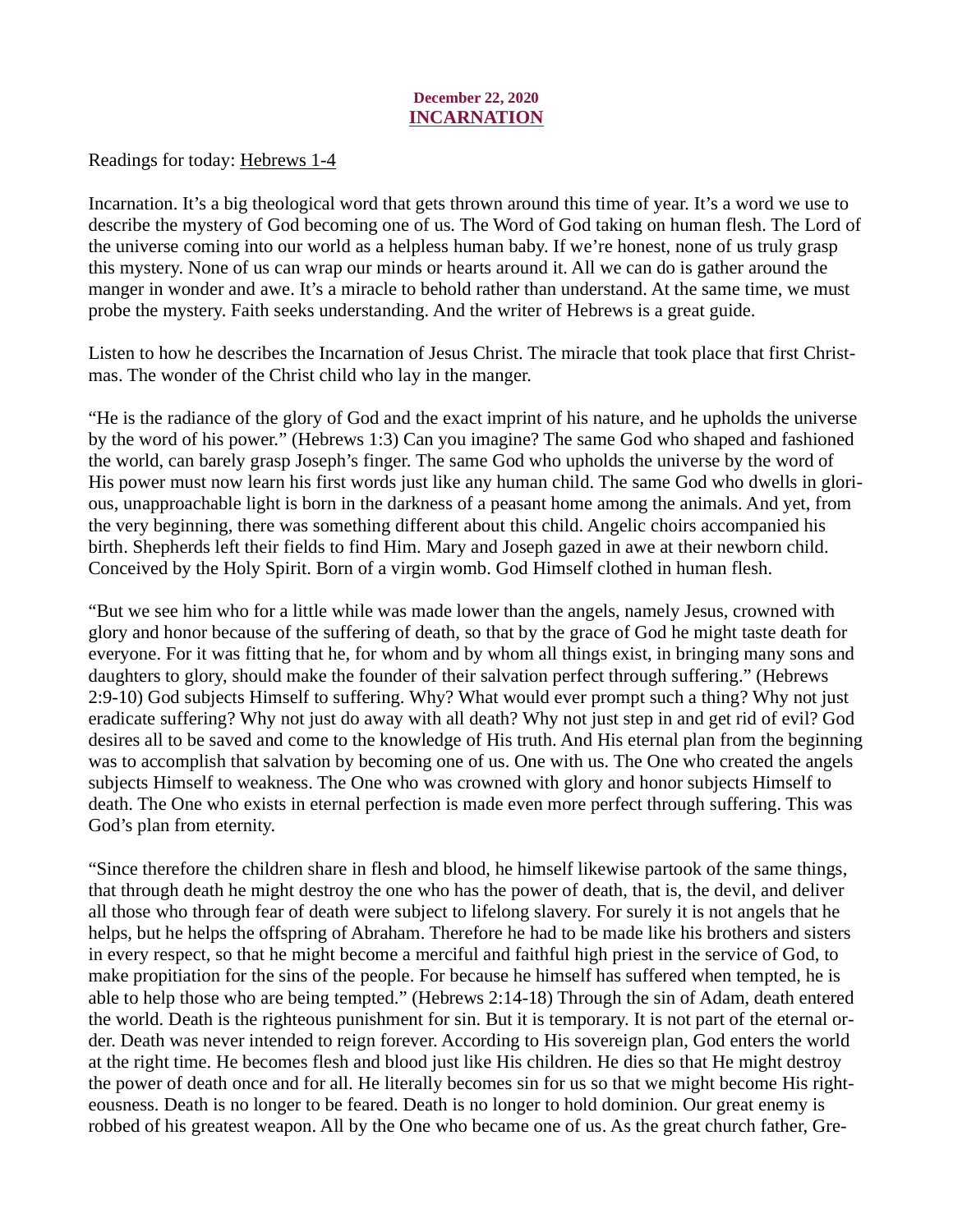gory of Nazianzus once put it, "That which is unassumed remains unhealed." God was made like us in every respect. Every facet of human existence is taken up into God's divine life. He suffered. He was tempted. And this is what makes Him our faithful high priest. He is able to help us because He understands us.

"Since then we have a great high priest who has passed through the heavens, Jesus, the Son of God, let us hold fast our confession. For we do not have a high priest who is unable to sympathize with our weaknesses, but one who in every respect has been tempted as we are, yet without sin. Let us then with confidence draw near to the throne of grace, that we may receive mercy and find grace to help in time of need." (Hebrews 4:14-16) Ultimately, the only reason we can draw near the throne of grace with confidence is because of what Jesus has done. By coming into the world, Jesus opens a door into the very presence of God. He lights the way so we might find our way in. He raises every valley. He brings every mountain down. He makes the crooked path straight and the rough places plain. God did all of this in Jesus Christ in order to save to the uttermost those who would draw near to Him. Merry Christmas!

Readings for tomorrow: Hebrews 5-8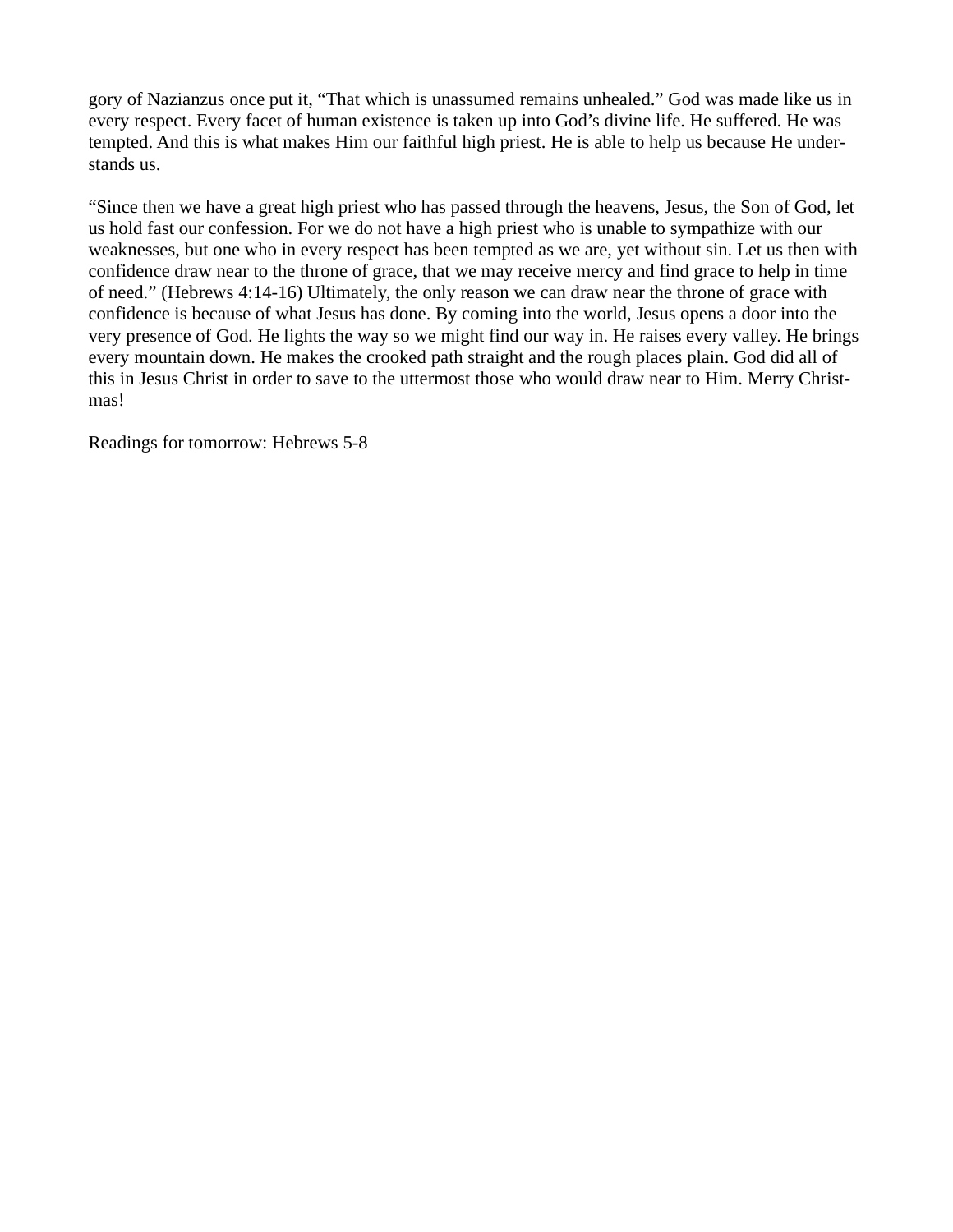# December 23, 2020 OUR GREAT HIGH PRIEST

<span id="page-37-0"></span>[Readings for today: Hebrews 5-8](https://www.biblegateway.com/passage/?search=Hebrews+5-8&version=ESV)

God is eternally consistent. From the beginning to the end of Scripture, a single story unfolds. God creates the universe and all that is in it. It is good. It is beautiful. It is right and true. He makes a man. Made in His own image. Places him in creation as a "priest" of sorts. One who exercises dominion over all God has made. One who keeps the Garden and makes it flourish. One who lives for God and His glory. But Adam fell into sin. The original high priest unfaithful. The impact is devastating. All of creation falls into ruin for lack of a faithful high priest who will present her to God holy and without spot, wrinkle or blemish.

Time moves on. Another priest is called. Noah. Set apart by God to exercise dominion over a new creation. The new world that emerges from the flood. But again, the high priestly line fails. Rather than be fruitful, multiply, and fill the earth; they stick together. They build a tower. A temple to their own name. God looks down. Confuses their languages. Scatters them across the earth.

More time passes. Another priest. Abram. Called out of Ur, he will be the father of a new nation. They will become a holy priesthood. A people for God's own possession set apart to exercise dominion over the earth. They are to walk in the light of God and teach the other nations to do the same. Once again, the high priestly line fails. They turn inward. They hoard the blessings of God. They become entitled. Prideful. They scorn the Gentiles they are called to serve. God punishes them and sends them into exile.

God goes silent. Four hundred years. God raises up yet another high priest. His only begotten Son. Jesus becomes one of us. Takes on human flesh. Assumes a broken human nature. He lives among us. Walks among us. Teaches us. Heals us. Suffers for us. Dies for us. He experiences all that human life has to offer. The good. The bad. The ugly. All so He can fully and rightfully represent us before the Father. At the same time, He remains God. His divine nature is never relinquished. So He can fully and rightfully take on the sins of the world. Jesus is the perfect high priest. His divine and human natures satisfying every aspect of the covenant God first made back in the Garden.

This is what makes Jesus unique. Superior to every angel and every prophet who has come before or after Him. He plays His unique, high priestly role even now on your behalf. He lives to make intercession for you. His sacrifice on your behalf has been accepted. You are set free. Receive this free gift from your high priest and place your trust and confidence in Him!

Readings for tomorrow: Hebrews 9-13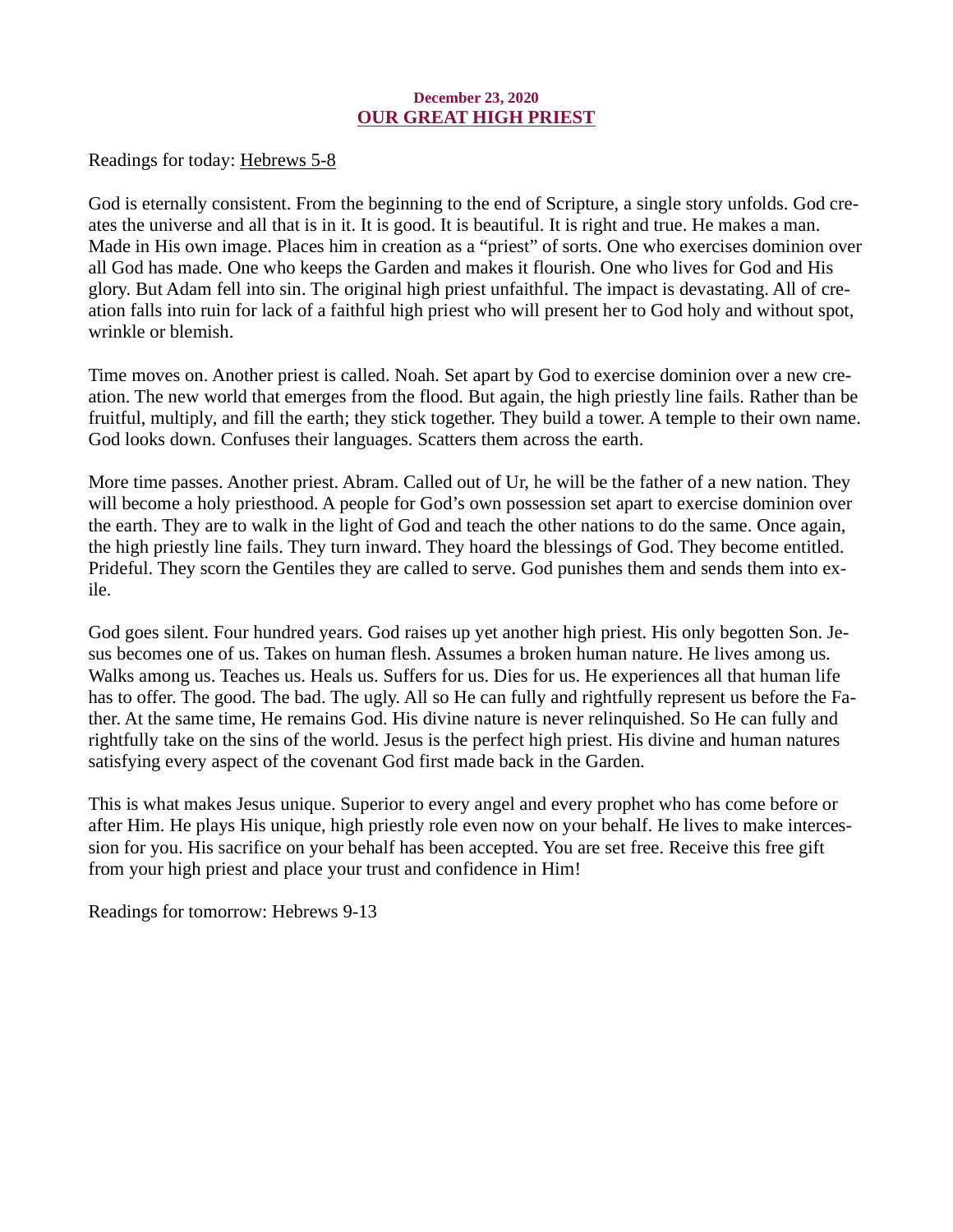# December 24, 2020 THE PROMISE OF CHRISTMAS

<span id="page-38-0"></span>[Readings for today: Hebrews 9-13](https://www.biblegateway.com/passage/?search=Hebrews+9-13&version=ESV)

It is fascinating to read the book of Hebrews during the Christmas season. To dive deep into the mystery of the incarnation. To grasp the full sweep and scope of God's salvation plan. Whoever the author of Hebrews is, he is intimately familiar with the Old Testament. He is also skilled at Jewish midrash which is an intepretive method that infused fresh meaning into the biblical texts. Jesus is his interpretive lens. He looks back on the ceremonial religious laws of the Torah and reinterprets them in light of Christ. The priesthood, sacrifices, and Temple are all reimagined. The high points of Israel's history are revisited as are the great heroes and heroines of the faith. It's like a fog has lifted for the author and they are seeing things clearly for the very first time.

Many years ago, I had LASIK surgery on my eyes. I have worn glasses since the fourth grade. My vision was terrible. I was as near-sighted as they come. Then I had the procedure. I remember walking out of the office and it was literally like scales had been lifted from my eyes. I could actually see things like the alarm clock in the morning or the individual leaves on the tree in my front yard. It was an incredible feeling.

I imagine the author of Hebrews felt the same way. You can almost feel the energy coming off the page. If you listen closely, you can sense his excitement and joy as he shares what he's discover. Now it all makes sense! Now it all has become clear! This is why God instituted the sacrificial system and this is how God brings that system to completion! His own Son serves both as High Priest and Perfect Sacrifice. He bears His own Body into the Holy of Holies in the heavenly Temple and satisfies the just demands of God's Law once and for all. This is the mystery of salvation all of our forefathers and mothers in the faith looked forward to and now it is ours to see and to touch and to taste! The promised new covenant has been given. The new age inaugurated. The gates of heavenly Jerusalem thrown open. The angels gathered, along with the saints who have gone before us, to join the party. A gift is being offered. An unshakable kingdom that will never fall for it's foundation is Christ Himself!

Can you feel him? Can you sense the passion behind his words? You can almost hear him crescendo as he brings his sermon to a close. "But you have come to Mount Zion and to the city of the living God, the heavenly Jerusalem, and to innumerable angels in festal gathering, and to the assembly of the firstborn who are enrolled in heaven, and to God, the judge of all, and to the spirits of the righteous made perfect, and to Jesus, the mediator of a new covenant, and to the sprinkled blood that speaks a better word than the blood of Abel. See that you do not refuse him who is speaking!...Therefore let us be grateful for receiving a kingdom that cannot be shaken, and thus let us offer to God acceptable worship, with reverence and awe, for our God is a consuming fire." (Hebrews 12:22-29) I know I'd be shouting for sure! :-)

Friends, the Christmas gift God offers us in Jesus Christ is nothing short of heaven itself. This is what makes Christmas so meaningful. Yes, we'll get time with dear friends and family. In person or over Zoom. Yes, work slows down and school lets out. Thanks be to God because I know we're all exhausted! Yes, we give and receive gifts with glad and generous hearts. But the most important thing the one thing we simply cannot miss - is the gift of Jesus! Through Him we receive eternal life in an eternal relationship with an eternal God who reserves a place for us in His eternal Kingdom. To Him be all the praise, honor and glory forever!

Readings for tomorrow: 2 Timothy 1-4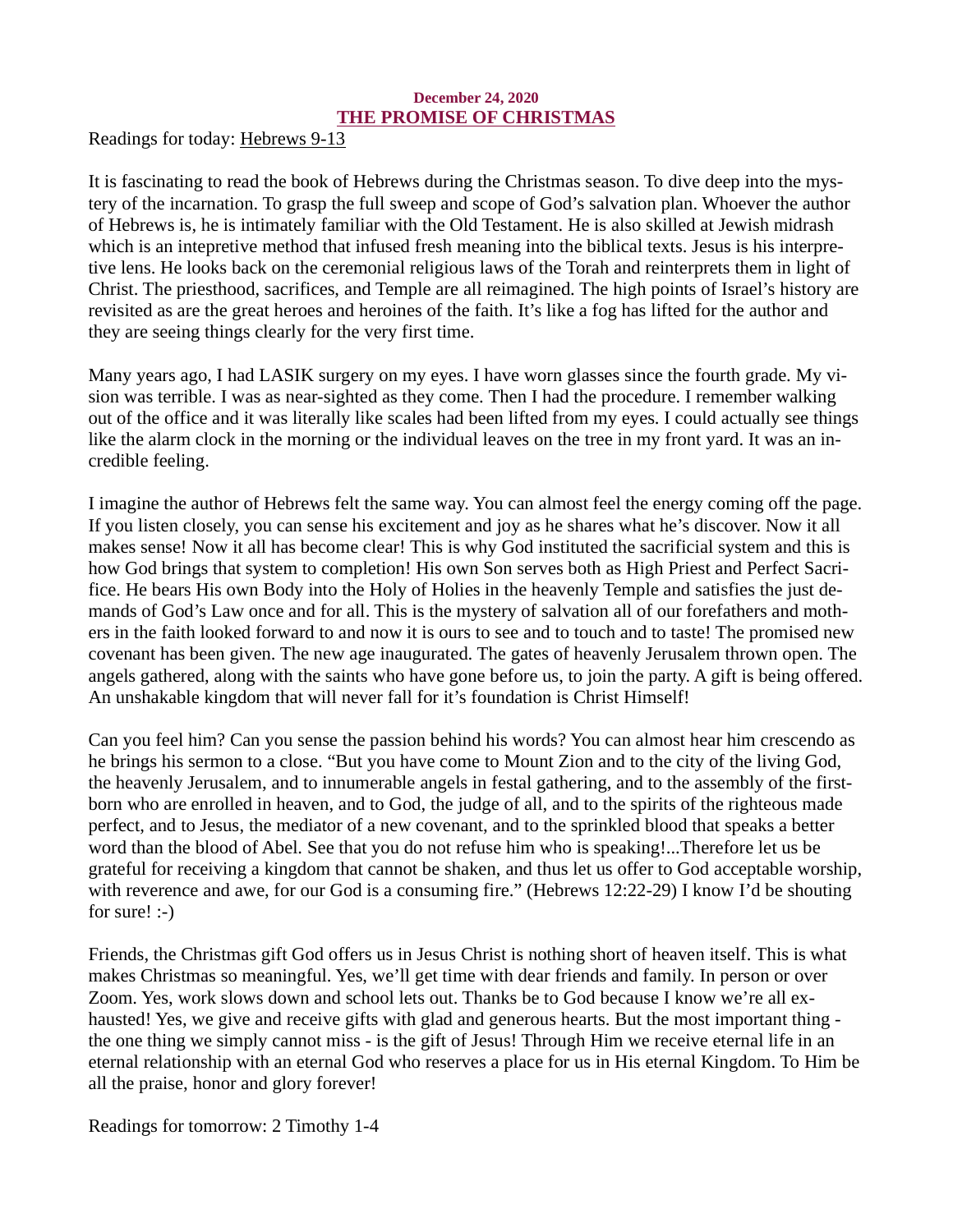# December 26, 2020 TRAIL MAINTENANCE

<span id="page-39-0"></span>[Readings for today: 2 Peter 1-3, Jude](https://www.biblegateway.com/passage/?search=2+Peter+1-3%2C+Jude&version=ESV)

I joined the Boy Scouts when I was young. By and large, I loved the experience. Loved to camp. Loved to hike. Loved all the adventures. One thing I didn't love was trail maintenance. Our troop adopted a trail down at Hankins Pass. Twice a year we would go there to perform maintenance on the trail. We would cut down trees. Clear any brush. Pick up any trash that had accumulated. The older boys and men would build water bars. Divert streams if necessary. Repair or replace bridges. It wasn't easy work. But because the trail received regular maintenance, it stayed clear and open and many got to enjoy it.

I often think about that experience when I reflect on the journey of faith. When I first came to Christ, it was like I had arrived at a brand new trail head. I was taking a path I had never trod. I was seeking a way where there had been no way. As I stared at the wilderness that lay before me, I realized I would need to cut a new trail in my life. The old ways simply wouldn't do. The old paths I had taken led only to dead ends. Jesus was calling me to a new way. His way. The only way. Listen to how the Apostle Peter describes it in our reading for today…

"His divine power has granted to us all things that pertain to life and godliness, through the knowledge of him who called us to his own glory and excellence, by which he has granted to us his precious and very great promises, so that through them you may become partakers of the divine nature, having escaped from the corruption that is in the world because of sinful desire. For this very reason, make every effort to supplement your faith with virtue, and virtue with knowledge, and knowledge with self-control, and self-control with steadfastness, and steadfastness with godliness, and godliness with brotherly affection, and brotherly affection with love. For if these qualities are yours and are increasing, they keep you from being ineffective or unfruitful in the knowledge of our Lord Jesus Christ." (2 Peter 1:3- 8)

The power to follow Jesus does not come from us. I did not have the strength to cut a new trail. I did not have the wisdom to know where to go. But thankfully, Christ Himself grants us His divine power to lead and guide us into all righteousness. In Him, we have everything we need that pertains to life and godliness. With Him at our side, we can cut a new trail of faith through this life. This will require effort. Peter makes this clear. We must make every effort to supplement the faith we've been given with virtue and knowledge and self-discipline and steadfastness and godliness and brotherly affection and love. These qualities come only as we continue to walk the path Jesus lays out for us. They come as we remain in step with His Spirit and maintain our walk before Christ. We cannot grow lazy lest our path become overgrown. We cannot neglect the ordinary means of grace like prayer and Scripture reading and corporate worship lest the path of faith become hidden to our eyes as the wilderness of sin closes back in.

Spiritual growth requires constant maintenance. It requires constant vigilance. It requires constant attention. You must go back over the path again and again and again to make sure it remains well-trod. This is true in every area of life. Habits form new pathways in our brains. The behaviors we engage in shape us as much as we shape them. The choices we make in life are often pre-determined by the path we find ourselves on. So here's the question for us as we come to the end of 2020 and look to begin a new year…are you on the narrow way that leads to Jesus? What new trails is Christ calling you to cut in the 2021? How are you preparing yourself? What's the first step? As you look back on the challenges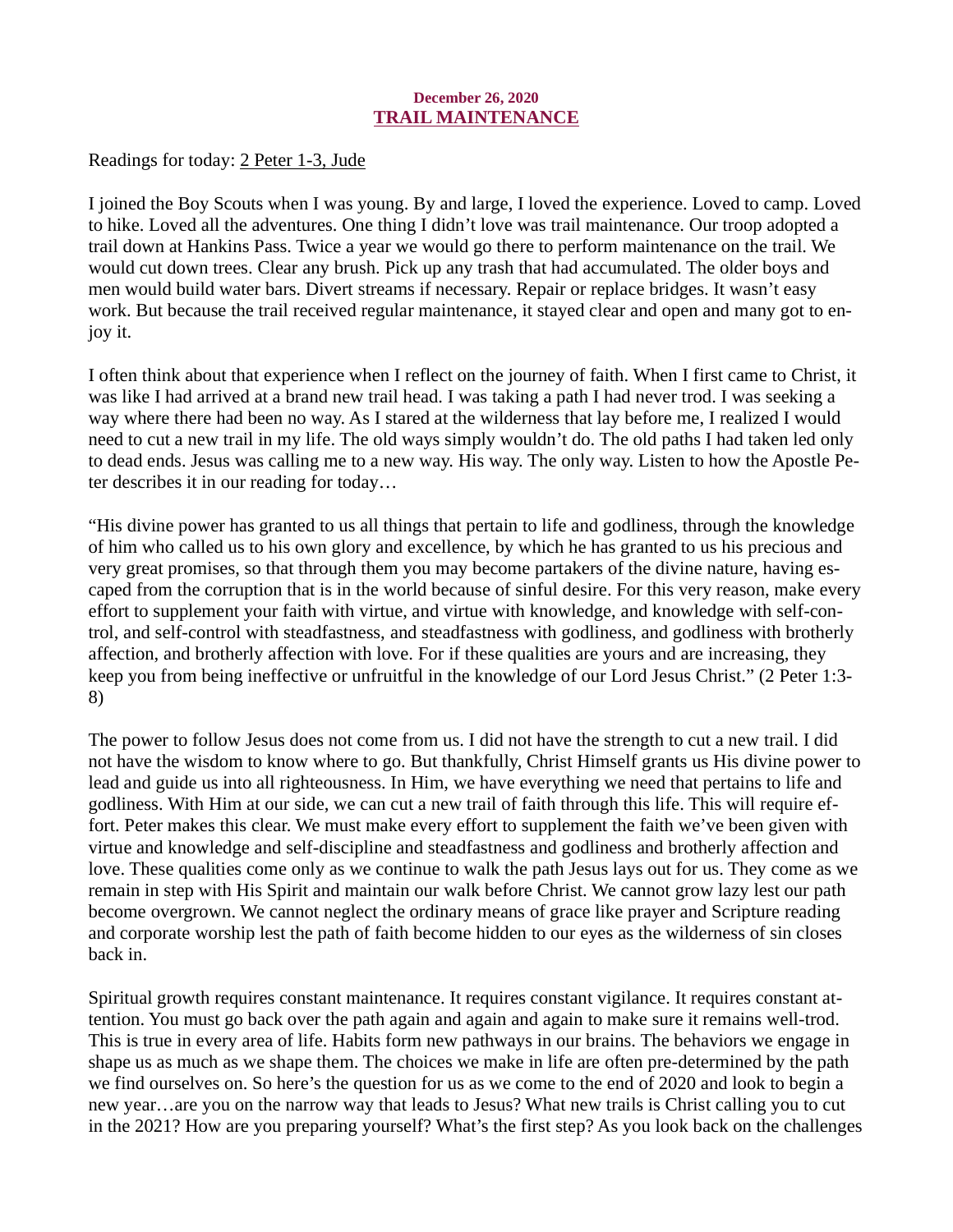of the last year, what impact has 2020 had on your trail of faith? What maintenance do you need to do? What repairs will you need to make? What parts of your trail remain well-trod? As you walk back over the trail of your life, what parts of the trail remain familiar and comfortable? Every year represents a new beginning. A new opportunity to grow in our faith in Christ. Reading through the Bible each year is one way to keep our paths clear from the obstacles of sin. I hope you'll sign up and invite your friends and family to join us in the new year!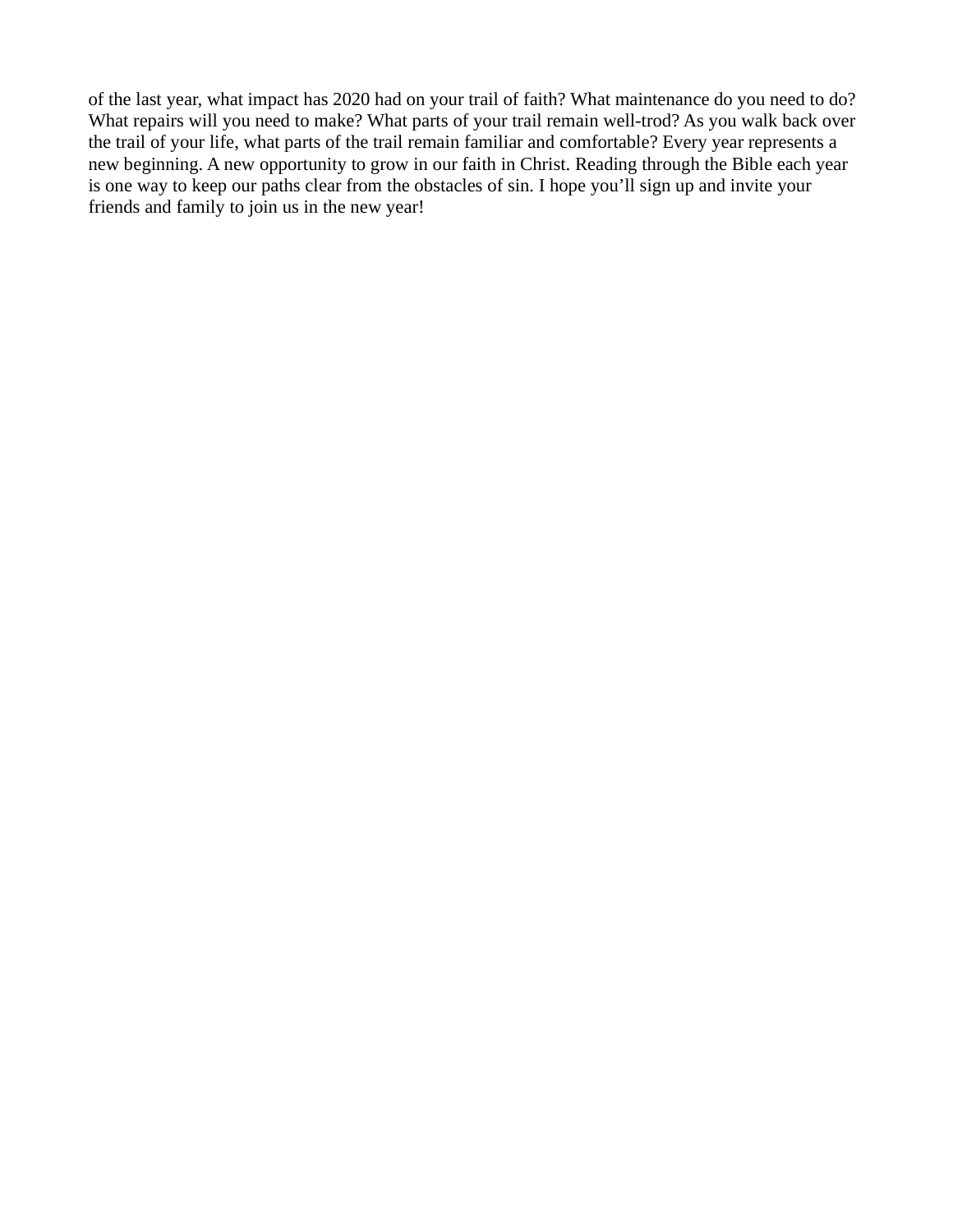# December 28, 2020 CHRISTMAS: GOD'S GREAT RESCUE MISSION

<span id="page-41-0"></span>[Readings for today: 1 John, 2 John, 3 John](https://www.biblegateway.com/quicksearch/?quicksearch=1+John%2C+2+John%2C+3+John&version=ESV)

I love the opening to John's first letter. "That which was from the beginning, which we have heard, which we have seen with our eyes, which we looked upon and have touched with our hands, concerning the word of life— the life was made manifest, and we have seen it, and testify to it and proclaim to you the eternal life, which was with the Father and was made manifest to us— that which we have seen and heard we proclaim also to you, so that you too may have fellowship with us; and indeed our fellowship is with the Father and with his Son Jesus Christ. And we are writing these things so that our joy may be complete." (1 John 1:1-4)

John saw Jesus with His own eyes. Touched Him with his own hands. Heard Him speak with his own ears. He saw the Word of Life manifest itself in the Person of Jesus. He experienced Him. He knew Him. He testifies to Him. He dedicates his entire life to proclaiming Him to the world. Jesus was not a mystery to John. His life, death, and resurrection were real. Tangible. Concrete. His was no blind faith.

John understood why Jesus was sent into the world. John, perhaps more than any other New Testament writer, goes to great lengths to convince those to whom he's writing to believe. To place their faith in Christ. To trust in His saving death. This is what makes John's joy complete. The idea that anyone and everyone who reads his letters would enter into deep, intimate fellowship with the Father through the Son.

Christmas, according to John, is not overly sentimental. It is not so much about the birth of a baby as it is about the mission that baby was sent to complete. Jesus was sent to destroy the works of the devil. (1 John 3:8) Jesus was sent to be the atoning sacrifice for the sins of the world. (1 John 2:2) Jesus was sent to cast out fear by laying down His life in perfect love. (1 John 4:18) So yes, celebrate the birth of the Savior! Worship Christ the newborn King! But never forget what our King was sent to do. He was sent to bring life out of death. Light out of darkness. Love out of hate. In order to do that, He had to suffer and die. Become sin itself and descend into the eternal darkness of hell. He had to become the object of hate and rejection and humiliation. All of this, Jesus did for us. Jesus did out of love for us. Jesus did to save us. This is the true meaning of Christmas!

Readings for tomorrow: Revelation 1-5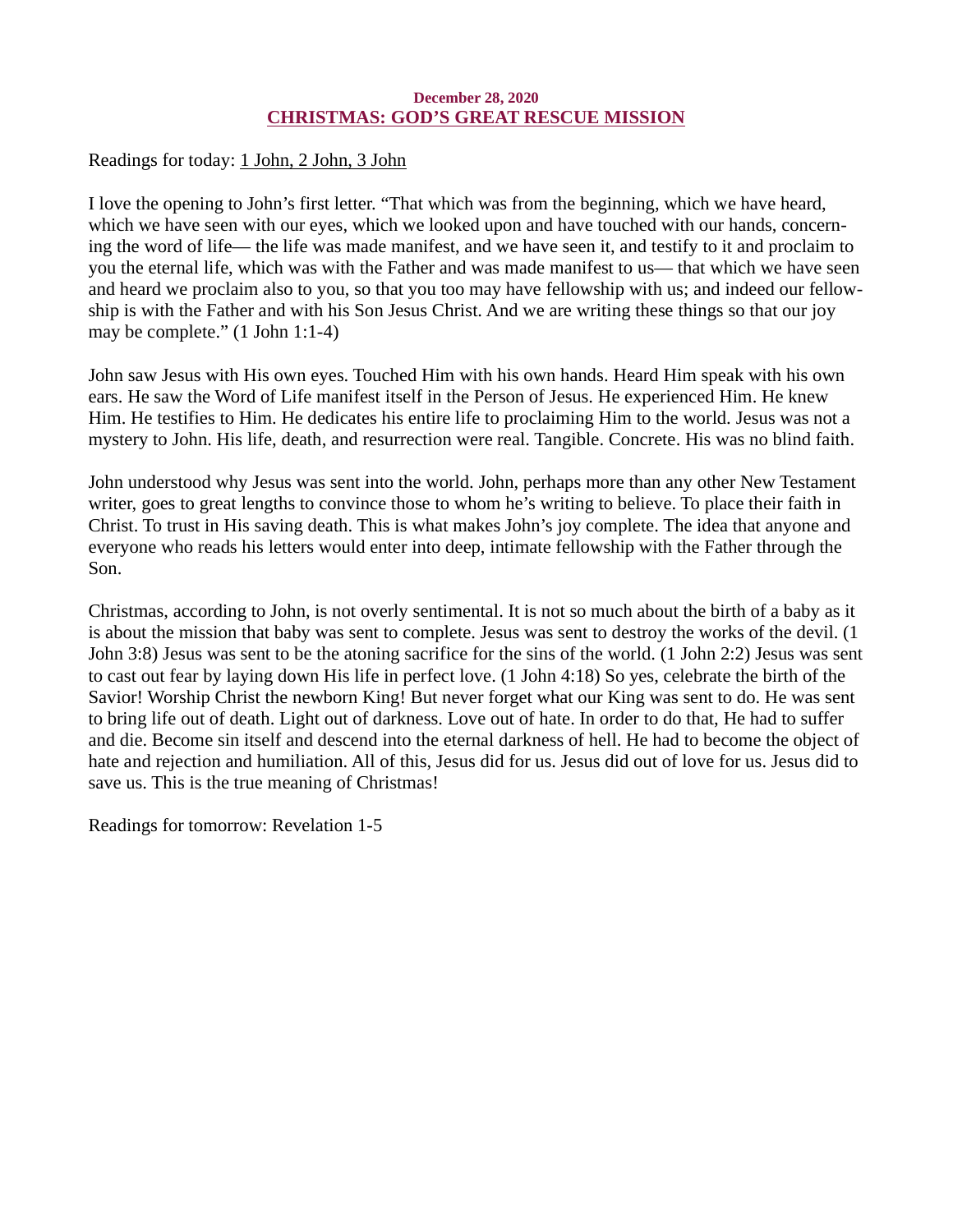#### December 29, 2020 SECOND ADVENT

<span id="page-42-0"></span>[Readings for today: Revelation 1-5](https://www.biblegateway.com/passage/?search=Revelation+1-5&version=ESV)

As Christmas begins to fade into the rear view, reality begins to sink in again. We step on the scale and find we've picked up a few more pounds. We make trips to the store to return or exchange some of the gifts we received. We dread the arrival of the next credit card statement. The challenges of this past year add additional layers. Feelings of loss. Feelings of grief. Feelings of frustration over the restrictions that limited our celebrations. Perhaps it is appropriate that we begin Revelation as the year comes to a close. For the deepest longings of our hearts will always go unfulfilled this side of heaven. What we need is the second advent. The second coming of Christ. We look forward to the day when He comes again. The time when the living and the dead are raised. Heaven and earth coming together in consummate glory and the reign of God is established once and for all.

When will it happen? How will it happen? No one really knows and the Book of Revelation is notoriously difficult to decipher and understand. So here are some basic ground rules as you wade into the final book of the Bible. First, it is written by John while in prison on the island of Patmos. In order to get this letter out to the churches, John had to write it in code. The Roman authorities would have screened every piece of communication coming in and out of the prison so John had to be careful. Second, the writing is apocalyptic which is a very specific genre known to many in the ancient world. The fantastic images and visions are hallmarks of this type of literature. Third, the churches John is writing to are under persecution. They are facing the prospect of torture and death on a daily basis. This book is meant to encourage and equip them so they can endure in the rough days ahead. Fourth, many different Christians approach this book from many different interpretive angles. There is no one way to read this book and we want to make sure to extend freedom and grace to one another as we go. Wherever you land on the "End Times" theological spectrum, what's most important is that we all agree Jesus will come again.

So let me begin this home stretch with one of my favorite verses..."I am the Alpha and the Omega," says the Lord God, "who is and who was and who is to come, the Almighty." (Revelation 1:8) God spoke the first Word in creation and God will have the last Word in consummation. He who began all things, will bring them to a close according to His will and good pleasure. God is. This is all we know. This is really all we can say. God stands outside the time and space continuum He created and will remain there looking in until He determines the time is right for His return. As John said in His Gospel, God revealed Himself to the world but the world did not recognize Him. He revealed Himself to His people, His family, and they rejected Him. When He comes again, every knee will bow and every tongue confess that He is Lord. He will leave no doubt. "Behold, he is coming with the clouds, and every eye will see him, even those who pierced him, and all tribes of the earth will wail on account of him. Even so. Amen." (Revelation 1:7)

These are important words to reflect on as are the Spirit's warnings to the seven churches. They provide a spiritual barometer of sorts to help us discern how ready we truly are for Christ's return. Have we abandoned our first love? Are we facing persecution for our faith? What idols do we cling to? What sexual immorality do we engage in? Do we tolerate sin? Are we ambivalent towards the gospel? Is our faith lukewarm at best?

These are important matters for prayer as we close out one year and head into another. What lessons have the challenges of 2020 taught you about your faith? What spiritual commitments will you make in 2021 to help nurture your relationship with Christ?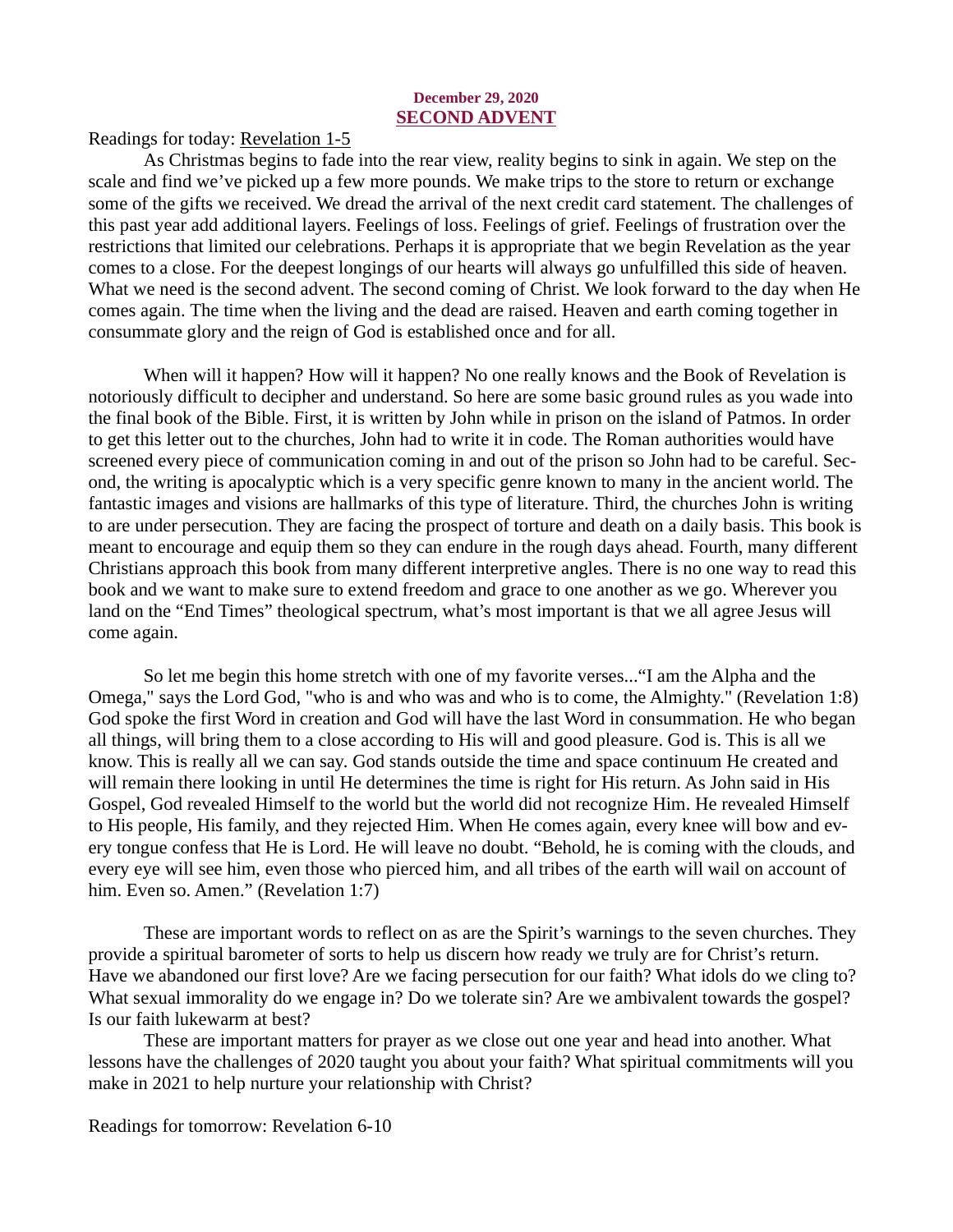# December 30, 2020 SEALED. SAVED. SENT.

<span id="page-43-0"></span>[Readings for today: Revelation 6-10](https://www.biblegateway.com/passage/?search=Revelation+6-10&version=ESV)

One of the more common questions I get from the book of Revelation has to do with the identity of the 144,000 listed in Revelation 7. Those who take a "dispensational premillenialist" view of Revelation will argue that after the rapture of the church, the Holy Spirit will set apart 144,000 Jewish believers who evangelize the earth. Others will argue - like the Jehovah's Witnesses - that this is a special group of believers set apart by God. My belief is that this number is symbolic, representing the full number of those who have been redeemed.

Again, this is muddy water we're swimming in. Interpreting Revelation is difficult at best and there are godly men and women who take different positions on these issues. So it's important to hold loosely here to our eschatological positions while we hold tightly to one another in fellowship.

Why do I believe the 144,000 is symbolic? Several reasons. First and foremost, is the fact that the number itself is highly stylized. Numbers are often used symbolically throughout Scripture to communicate a deeper truth. We have already seen from much of the writings of the New Testament that one of the biggest challenges facing the early church was the inclusion of the Gentile believers into largely Jewish fellowships. Remember, John is writing to actual churches who are facing severe persecution and he is seeking to encourage them. So it makes perfect sense to me that in John's vision from God, an angel of the Lord seals 144,000. A number combining the 12 tribes of Israel with the 12 apostles of Jesus multiplied by 1000 - a number which the Bible often uses to describe a multitude too large to count. Indeed, the very next section talks about "a great multitude that no one could number, from every nation, from all tribes and peoples and languages, standing before the throne and before the Lamb, clothed in white robes, with palm branches in their hands, and crying out with a loud voice, "Salvation belongs to our God who sits on the throne, and to the Lamb!" (Revelation 7:9-10)

Second, the list of the tribes of Israel is unique and highly stylized as well. Judah is listed first, probably because Jesus is descended from this particular tribe thus giving him primacy over his older brother Reuben. Joseph is listed which is unusual as his place was taken by his sons, Ephraim and Manasseh. Levi is listed which is also somewhat unusual in that he is left out of some Old Testament lists since he didn't inherit any land. Also, because room needs to be made for both of Joseph's sons to be listed. Dan is left out, perhaps because his territory was the center of idolatry in ancient Israel. The point here is that this list is unique and actually not in alignment with Old Testament history which means a more symbolic, theological point is being made.

Third, this number reappears in Revelation 14. The 144,000 is described as the "redeemed from the earth" or "redeemed/purchased from humanity" which is universal language. Furthermore, if one is going to take a more literal view then one has to conclude that the 144,000 represent a special group of celibate, Jewish evangelists sent out to the earth. I tend to believe the language continues to be symbolic here with sexual purity representing the holiness attributed to those who believe - both Jew and Gentile alike - by the blood of the Lamb.

So what's the point? Are we just arguing over how many angels can dance on the head of a pin? I think the larger issue at stake here is this...in this world we will suffer tribulation. In this world we will suffer persecution for our faith. Perhaps we've escaped for a time in America but those days are rapidly coming to a close. Christian hegemony has come to an end in the West and we will soon find ourselves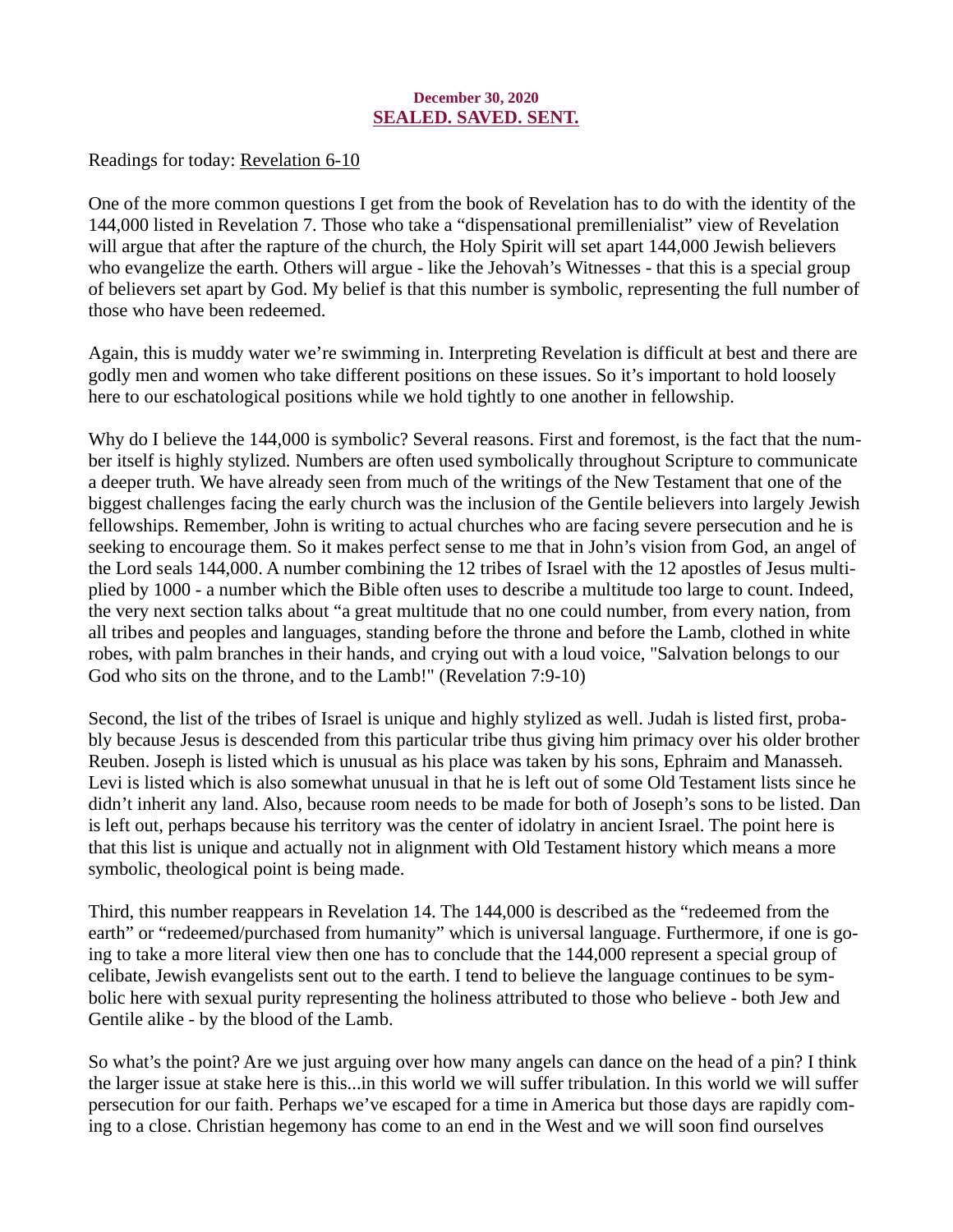faced with the challenges our brothers and sisters face around the world. John's Revelation will become even more significant in the years ahead not as an intellectual exercise as we try to "crack the code" but as an encouragement in our suffering for Jesus. Just as John wanted to encourage the early Christians to hold fast to our faith even under great trial, so he encourages us to do the same. We have been sealed as God's own people. We have been set apart to proclaim the excellencies of His grace. We have been saved from a crooked and perverse generation and now are sent out to be His lights in the world.

Readings for tomorrow: Revelation 11-13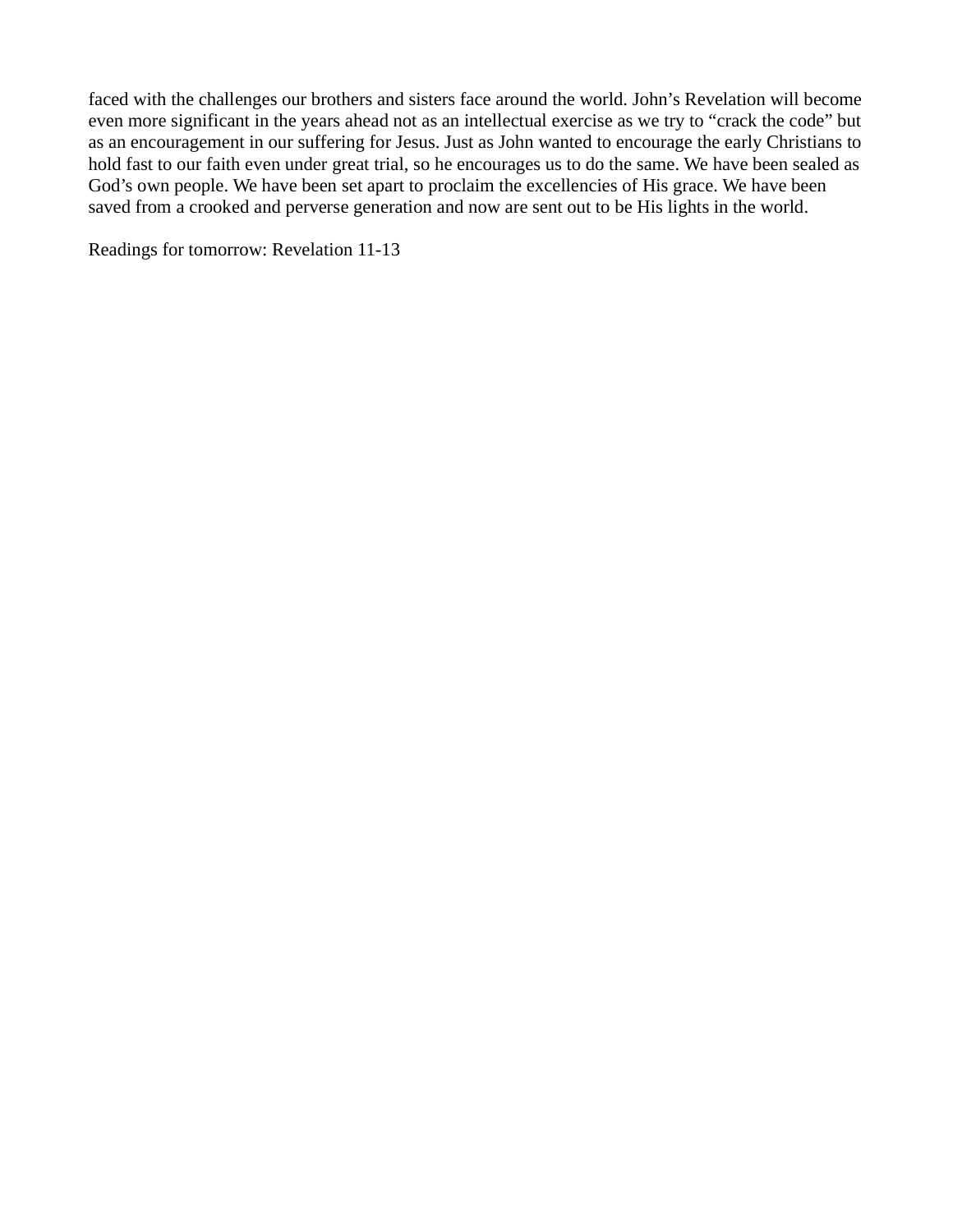## December 31, 2020 NEW HEAVENS. NEW EARTH. NEW LIFE.

<span id="page-45-0"></span>[Readings for today: Revelation 11-22](https://www.biblegateway.com/passage/?search=Revelation+11-22&version=ESV)

Admittedly, I'm cheating a bit here. You still have a few days to finish if you want to space it out but if you're like me, you're probably ready to get to the end. Usually by this time in the year, I'm a bit tapped out. At the same time, I'm excited for page one. To begin anew. To start afresh. There's something about a new year that stirs my heart. We will be reading through the Bible again in the coming year. We'll start January 4th. Make sure to jump in and join the groups forming on YouVersion or Facebook or simply keep coming to this page to find new devotionals as you read. However, before you go, it's critical to remind ourselves where all of life, all of human history, everything in this world is headed.

I love the image of a new heavens and new earth. Creation redeemed. Creation renewed. Creation restored to its original glory. God finally putting an end to sin and evil and death once and for all. This is the final fulfillment of God's salvation plan. It's the final act of the divine play that's been working itself out since the opening words of Genesis. What began in a Garden will end in a glorious City with Christ reigning at the center of it all!

First, the new creation will be like a bride adorned for her husband. I remember well my wedding day. My wife has never looked more beautiful. Never more pure. Never more perfect than at that moment she walked down the aisle. (I have never felt more unworthy either!) The same is true for the new creation when it comes. God has always intended to have a relationship with His creation. He desires depth. Intimacy. Complete and total transparency. The kind of relationship we can only dream about this side of heaven. The kind of relationship of which human marriage is but a foretaste.

Second, there is no Temple. God is fully present and we are fully able to bear His presence in our glorified, resurrected bodies. God literally takes up residence with us. He can be seen. Touched. Heard. He wipes away our tears. He heals our infirmities. He makes us finally, completely, and utterly whole. There is no need for sun or moon for God will be our light. There is no need for walls or guards for God is in perfect control. There is no need for judgment or punishment for all the nations of the earth will walk in the light of the Lord and will bring Him the worship He deserves.

Third, there are no divisions in the new creation. No human distinctions to keep us apart. Every dividing wall of hostility will finally be torn down. The New Jerusalem is built on the foundation of the twelve apostles and her gates represent the twelve tribes. In other words, God will gather His people - Jew and Gentile alike - together and make them one. He will gather His people from every tribe, tongue and nation before His throne and all that separates us will fade away like mist before the Lord.

It's a beautiful picture, is it not? Now here's the challenge. When we pray the Lord's Prayer, we ask for God's will to be done on earth as it is in heaven. We ask for the church to be a living reflection of this future glory. We ask for God's will to be done in our lives. In our community. In our nation. In our world. How are we living and acting and speaking and treating others so that they see the new heavens and new earth emerging in our midst? How are we presenting to the world a picture of heaven? How are we giving those around us a foretaste of what's to come through what we say and do? Christians are called to live as citizens of the Kingdom of God in this world. As you close out your Bible reading this year, I'd encourage you to reflect on the following questions…